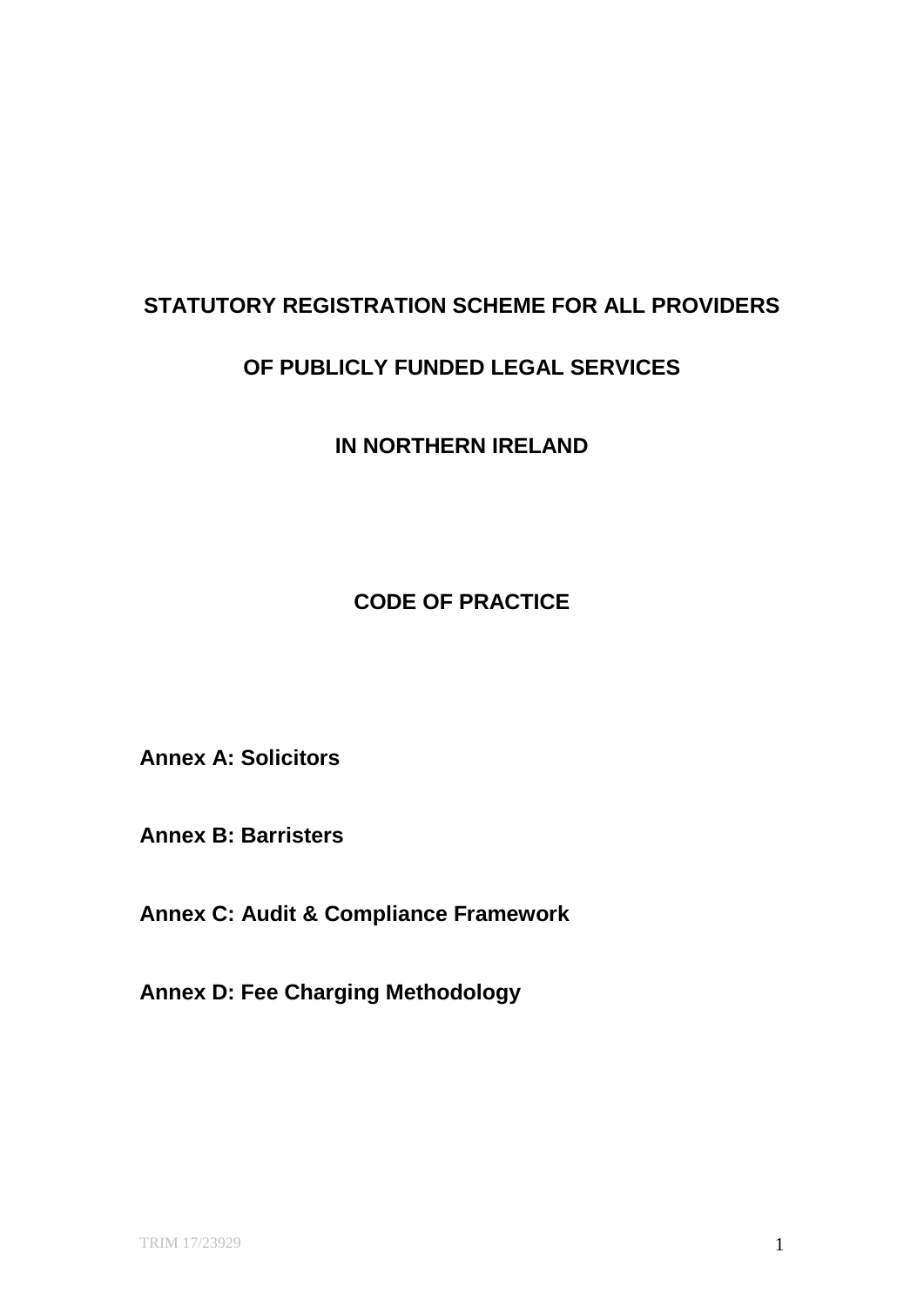#### **Part 1: Introduction**

- 1.1 This document sets out the Code of Practice (hereafter the "Code") for Solicitors and Barristers, both in firms and voluntary sector organisations, providing publicly funded criminal and civil legal services. It has been prepared by the Department of Justice (hereafter "the Department") in exercise of the powers conferred by Article 36 of the Access to Justice (Northern Ireland) Order 2003 and Articles 36(3)(b) and 36B of the Legal Aid, Advice and Assistance (Northern Ireland) Order 1981; and The Access to Justice (Registration) Regulations (Northern Ireland) 2017; and The Criminal Legal Aid (Registration) Rules (Northern Ireland) 2017.
- 1.2 Solicitors, firms of solicitors, and barristers shall operate in accordance with the relevant Instruments governing Legal Aid. Practitioners must recognise and adhere to the Regulatory Bodies' Panels and any other Code or standards published by them or the Legal Services Agency Northern Ireland (hereafter "the Agency") in the future.
- 1.3 The Agency will monitor compliance with the Code and will require corrective action in cases of non-compliance. Solicitors, firms and barristers that fail to comply with the Code risk being sanctioned or de-register from the Registration Scheme.
- 1.4 Every solicitor, firm of solicitors, or barrister wishing to provide publicly funded criminal and civil legal services in Northern Ireland must be registered with the Department's Registration Scheme established and maintained by the Agency under The Access to Justice (Registration) Regulations (Northern Ireland) 2017, and The Criminal Legal Aid (Registration) Rules (Northern Ireland) 2017 (hereinafter referred to as the 'Registration legislation'). To be entered and retained on the Register, firms, solicitors and barristers must conform to the terms of this Code.

#### **Solicitors**

1.5 Unless otherwise stated, all further references in this Code to "solicitors" shall apply equally to sole practitioners, including any solicitors who act only as an agent for other solicitors. References to "firms" shall also apply equally to sole practitioners and voluntary sector organisations. For the avoidance of doubt, voluntary sector organisation means a non-profit organisation operating under a waiver from the Law Society Northern Ireland under Article 28 (ii)(e) of the Solicitors (Northern Ireland) Order 1976 as amended by the Solicitors (Amendment) (Northern Ireland) Order 1989.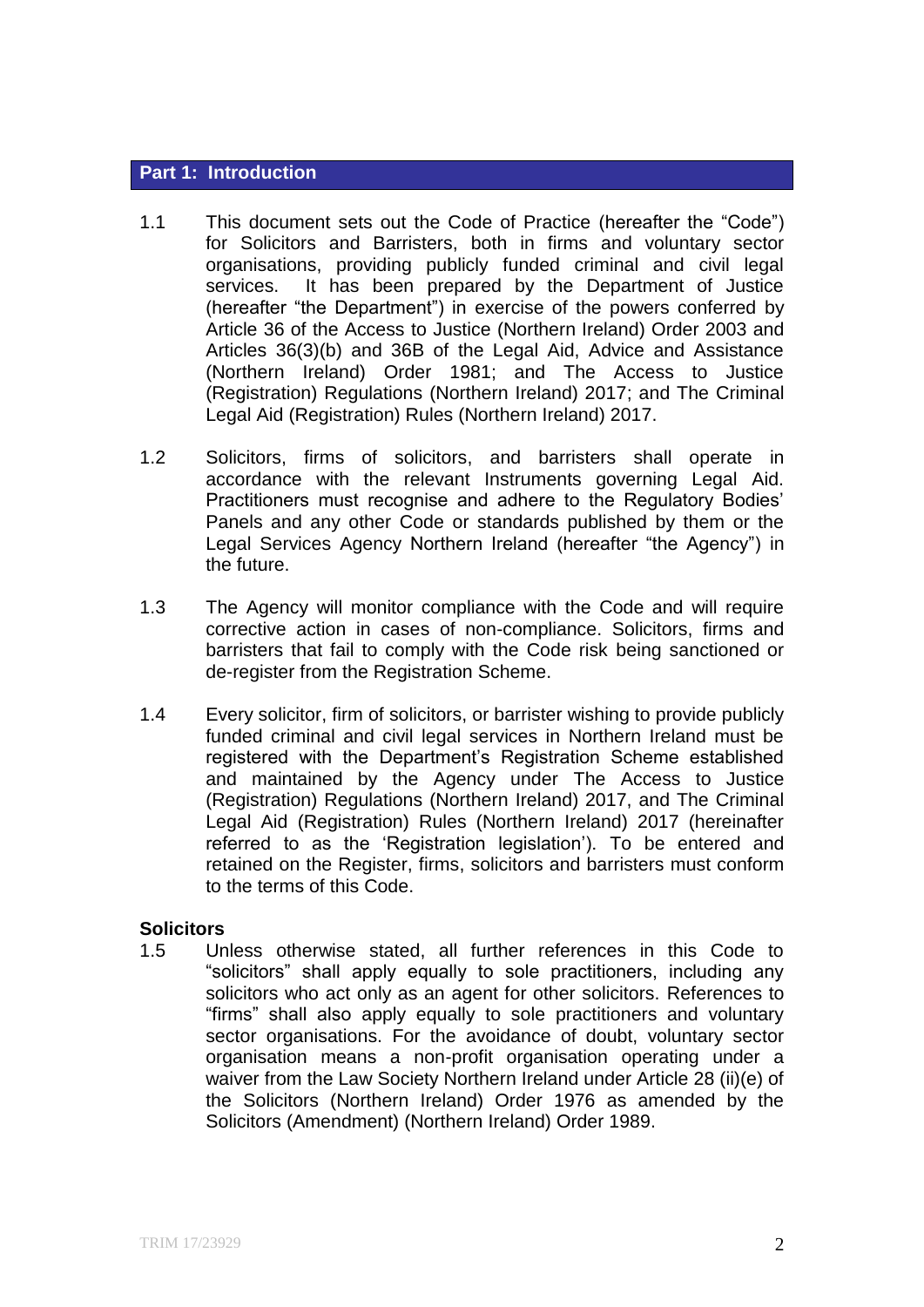- 1.6 The specific conditions for Registration for solicitors and firms are defined in Part Two of Annex A of this Code.
- 1.7 Any functions in relation to the provision of publicly funded criminal and civil legal services delegated to non-qualified competent and responsible employees of the firm shall be under the immediate supervision of the nominated solicitor which must be evidenced.
- 1.8 This Code sets out the standards required by the Agency in relation to the provision of publicly funded criminal and civil legal services. The Agency requires that:
	- firms and individual solicitors act in accordance with the standards of professional conduct defined in Part Three of Annex A of this Code;
	- services provided by firms and solicitors and materials submitted to the Agency be of the standard defined in Part Four of Annex A of this Code;
	- firms operate systems of management and administration that meet the requirements of Part Five of Annex A of this Code.

#### **Barristers**

- 1.9 Unless otherwise stated, all references in this Code to "barristers" shall apply to an individual who has been called to the Bar of Northern Ireland and has not subsequently been disbarred and is a 'practising barrister' who is either a barrister in independent practice who has a current Practising Certificate or an employed barrister who has a current Practising Certificate and undertakes publicly funded criminal and civil legal services.
- 1.10 The specific conditions for Registration for barristers are defined in Part Two of Annex B of this Code.
- 1.11 This Code sets out the standards required by the Agency in relation to the provision of publicly funded criminal and civil legal services. The Agency requires that:
	- barristers act in accordance with the standards of professional conduct defined in Part Three of Annex B of this Code;
	- services provided by barristers and materials submitted to the Agency be of the standard defined in Part Four of Annex B of this Code;
	- barristers operate systems of management and administration that meet the requirements of Part Five of Annex B of this Code.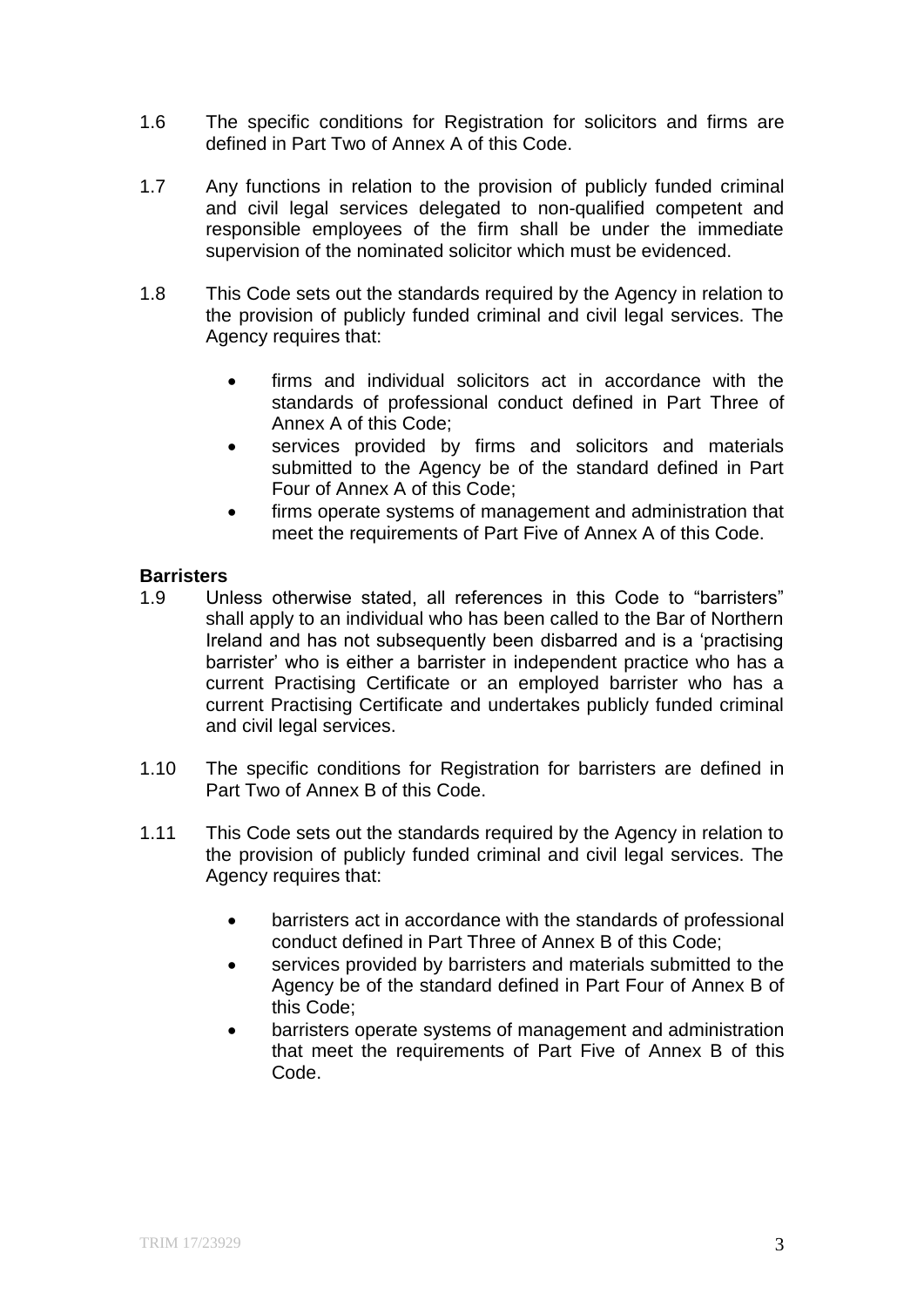# **Definitions**

*Criminal Legal Aid* means free legal aid in criminal proceedings under Part III of the Legal Aid, Advice and Assistance (Northern Ireland) Order 1981;

*Criminal Appeals* means appeals funded by way of Criminal Defence Services under the Access to Justice (Northern Ireland) Order 2003

*Civil Legal Services* has the meaning given by Article 10 of the Access to Justice (Northern Ireland) Order 2003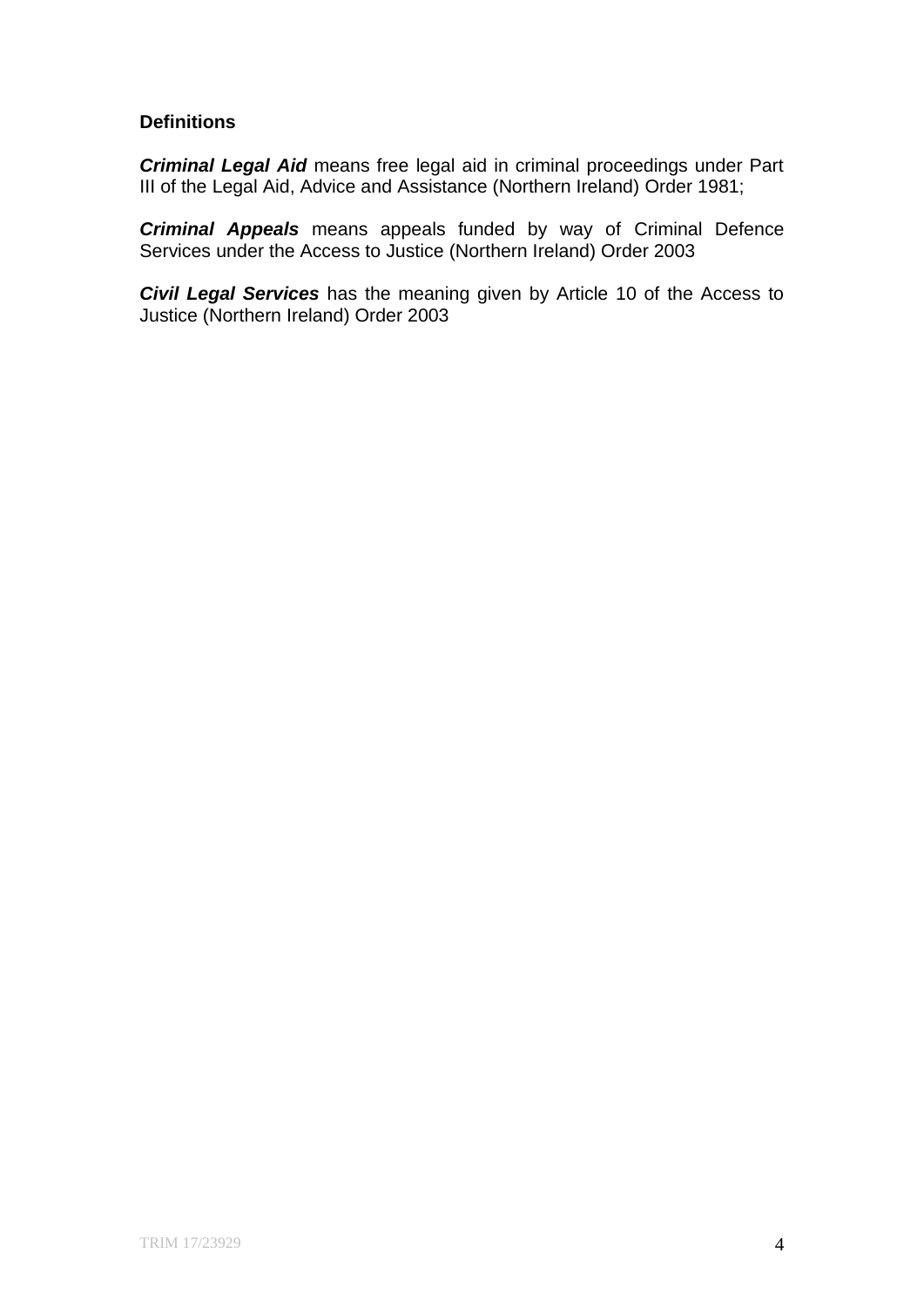# **Annex A**

# **SOLICITORS**

**Part 2: Conditions for Registration for Solicitors**

# **2.1 APPLICATIONS AND CHANGES**

- 2.1.1 Both solicitors and firms wishing to provide publicly funded criminal and civil legal services in Northern Ireland are required to register under the Registration Scheme. Applications for registration must be made in the format determined by the Agency and satisfy the conditions set down in this Code.
- 2.1.2 A solicitor or firm will be required to pay any prescribed fee as set by the Agency.
- 2.1.3 A solicitor or firm must notify the Agency of any material changes to any information or documentation which has been provided to the Agency, at any time, relevant to that solicitor's or firm's registration.

# **2.2 SECTION A: CONDITIONS FOR INDIVIDUAL SOLICITORS**

- 2.2.1 A registered solicitor will not be eligible to provide publicly funded criminal and civil legal services unless working for a registered firm.
- 2.2.2 Individual solicitors applying for registration must disclose if they have previously been restricted or de-registered from the Scheme.
- 2.2.3 A solicitor shall at all times be in possession of a valid Practising Certificate which does not have a restriction preventing the provision of publicly funded criminal and civil legal services. Any limitation must be notified to the Agency.
- 2.2.4 A solicitor shall inform the Compliance Manager of the possibility of fraud and / or unethical behaviour by personnel and / or third parties in receipt of publicly funded criminal and civil legal services and / or registered to provide publicly funded criminal and civil legal services.

# **2.3 COMPLIANCE WITH THE CODE OF PRACTICE**

2.3.1 A solicitor applying for registration in the format required by the Agency shall declare that they will comply with the terms of this Code.

# **2.4 ATTENDANCE AT COURSES**

2.4.1 A solicitor applying for registration shall attend or present, in the current practising year of application, one or more courses relevant to the provision of publicly funded criminal and civil legal services. These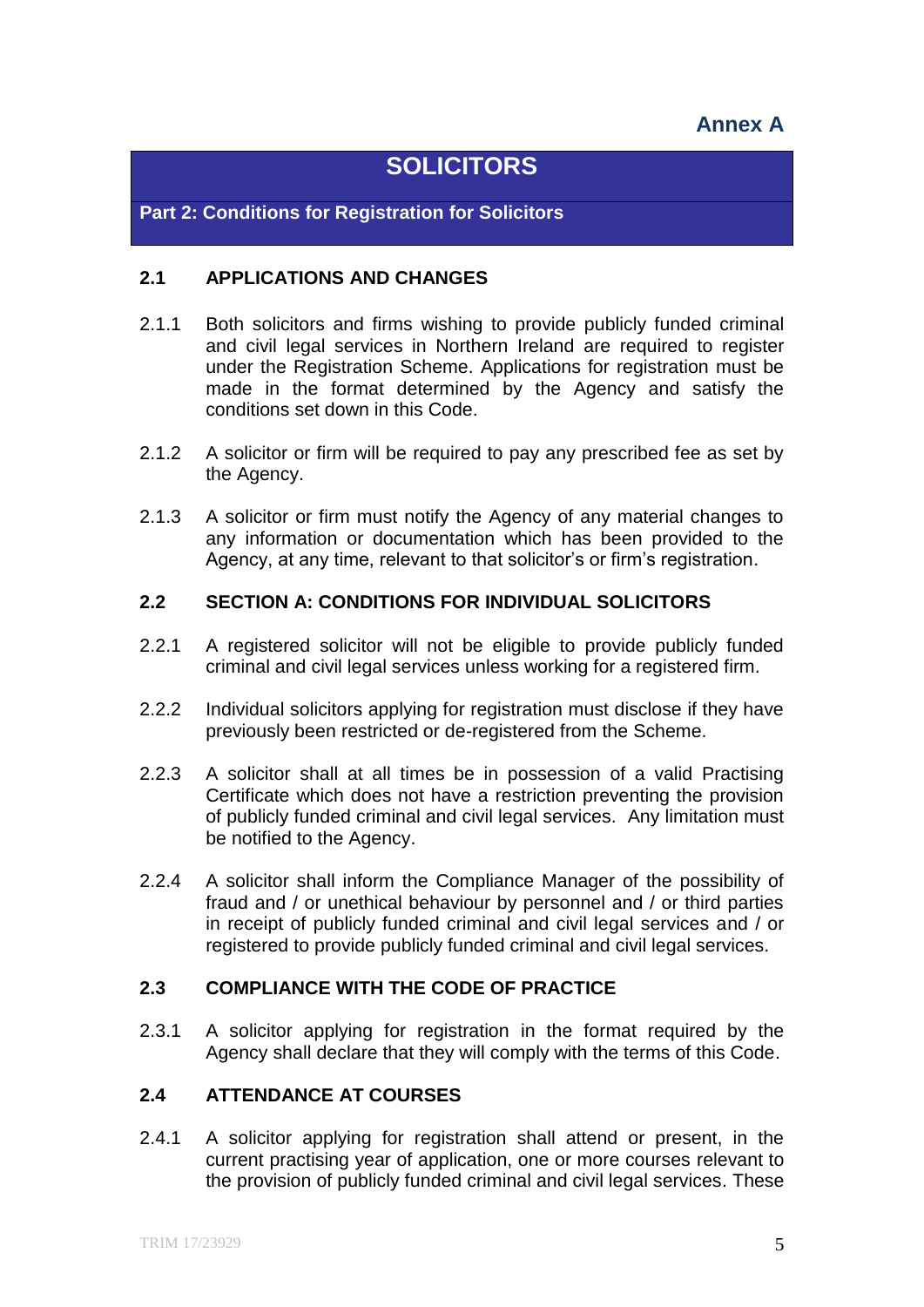courses shall amount to three or more hours' duration in total, and must be pre-accredited by the Agency.

2.4.2 For the avoidance of doubt, preparation time for providing any accredited course shall be considered in addition to the actual duration of the course.

#### **2.5 RECORDS OF COURSE ATTENDANCE**

2.5.1 Subject to paragraph 3.3.3, a solicitor applying for registration shall maintain a record of accredited courses attended or presented relevant to the provision of publicly funded criminal and civil legal services. A copy of the solicitor's record of Continuing Professional Development (CPD) required by the Law Society of Northern Ireland shall be supplied in support of the application.

#### **2. 6 MAINTENANCE OF RECORDS**

2. 6.1 A firm applying for registration shall maintain records as described in Part Five of this Code.

# **2.7 SECTION B: CONDITIONS FOR FIRMS**

- 2.7.1 A firm must be registered before any solicitor employed by the firm may be registered in relation to their connection with that particular firm.
- 2.7.2 Applications by firms to be registered must be presented in the format approved by the Agency.
- 2.7.3 Firms applying for registration must disclose if they, or any individual to be included within that firm, have previously been restricted or deregistered from the Scheme.
- 2.7.4 The Agency may refuse the application of any firm or individual solicitor if not satisfied that the applicant is capable of discharging its responsibilities under the Scheme.
- 2.7.5 Firms will be required to provide evidence of compliance with the basic entry requirements for registration that the following procedures are in place:
	- 1. Policy regarding standards for professional conduct;
	- 2. Procedure for personal work and time recording, where appropriate;
	- 3. Procedure for case recording;
	- 4. Description of system of financial recording;
	- 5. Procedure for training and sample training record;
	- 6. Procedure for supervision of staff;
	- 7. Procedure for document control;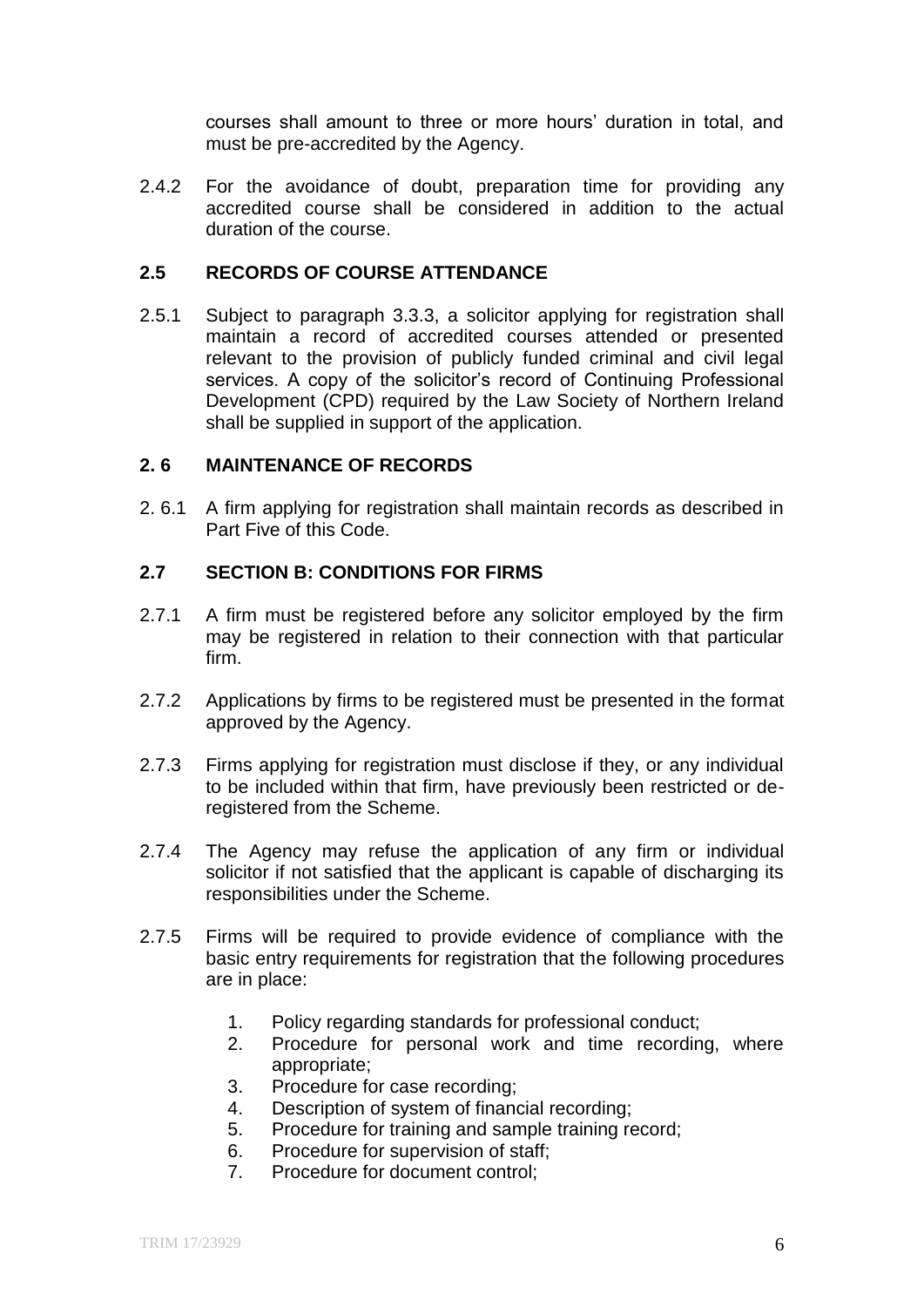- 8. Procedure for case review;
- 9. Procedure for client reporting; and
- 10. Procedure for complaints.
- 2.7.6 In addition to this, at registration, voluntary sector organisations will be required to provide evidence to the Agency of any waiver issued by the Law Society of Northern Ireland.
- 2.7.7 Firms wishing to claim VAT will be required to provide a valid VAT registration certificate.

# **2.8 COMPLIANCE WITH THE CODE OF PRACTICE**

2.8.1 A firm applying for registration shall certify that it complies with the terms of this Code and will be required to complete a self-assessment and re-certify on an annual basis.

# **2.9 NOMINATION OF COMPLIANCE MANAGER**

- 2.9.1 Subject to paragraph 2.9.3 below, a firm shall nominate a Manager, known as a "Compliance Manager", to be the Agency's point of contact within that firm. The nomination and that, if applicable, of the firm's nominated deputy Compliance Manager, shall be made as part of the firm's application for registration. The holder of this role must be a registered solicitor and should have a firm understanding of legal aid. Any subsequent changes shall be notified to the Agency.
- 2.9.2 The Agency may refuse the nomination(s) if not satisfied that the nominee (s) is capable of discharging the responsibilities in 2.9.4.
- 2.9.3 A sole practitioner shall not be required to nominate a Compliance Manager. Where the words "Compliance Manager" are used, they will apply to any sole practitioner.
- 2.9.4 Responsibilities of the Compliance Manager shall include:
	- 1. making the application for the nominating firm to be registered and associating the solicitors connected to that firm, and informing the Agency of any changes, including changes to employees;
	- 2. ensuring that all the firm's registered solicitors hold current Practising Certificates and that they act in accordance with any conditions or limitations specified;
	- 3. disclosing if the firm, or any individual to be included within the registration application, holds a limited Practising Certificate or have previously been restricted or de-registered from the Scheme;
	- 4. certifying that the firm and its staff comply with this Code when the application is made;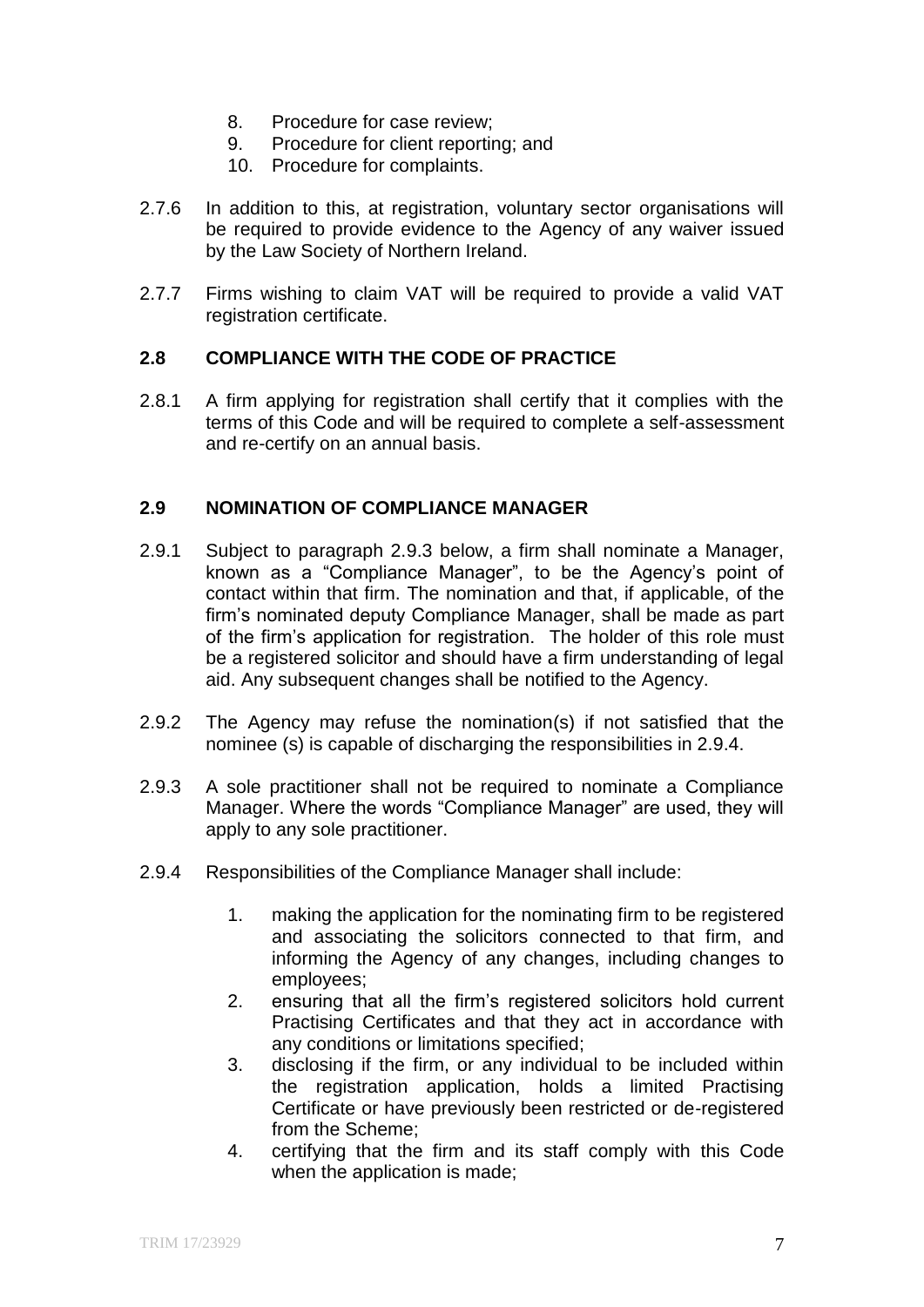- 5. completing the annual compliance self-assessment;
- 6. notifying the Agency within five working days, or as soon as reasonably practicable, of any changes within the firm relevant either to registration or compliance with this Code;
- 7. liaising with the Agency on any issue related to this Code;
- 8. receiving and handling enquiries from the Agency regarding suspected non-compliance with this Code, whether on the part of the firm or any individual solicitor within it;
- 9. ensuring that necessary action is taken in the event of any non-compliance with this Code;
- 10. informing the Agency of the possibility of fraud and / or unethical behaviour by personnel and / or third parties in receipt of publicly funded criminal and civil legal services and / or registered to provide publicly funded criminal and civil legal services; and
- 11. informing the Agency if an investigation of same is undertaken by the firm and the outcome of the investigation.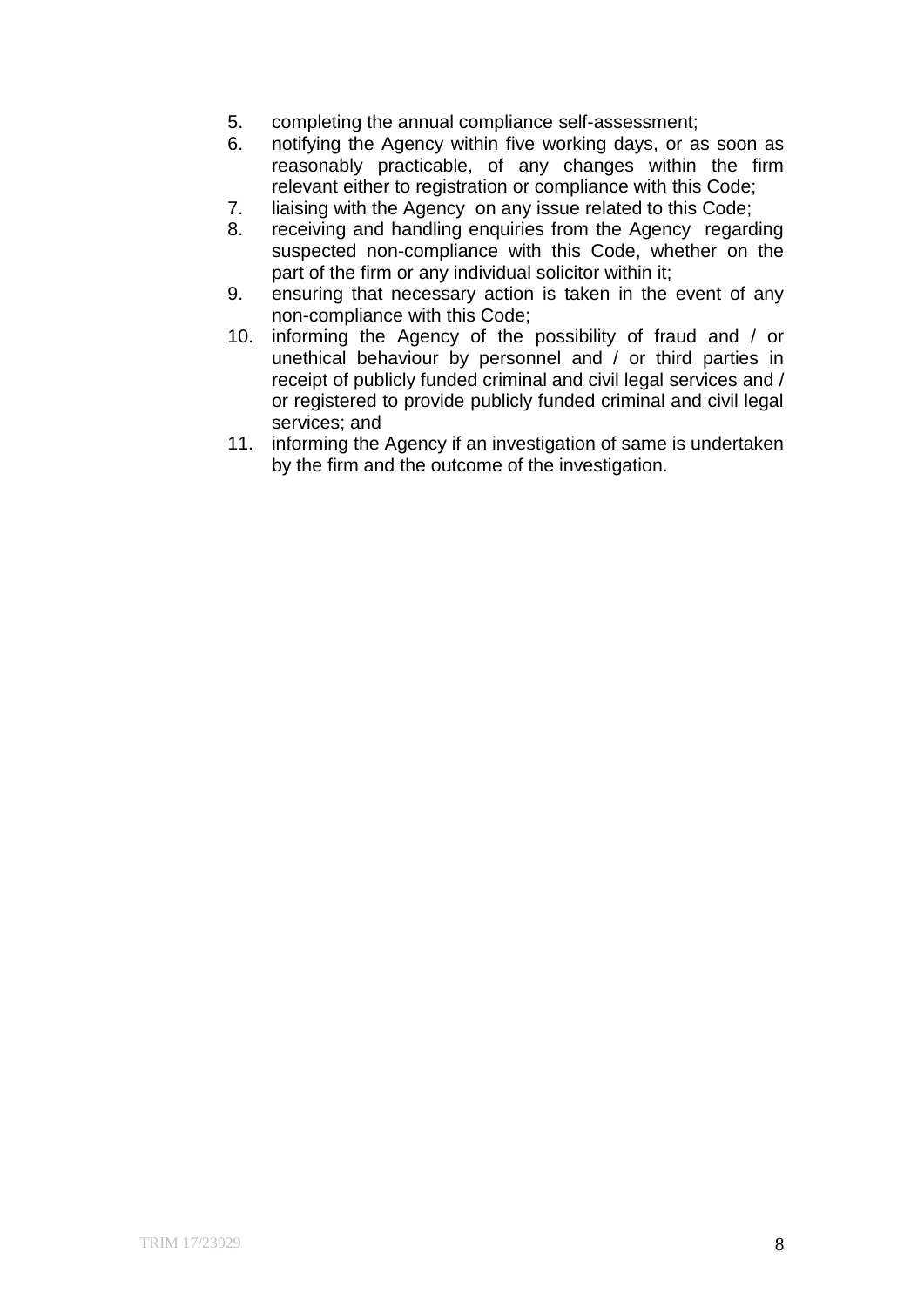# **Part 3: Standards of Professional Conduct for Solicitors**

- **3.1** A solicitor shall act independently, honestly and in accordance with the standards of ethics and conduct defined in this part of the Code and in accordance with any relevant practice rules and codes of conduct issued by the Law Society of Northern Ireland for guidance in assessing whether a solicitor's conduct meets the standard required of a member of the profession. A solicitor is an officer of the Court and as such has obligations and duties to the Court. A solicitor also has statutory obligations in relation to legally aided matters.
- 3.1.1 A solicitor shall comply with all Instruments governing the provision of Legal Aid in Northern Ireland.

# **3.2 POLICY FOR STANDARDS OF PROFESSIONAL CONDUCT**

- 3.2.1 A firm shall be responsible for establishing, maintaining and enforcing a declared policy for that firm relating to standards of professional conduct. Embodied in this policy must be the standards of professional conduct described in this part of the Code.
- 3.2.2 The Compliance Manager is responsible for ensuring that this policy is communicated to all legally qualified and non-legally qualified staff within the firm who are providing or assisting in providing publicly funded criminal and civil legal services.
- 3.2.3 An individual solicitor is responsible for familiarising themselves with, and adhering to, the firm's declared policy towards standards of professional conduct.
- 3.2.4 An individual solicitor is responsible for advising any instructed barrister if any of the firm's declared policy falls outside the general template agreed with the Law Society.
- 3.2.5 Appropriate corrective action and/or disciplinary action shall be taken by the firm when breaches of standards are identified. Any breach identified is to be reported to the Agency immediately.
- 3.2.6 The policy must stipulate that solicitors must not discriminate on grounds of persons of different religious belief, political opinion, racial group, age, marital status or sexual orientation, between men and women generally, between persons with a disability and persons without and between persons with dependents and persons without in their professional dealings with clients, employees or other solicitors.
- 3.2.7 A firm must be alive to the possibility of fraud and unethical behaviour by personnel and by third parties in respect of legal aid cases or by those registered to provide publicly funded criminal and civil legal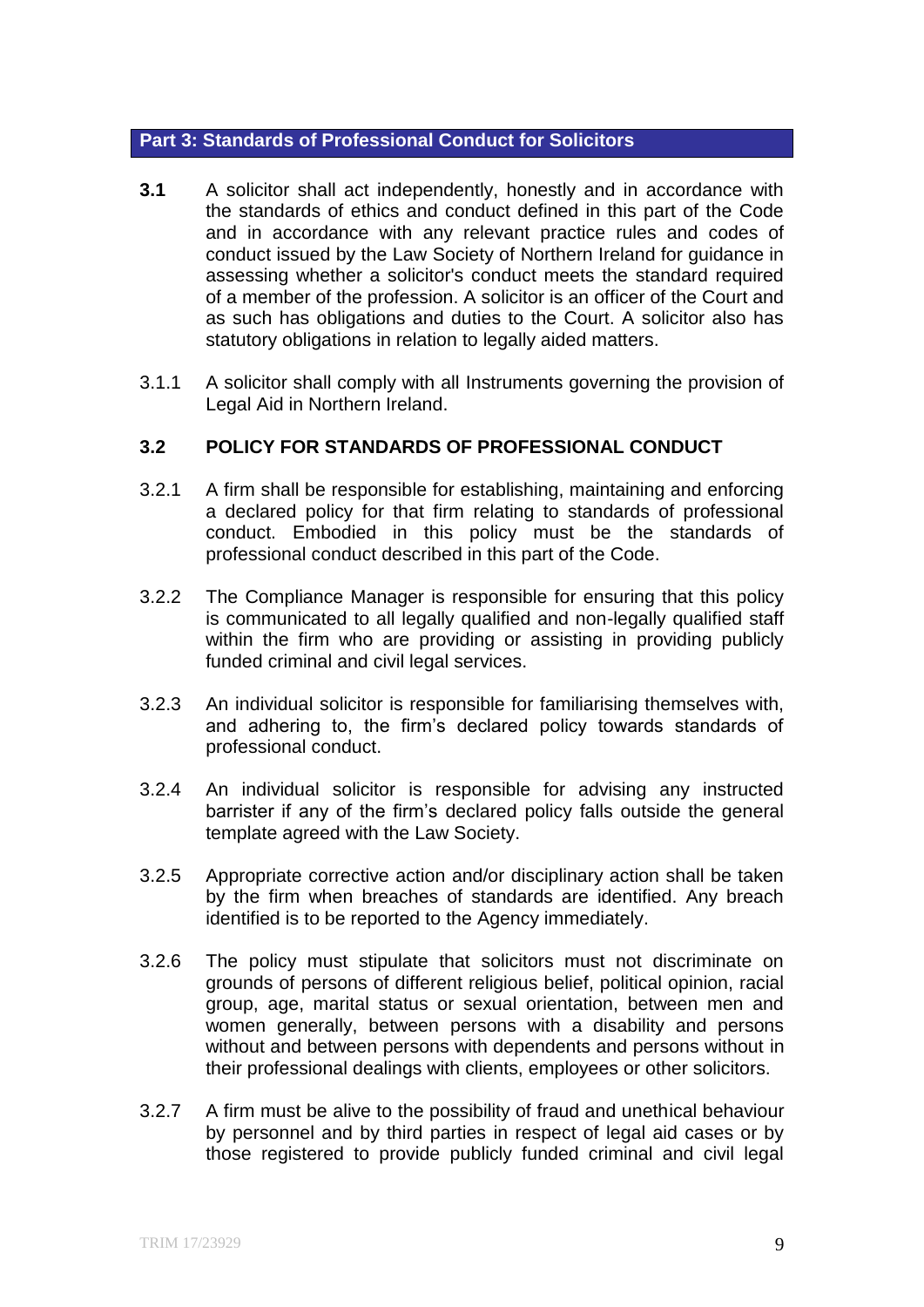services, must not tolerate it and must have procedures to identify, address and counter it.

- 3.2.8 All suspicion of fraud involving a legal aid case must be reported to the Agency immediately.
- 3.2.9 Any suspected fraud involving a registered supplier should be reported to the Agency immediately.

# **3.3 KNOWLEDGE AND EXPERIENCE**

- 3.3.1 A solicitor shall ensure that they have and that they deploy the relevant knowledge and experience necessary for each case accepted by them.
- 3.3.2 A solicitor shall attend courses relevant to the provision of publicly funded criminal and civil legal services in each current year of application. These courses shall be pre-accredited by the Agency and shall amount to three or more hours' duration in total. Time spent in preparation for attending any course will not be considered in addition to the actual duration of the course.
- 3.3.3 The Agency reserves the right to determine that, where a solicitor provides evidence of not having an opportunity to attend sufficient relevant courses within the period of twelve months preceding the application for registration (for example on first registration, or if newly qualified), they must undertake to do so within the remaining period of registration.
- 3.3.4 For the avoidance of doubt, time spent in preparation for the purpose of delivering accredited courses will be considered in addition to the actual duration of the course.

#### **3.4 INDUCEMENTS**

- 3.4.1 No solicitor or other member of a firm's staff shall offer to any person any inducement to become or remain a client, such inducement involving the transfer, or promise to transfer, to any person of any consideration, financial or otherwise; nor shall they make a legal aid application, or application for advice and assistance, on the basis of any such inducement or in response to any direct or indirect proposal which would involve the transfer of any financial or other consideration to any person.
- 3.4.2 No solicitor or other member of a firm's staff shall accept instructions from any person whom they know to have received any consideration from a third party to become a client of the firm.
- 3.4.3 No expenses shall be paid to any person for travelling to or attendance at court, other than a witness summoned to give evidence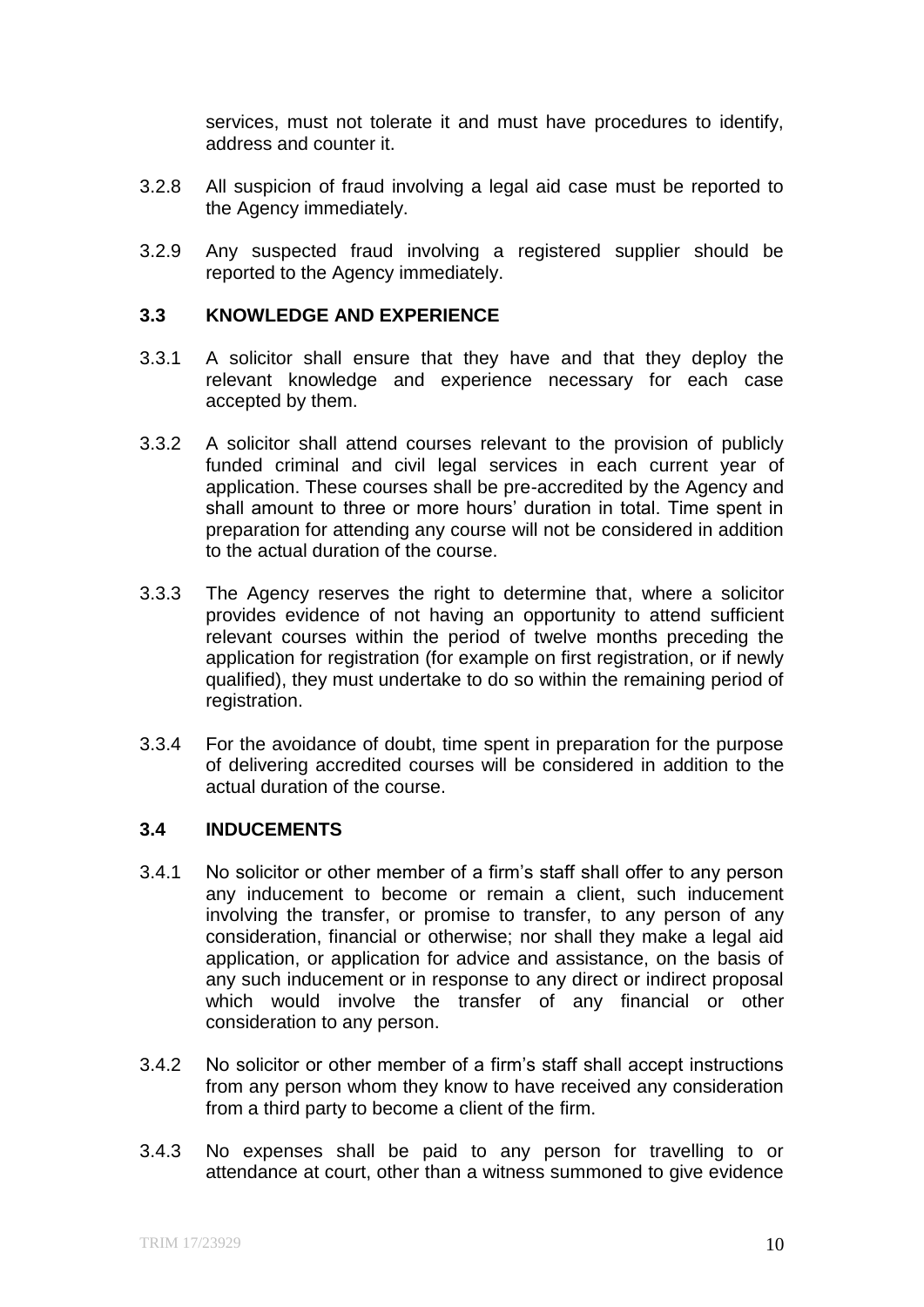who is entitled to travel and subsistence at the levels set by the Agency.

3.4.4 If travel costs are incurred for any witness, these will have to be fully justified in the claim.

# **3.5 RESOURCES**

3.5.1 A firm or solicitor shall have appropriate resources available, including time and technical and administrative support, to ensure that proper attention can be given to each individual case.

# **3.6 CO-OPERATION**

- 3.6.1 A firm or solicitor, as appropriate, shall co-operate with the Agency in answering any relevant questions about the firm's or solicitor's applications, claims for payment, compliance with this Code or performance on behalf of assisted parties (including questions relating to the measurement of that performance). Any documentation which may be requested shall be made available and, if requested, authorised officers of the Agency shall be allowed access to the firm or solicitor's premises and records to assess compliance with this Code. Responses to any requests for information shall be made within the time specified.
- 3.6.2 In routine audits the Agency will seek to arrange an audit of files either by the files being forwarded to the Agency by the firm or by appointment to access the premises, equipment, documents, information and/or data in relation to the case file only.
- 3.6.3 As part of the Agency's assurance and risk analysis to ensure consistency in the reviewing of files, a selection of closed files will be retained for a period in order to quality assure the review i.e. another reviewer will independently review the files to ascertain whether there is consistency with the reviews carried out. In addition, if it is necessary to select files which relate to ongoing cases the Agency will retain a copy of the file, and return the original to the supplier. This copy will be retained and reviewed in the same manner as closed files.

# **3.7 TRANSFER OF SOLICITOR: CIVIL LEGAL SERVICES AUTHORITY REQUIRED**

3.7.1 No person shall be given advice and assistance for the same matter by more than one solicitor without the prior authority of the Agency. Such authority may be given on such terms and conditions as the Agency may in its discretion see fit to impose.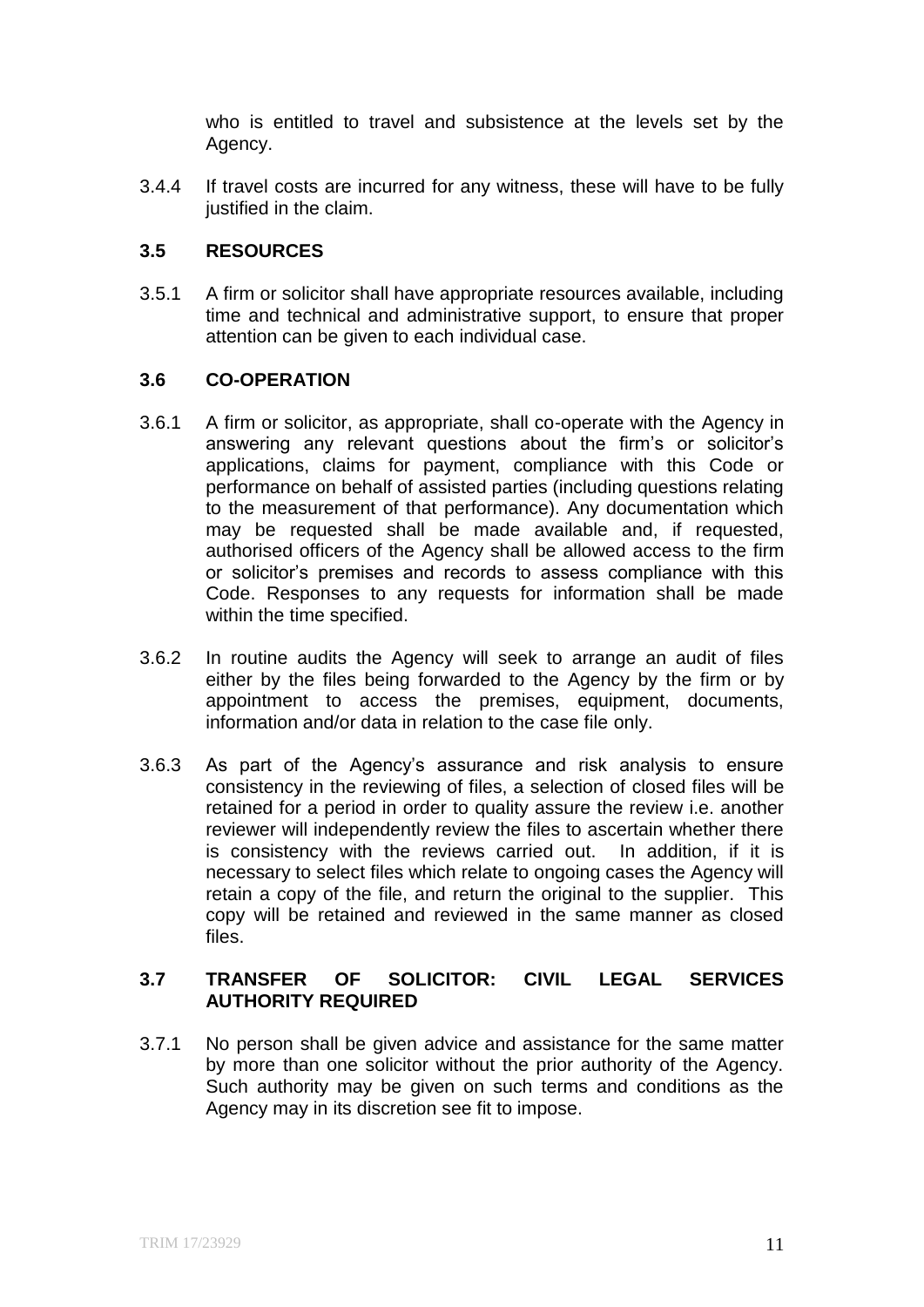- 3.7.2 A firm or solicitor shall ensure that all requests for the transfer of papers relating to the assisted person are completed and executed in the form approved by the Agency.
- 3.7.3 The completed form shall include a declaration to the effect that there are no material facts which ought to be disclosed to the Agency that would affect the granting of publicly funded civil legal services and that there is no reason why an existing certificate should not remain in force.

# **3.8 CONSULTATION WITH CLIENTS AT LIBERTY**

- 3.8.1 A solicitor should, in general, consult in person with clients who are at liberty only at a solicitor's office, a court or a designated consulting room.
- 3.8.2 In exceptional circumstances a solicitor may consult with an assisted party at a location other than those referred to above, for example, where an assisted party is unable to attend the solicitor's office due to illness, infirmity or age, at the home of the client or a hospital.

# **3.9 WITNESSES**

- 3.9.1 When establishing necessary evidence in a case, a solicitor must take all reasonable steps to do so with due regard to value for money. Where witnesses are summoned to appear, the solicitor must be able to justify their presence and show that they have taken reasonable steps to ascertain what their evidence is.
- 3.9.2 A solicitor must ensure that an expert witness is properly briefed and obtains all relevant information.

# **3.10 PROFESSIONAL & EXPERT WITNESS FEES & WITNESS EXPENSES**

- 3.10.1 A solicitor shall submit a report on case to the Agency after the conclusion of a matter or a case in accordance with the relevant Instruments governing Legal Aid. These should include fees for professional and expert witnesses and claims of expenses of witnesses suffering loss of earnings as a result of being summoned to give evidence. The appropriate justification for such expenses, in the form of original vouchers/claim forms etc., must be submitted to the Agency.
- 3.10.2 The provisions of 3.10.1 above shall apply to revocations and discharges of civil legal aid certificates.
- 3.10.3 A solicitor shall pay witnesses for their necessary expenses or fees without delay and certainly no later than 10 working days from the date of payment of the relevant claim by the Agency.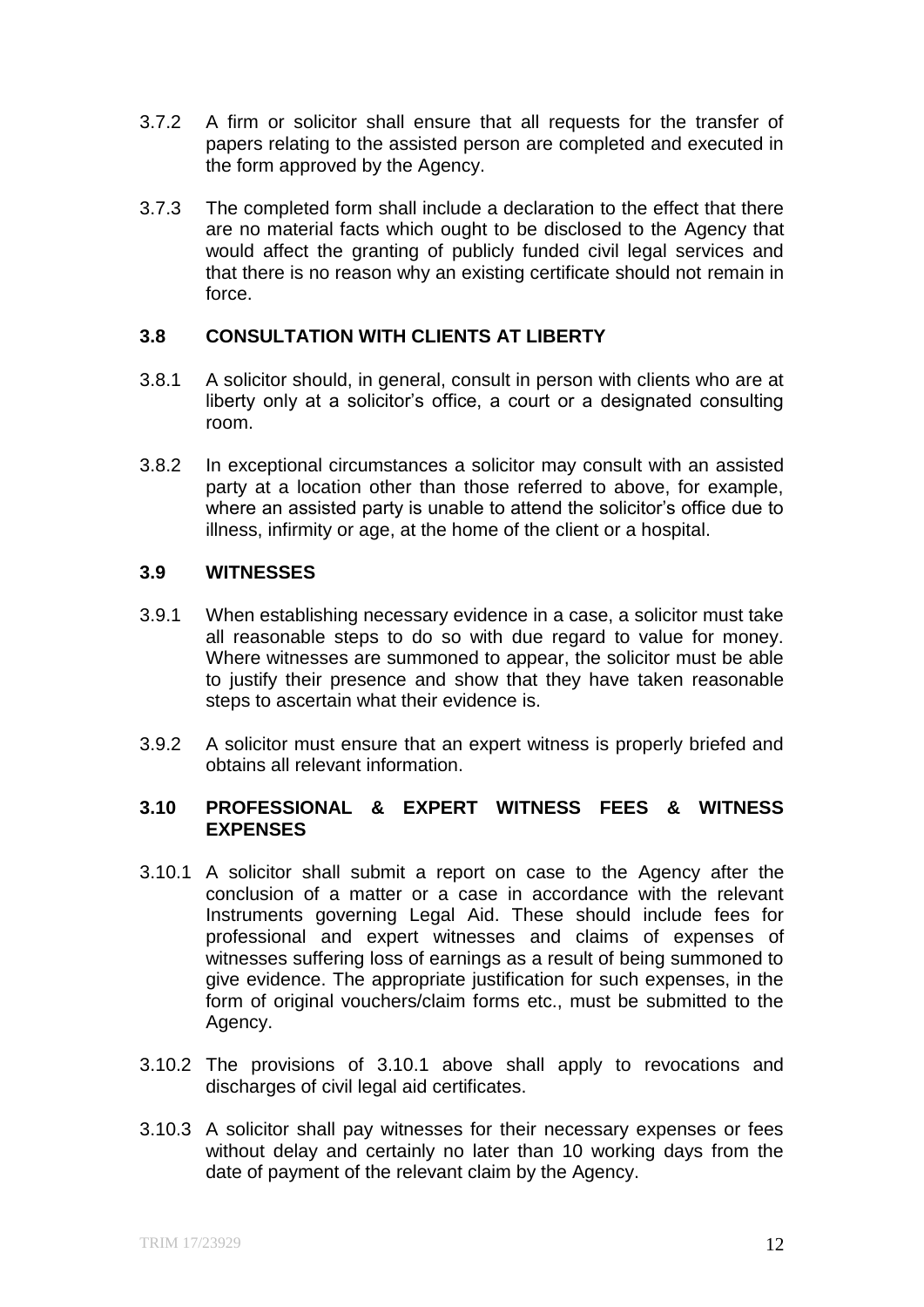3.10.4 A solicitor, before instructing a barrister, shall ensure that the barrister is registered by the Agency to provide publicly funded criminal and civil legal services in Northern Ireland.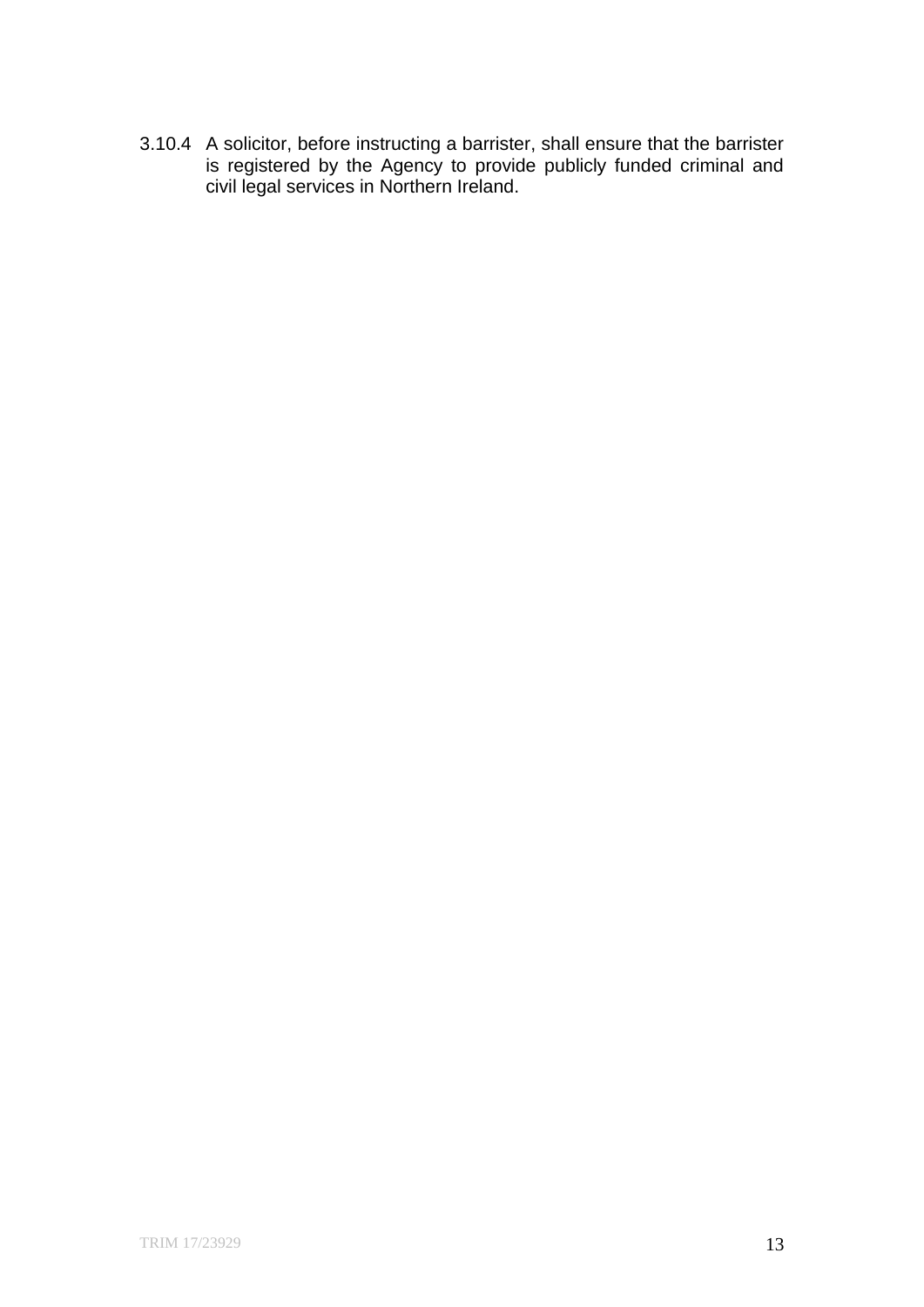#### **Part 4: Standards of Service for Solicitors**

#### **4.1 SECTION A: STANDARD OF PROFESSIONAL SERVICE**

- 4.1.1 Solicitors registered under this Code will be expected to deliver a standard of professional service which can be expected of solicitors displaying professional competence.
- 4.1.2 In particular, without prejudice to the generality of the preceding paragraph, solicitors will be expected:

#### **Initial Advice**

- 1. to create a file with a unique identifier;
- 2. to set out their understanding of the objectives in relation to the work to be done for the assisted party;
- 3. to give the a clear statement of the issues involved, based on the first interview and the options available to the assisted party;
- 4. to set out the steps to be taken and record the level of communication agreed between the solicitor and the assisted party as necessary to keep the assisted party informed of progress;

#### **Engagement**

- 5. to explain their responsibilities to the assisted party and their responsibilities to ensure the case progresses;
- 6. to explain any limitations or conditions resulting from any relationship with a third party (for example, an insurance company or other funder) which may affect the service the solicitor provides;
- 7. at the outset and on a regular basis throughout the case to consider and record the continued financial eligibility entitlement to funding (where applicable) from the Agency;
- 8. at the outset and on a regular basis throughout the case to address the prospects of success in the application (where applicable) and provide enough detail about the case and its background to allow the Agency to examine this issue carefully;
- 9. not to proceed without the knowledge and protection that the assisted party is covered by publicly funded civil legal services unless the assisted party has recorded the informed consent to proceed, which must be included in the letter of engagement, where the assisted party qualifies for publicly funded civil legal services;
- 10. to provide the assisted party in writing with the identity of the person or persons in the firm who will principally have day-today management of the file and provide publicly funded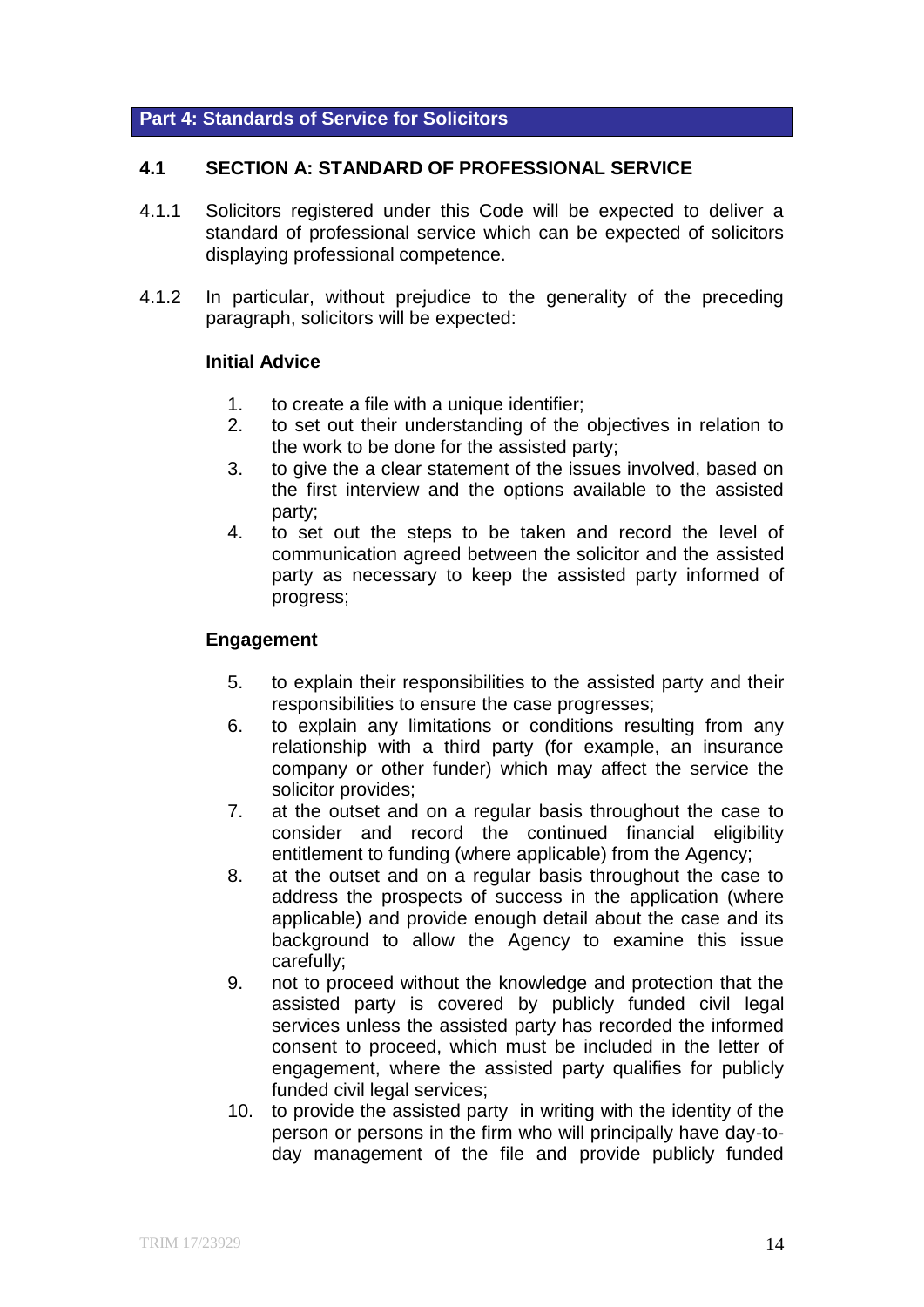criminal and civil legal services on behalf of the assisted party and with the name of the supervising partner, if appropriate;

- 11. to provide to the assisted party in writing the identity of the person who the assisted party should contact if the assisted party becomes concerned with the manner in which work is being carried out;
- 12. to provide an assurance that in the event of a change of personnel, that the assisted party will be notified immediately;

# **Progression of Case**

- 13. to ensure that the assisted party is given sound, timely, comprehensive and well informed advice and information and is kept informed as to the progress of their case;
- 14. where an offer/proposal is made, to evidence the advice given to the assisted party on the terms of the offer/proposal, its reasonableness and the consequences for the assisted party of acceptance/rejection, including the potential impact of the Statutory Charge or any additional costs arising if additional representation is requested; the solicitor will inform the Agency of the offer/proposal;
- 15. to have such meetings with the assisted party as are necessary for the proper conduct of their case;
- 16. to take only such action as may reasonably be expected to be necessary for the preparation of the assisted party's case;
- 17. to make such investigations as may reasonably be expected to be necessary for the preparation of the assisted party's case, including identifying the need for experts or other reports, correctly identifying the expertise required, and obtaining approval in accordance with Agency guidelines;
- 18. to immediately inform the Agency of any information which would affect the merits or financial eligibility for criminal legal aid and/or civil legal services as granted;

# **Measurement of Expectation**

19. to handle cases promptly and expeditiously, and with due regard to value for money;

# **Contributions**

- 20. where the assisted party qualifies for publicly funded criminal and civil legal services, to provide the assisted party with information about the level of contributions, if any, the assisted party will have to make and when these will be required;
- 21. where the assisted party qualifies for publicly funded criminal and civil legal services, to advise of the factors which will affect contributions;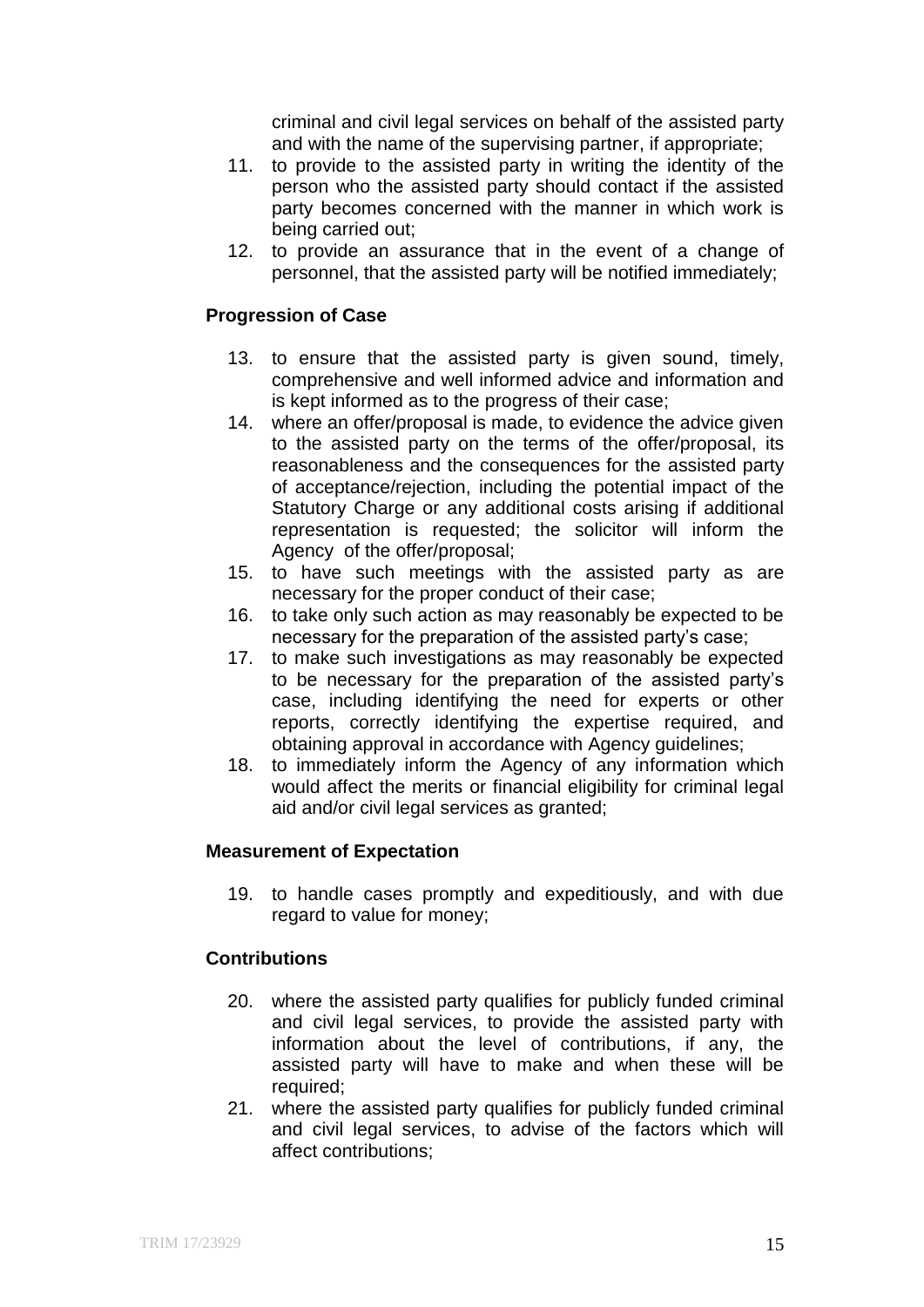# **Statutory Charge**

- 22. where the assisted party qualifies for civil legal services, to provide an explanation of the Statutory Charge;
- 23. to advise the assisted party on the operation of the Statutory Charge and their ongoing exposure to the charge, if engaged;

#### **Instruction of Barrister**

- 24. to ensure that the barrister is registered with the Agency to provide publicly funded criminal and civil legal services;
- 25. to ensure that the barrister is advised if any of the firm's declared policy falls outside the general template agreed with the Law Society;
- 26. where a barrister is instructed, to advise the Agency of the name and unique reference number of that barrister at the earliest opportunity;
- 27. where a barrister is instructed, to advise the barrister to quote the Agency's unique reference number on all records and correspondence;
- 28. to provide the barrister with detailed instructions of the case including any limitations to the legal aid certificate;

#### **Court Attendance**

- 29. to provide competent and responsible representation at any hearing for an assisted party;
- 30. to avoid unnecessary disruption of or delay to court business;
- 31. to summon all witnesses in good time for any hearing at which those witnesses are to give evidence;

# **Submission of Bills**

32. to lodge an accurate and complete claim for payment within the time specified and on a form approved by the Agency, containing all the information required for assessment, and respond fully and within the time specified to further information required to assist the Agency in its functions;

#### **Complaints**

- 33. to have a written complaints procedure which should be provided to the assisted party as soon as the assisted party has indicated concern about the manner in which work is being carried out;
- 34. to maintain a complaints register which shall record the history of all written complaints made to the solicitor by assisted parties including details of how those complaints were resolved;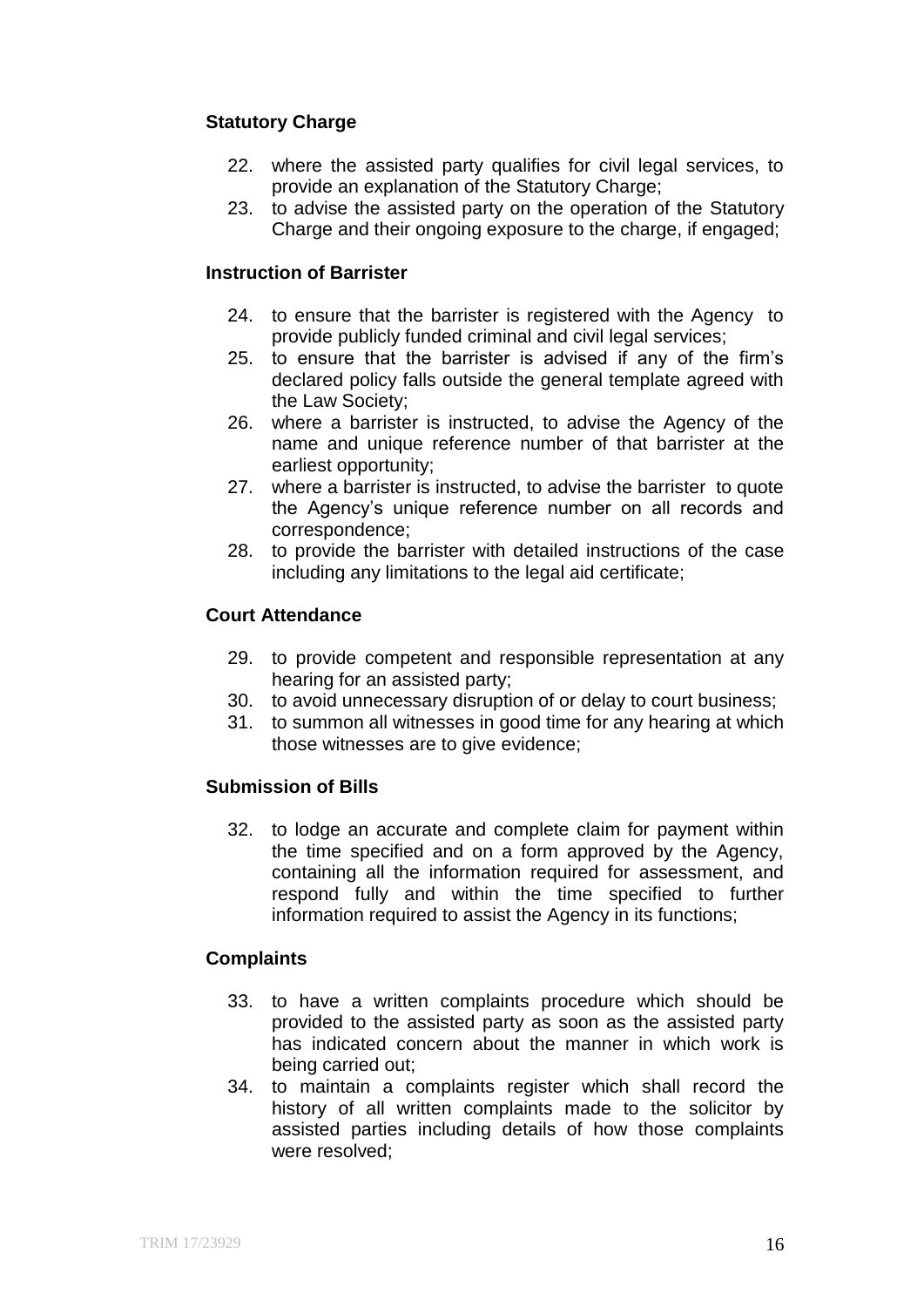35. to ensure that all staff in the solicitor's office, whether professional or support staff, are fully aware of the in-house complaints procedure and have authority to give a copy of those procedures to any assisted party who expresses concern about the manner in which the case is being handled to that member of staff, whether verbally or in writing;

#### **Instruments governing Legal Aid and Literature**

- 36. to provide and ensure that the assisted party understands any relevant available literature published by the Agency relating to their obligations under any of the Schemes; and
- 37. to comply with the Instruments governing Legal Aid in Northern Ireland.

# **4.2 MONITORING OF PERFORMANCE**

- 4.2.1 The Agency will monitor the standard of service provided by solicitors, as defined in this Part. Solicitors will be required to supply to the Agency any information which it considers necessary for the purposes of monitoring this performance.
- 4.2.2 In addition, solicitors shall give assisted parties copies of any questionnaire issued by the Agency for the purpose of measuring assisted party satisfaction, with a request that the completed questionnaires be returned direct to the Agency by the assisted party. The Agency reserves the right to contact the assisted party directly for the purpose of this part.
- 4.2.3 The Agency will maintain records of applications and claims for payment submitted or information provided by firms or solicitors which fail to meet the requirements of this Part.
- 4.2.4 Where the firm or solicitor is deemed by the Agency not to have met the requirements after a routine audit, the firm or solicitor will be subject to further audit and may be subject any sanctions deemed appropriate by the Administrator.

# **4.3 SECTION B: CIVIL LEGAL SERVICES VALIDITY OF APPLICATIONS**

4.3.1 Applications for, and in connection with, publicly funded civil legal services shall comply with the requirements in each of the sections below.

# **4.3.2 Accurate**

4.3.2.1 Every effort should be made to provide full and accurate details of the assisted party, any person applying on behalf of the assisted party, any co-defendant and the case particulars to enable the Agency to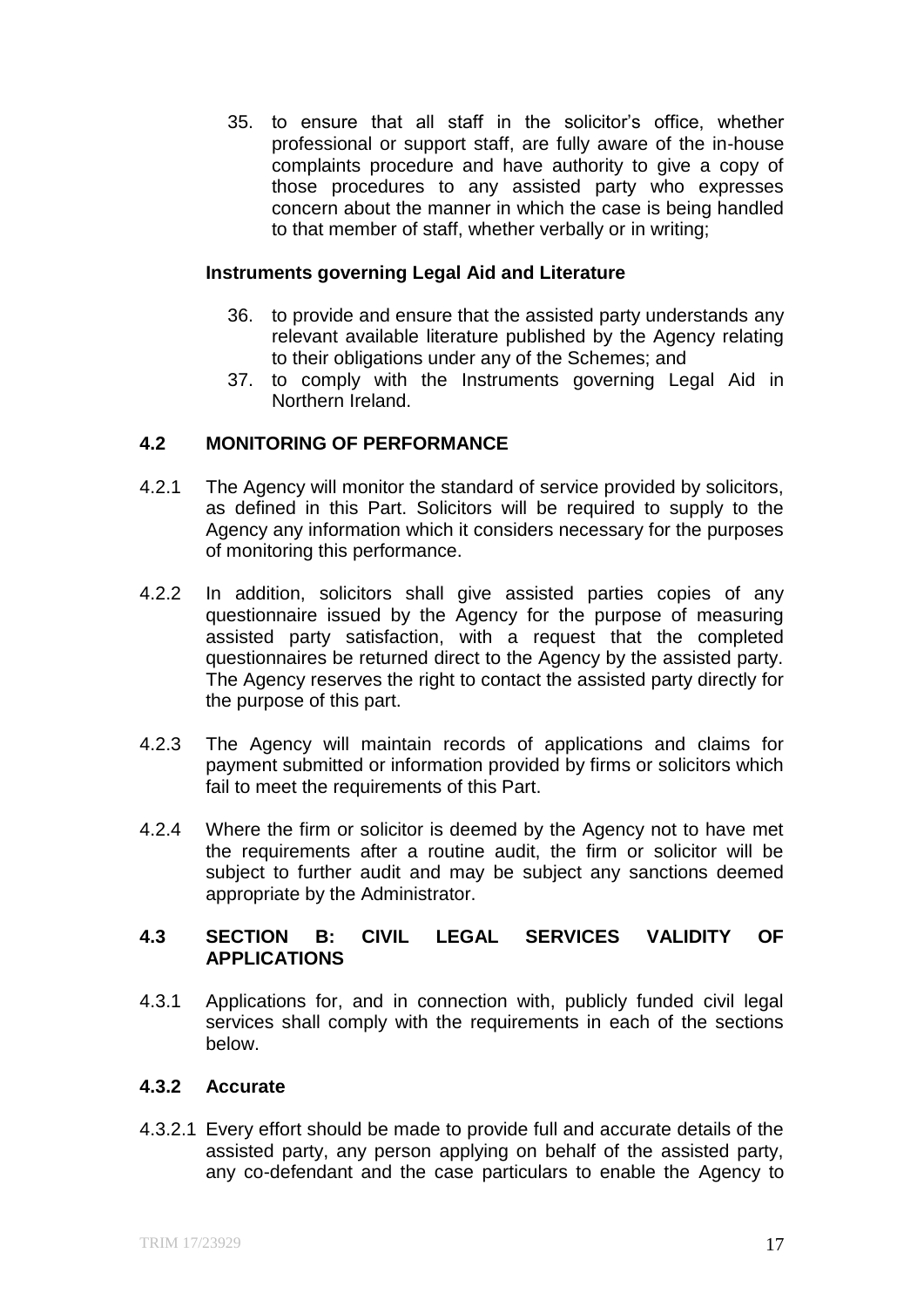identify the assisted party and any previous applications for publicly funded criminal and civil legal services made by the assisted party.

# **4.3.3 Complete**

- 4.3.3.1 Applications for publicly funded civil legal services shall be in the form required by the Agency and all information requested by the Agency shall be supplied. Information pertaining to changes to details supplied in the application, for example a change of address of the assisted party, must be provided to the Agency as soon as possible. If the information requested is not available the Agency should be informed as to the reason(s). Where appropriate, applications should be accompanied by supporting information and documentation.
- 4.3.3.2 A solicitor shall not sign or ask an assisted party to sign a blank form or a form which is incomplete. The assisted party should insert the date of their signature on the form.
- 4.3.3.3 For advice and assistance, a solicitor shall not sign or ask an assisted party to sign any application for advice and assistance which is incomplete in respect of the following information:
	- the financial details on which the solicitor has assessed the assisted party's disposable income and capital;
	- the subject matter on which advice is given;
	- whether the assisted party has received advice and assistance on the matter from another solicitor.

# **4.3.4 Time Limits**

4.3.4.1 Applications shall be submitted in accordance with the time limits specified in the Instruments governing Legal Aid. Where this allows discretion to the Agency, and the application seeks to take advantage of this, it shall be supported by appropriate information.

# **4.4 SECTION C: VALIDITY OF CLAIMS FOR PAYMENT (REPORT ON CASE)**

- 4.4.1 The Compliance Manager will be responsible for ensuring that the appropriate solicitor authorises the claim for payment being submitted to the Agency, irrespective of by whom they were prepared. Firms shall also be responsible for ensuring that claims for payment submitted by any of its sub-offices comply with the requirements of this Code.
- 4.4.2 Claims and relevant documentation presented to the Agency in connection with publicly funded criminal and civil legal services shall conform to the requirements in each of the sections below.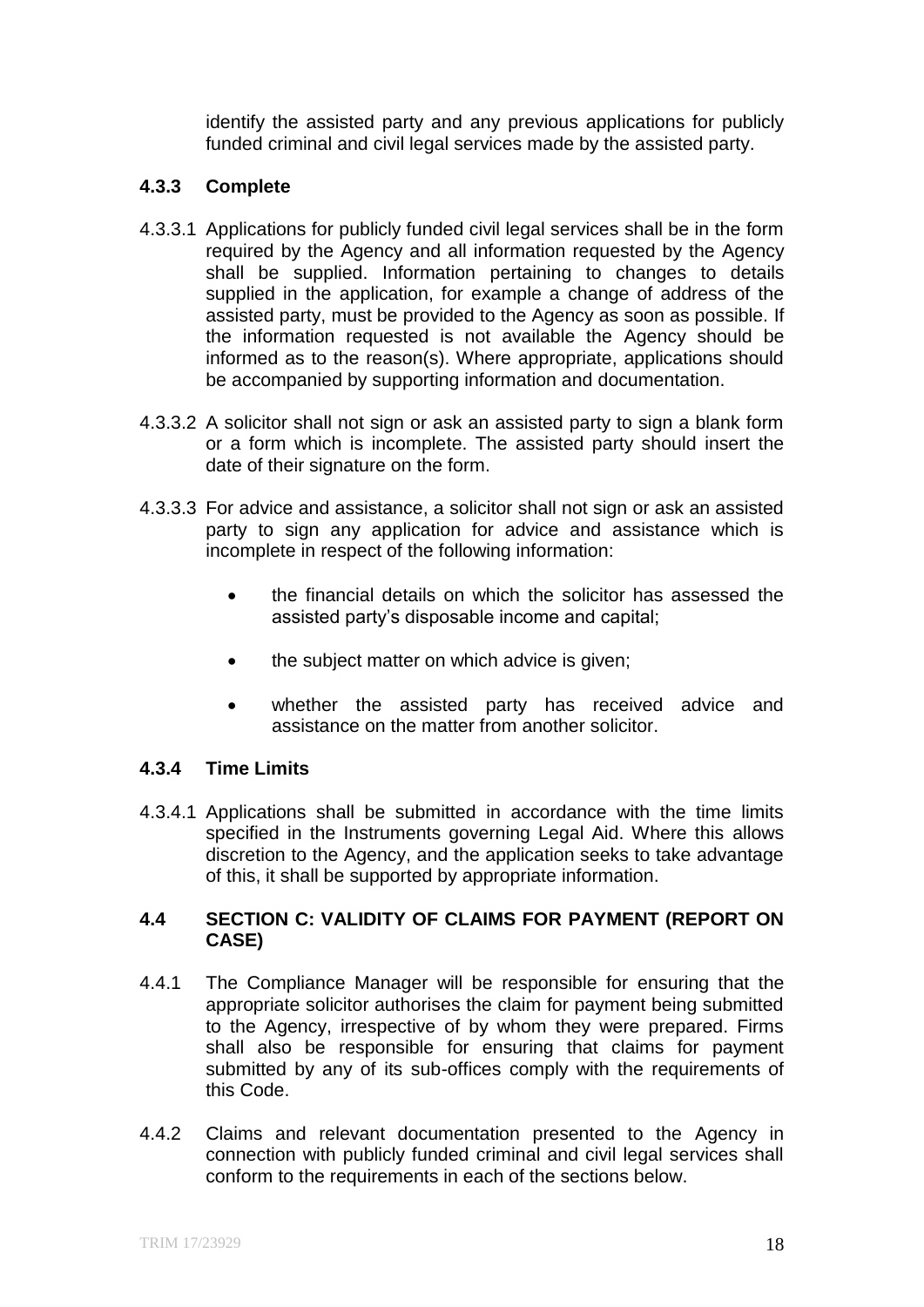# **4.4.3 Accurate**

4.4.3.1 Claims for payment shall be clearly, accurately and logically presented in a form approved by the Agency which enables the Agency to assess them.

# **4.4.4 Complete**

- 4.4.4.1 Claims for payment shall be accompanied by such documents and information as the Agency has given notice to the firm or solicitor that it requires to see. All entries contained in a report on case shall be supported by entries on the file or by appropriate vouchers.
- 4.4.4.2 A copy of the claim for payment shall be retained on the assisted party's file.

# **4.4.5 Time Limits**

4.4.5.1 Claims for payment shall be submitted to the Agency within the time limits specified in the Instruments governing Legal Aid.

# **4.4.6 Appropriate**

- 4.4.6.1 All entries in a claim for payment shall be for work actually and necessarily done with due regard to value for money.
- 4.4.6.2 The entries should form a proper charge against the Legal Aid Fund and be charged at the correct rate (including charges for expert witnesses as approved in the terms of engagement).
- 4.4.6.3 Responses to any queries raised by the Agency in relation to claims for payment submitted shall be within the time limit specified.
- 4.4.6.4 A firm or solicitor shall pay any disbursements without delay and certainly no later than **10 working days** from the date of receipt of the relevant payment by the Agency.

# **4.5 SECTION D: RELATIONSHIP WITH THE AGENCY**

- 4.5.1 It is the responsibility of firms and individual solicitors to submit applications, claims for payment and supporting documentation to the Agency in a clearly legible, preferably typed or printed form which meets the requirements of this Section. Detailed examples of how to meet these requirements are contained in Appendix 1 of this Code.
- 4.5.2 In communication with the Agency, solicitors are expected to provide adequate and timely information to enable the Agency's enquiries or requests to be dealt with properly, efficiently and courteously.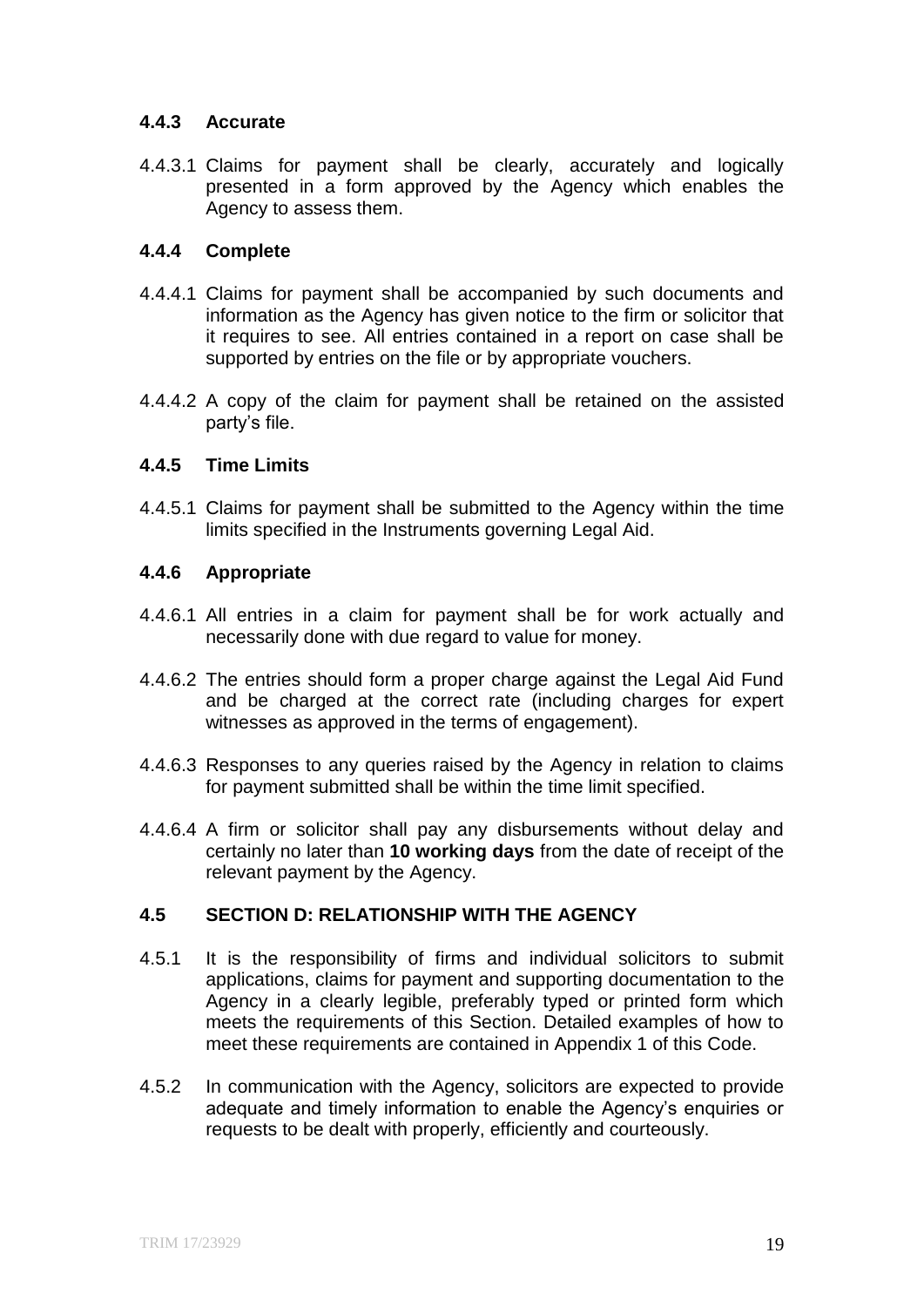- 4.5.3 Solicitors shall notify the Agency as soon as possible before any anticipated material change, of which the solicitor is aware, which will or might affect them. At a minimum, solicitors must notify the Agency within five working days of any material change of the following:
	- 1. the closure or planned closure of an office;
	- 2. any decision on the solicitor's part to cease to undertake publicly funded criminal and civil legal services;
	- 3. any change of firm status;<br>4. any change in the identity
	- any change in the identity of key personnel;
	- 5. any change to practising status of solicitor;
	- 6. any creation of a partnership;
	- 7. any sale, merger, acquisition or transfer of, or by you; and
	- 8. VAT registration.
- 4.5.4 Solicitors shall notify the Agency of the possibility of fraud and / or unethical behaviour by personnel and/or third parties in receipt of publicly funded criminal and civil legal services or registered to provide criminal and civil legal services.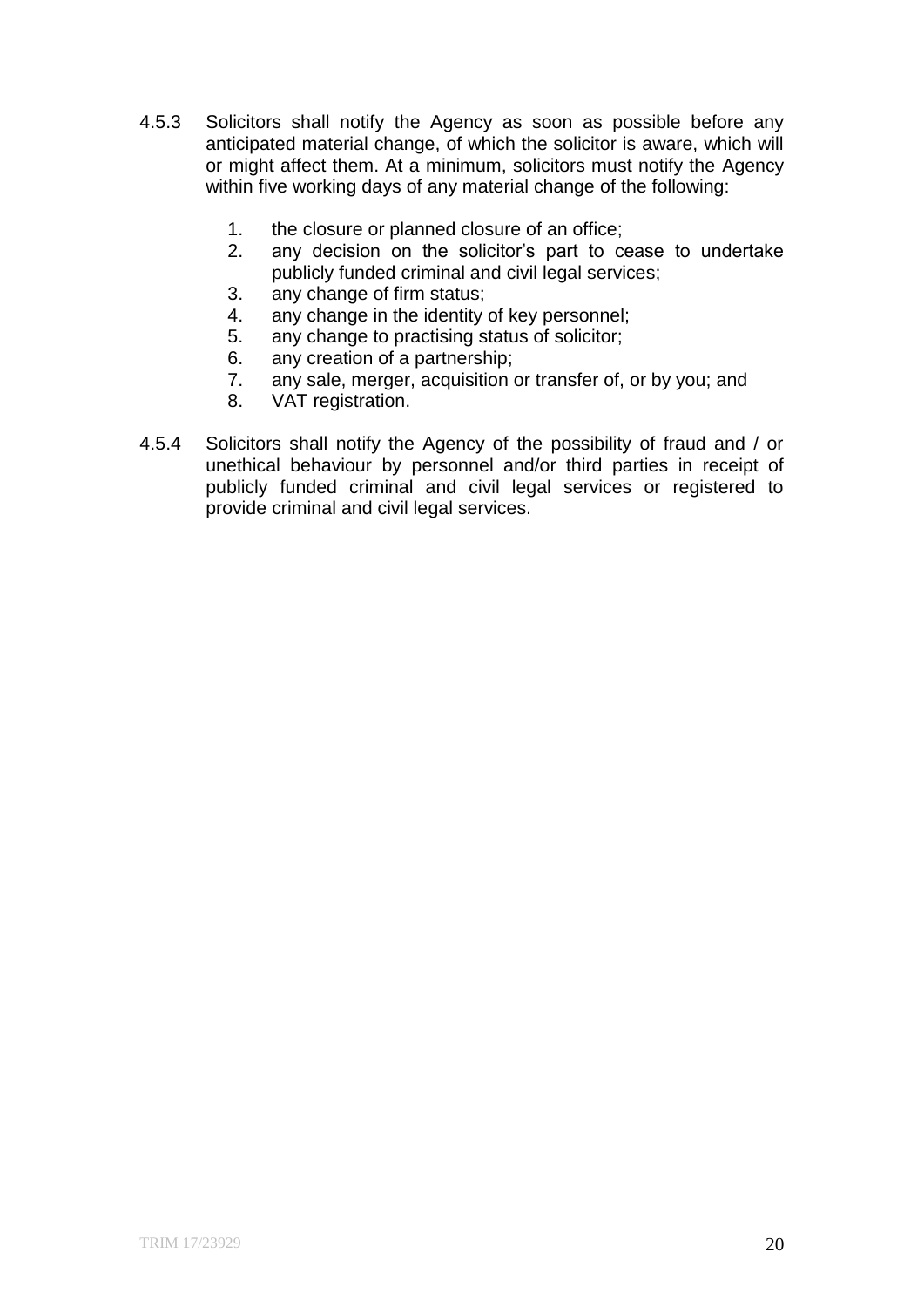#### **Part 5: Systems of Management and Administration for Solicitors**

**5.1** A firm shall establish and maintain a documented system of management and administration as a means of ensuring and demonstrating that the requirements of this Code are consistently met. The system shall be detailed in manuals or handbooks etc. and shall include, as appropriate, policies, procedures and instructions. The system shall be implemented effectively by all registered solicitors who are providing publicly funded criminal and civil legal services and non-legally qualified staff within the firm assisting in providing publicly funded criminal and civil legal services.

# **5.2 PERSONAL WORK AND TIME RECORDING**

- 5.2.1 A chronological record shall be maintained of activities undertaken by each individual providing publicly funded criminal and civil legal services. The record will show the actual times involved, in such activities as:
	- 1. advocacy;
	- 2. attendance in court with barrister;
	- 3. personal attendance on clients or witnesses;
	- 4. travel;
	- 5. waiting;
	- 6. preparation;
	- 7. non-routine telephone calls; and
	- 8. any other work chargeable on a time basis.

The record should also show:

- 9. letters sent and received, e-mails, routine telephone calls;
- 10. mileage; and
- 11. outlay.

# **For each activity the record should show:**

- 1. date;
- 2. solicitor's name;
- 3. name of assisted party or witness;
- 4. a unique case reference identifier to link to any relevant case files i.e. related criminal charges / certificates, co-accused etc.;
- 5. detail of work done;
- 6. start and finish times and duration of work done (except correspondence); and
- 7. where travel time is being charged, the departure point and destination should be noted, and where waiting time is being charged, the locus should be identified.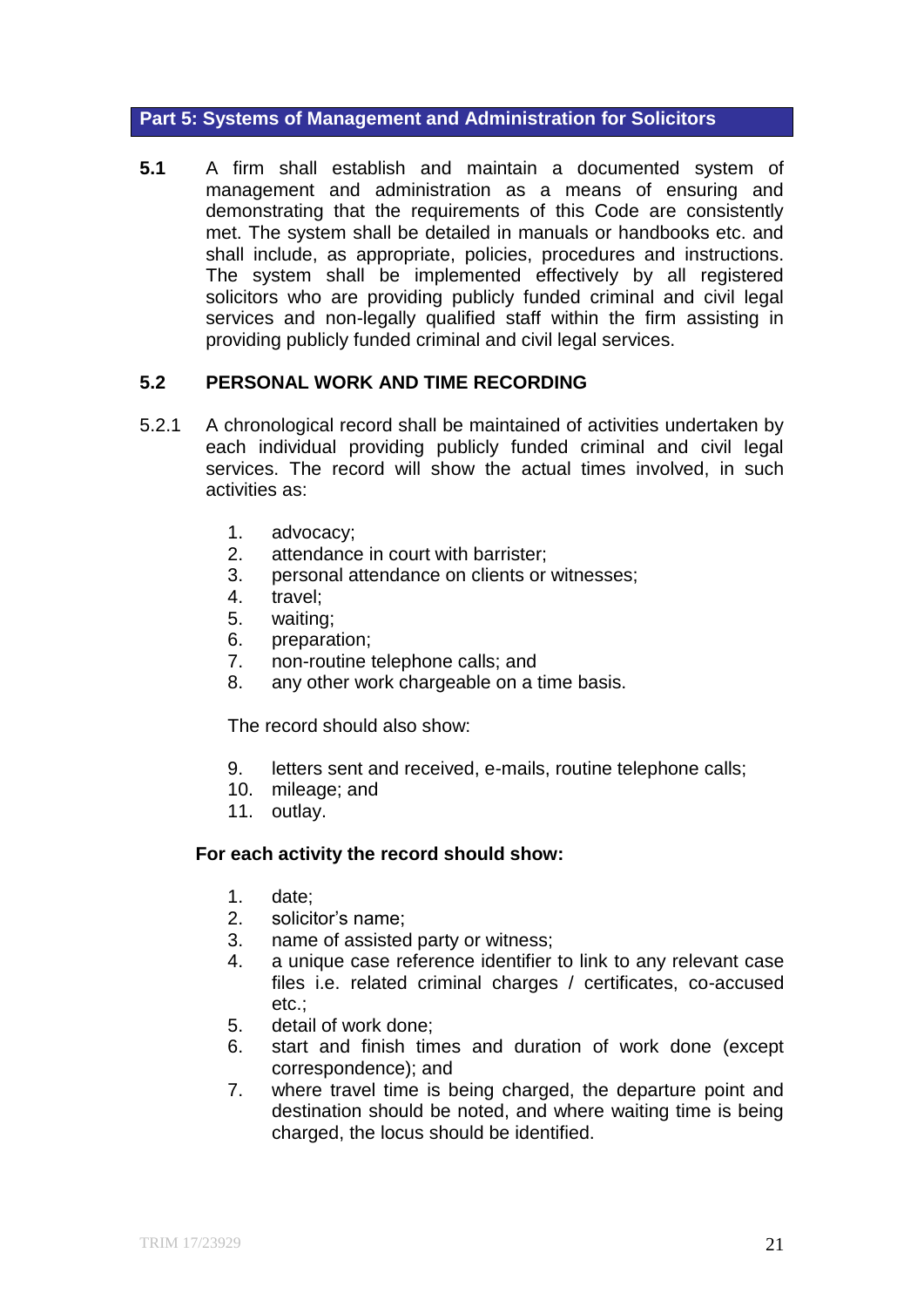5.2.2 Procedures shall state where and in what manner this record is held, for example, personal files, computer systems, diaries etc. Records shall be maintained and accessible for at least six years from the date of the last payment.

# **5.3 CASE RECORDING**

- 5.3.1 All case files shall be maintained containing records to demonstrate the work done. Such records must include the following details:
	- 1. date;
	- 2. name and status of person performing work, including where a barrister has been instructed;
	- 3. detail of work done;
	- 4. start and finish times and duration of work done; and
	- 5. financial transactions.
- 5.3.2 Procedures shall state where and in what manner these records are held, for example, case files, computer systems, diaries etc. Records of all assisted parties shall be maintained separately and accessible for at least six years from the date of the last payment of the relevant account by the Agency.

# **5.4 FINANCIAL TRANSACTION RECORDING**

5.4.1 Records of all financial transactions with, or on behalf of, all assisted parties shall be maintained separately and accessible by the Agency for at least six years from the date of the final payment.

# **5.5 TRAINING**

5.5.1 Procedures shall be in place to ensure that all staff, as defined in paragraph 5.1 of this Code, are suitably equipped for the work they do in terms of education, training and/or experience. Such procedures shall ensure that any training and education needs are identified and reviewed annually with the staff concerned and that training is appropriately given. Training and education records shall be maintained for all such staff.

# **5.6 SUPERVISION OF STAFF**

- 5.6.1 Adequate supervision procedures shall be in place to enable the firm to satisfy itself that work carried out by individual solicitors is in accordance with the provisions of Parts Three and Four of this Code. The level of supervision required will be dependent upon the complexity of the work and the individual solicitor's knowledge and experience.
- 5.6.2 Where work is delegated by the nominated solicitor to non-legally qualified staff, other registered solicitors or barristers within, or agents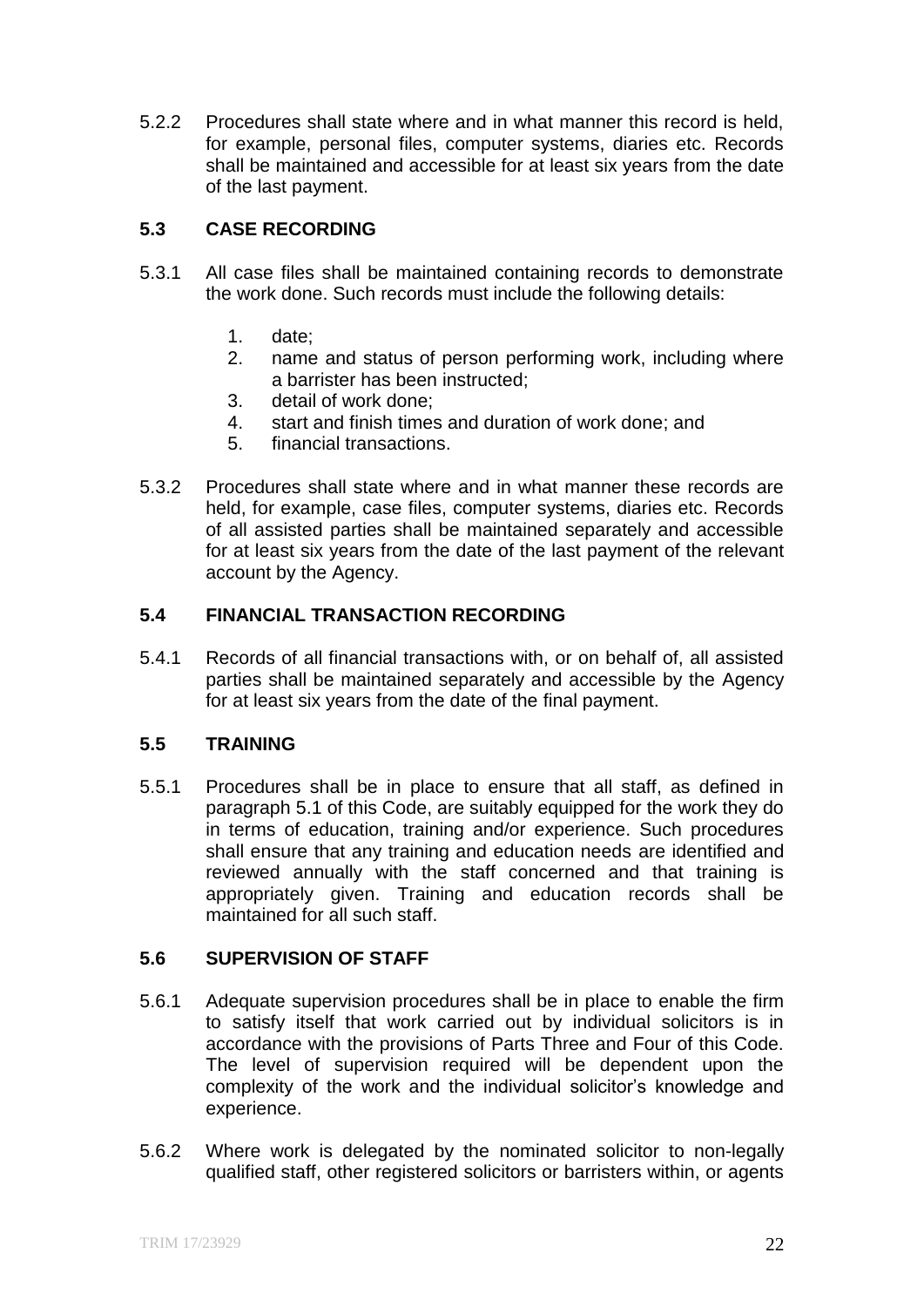outside the firm, it should be under the direct supervision of the nominated solicitor who shall maintain responsibility for the standard of work and shall ensure that it is completed in a satisfactory manner and evidence of same shall be demonstrated.

# **5.7 DOCUMENT CONTROL**

- 5.7.1 The firm shall operate a procedure for document control which ensures that the latest issue of pertinent documents is available for use. Documents shall include:
	- 1. The Registration Scheme Code of Practice;
	- 2. The Law Society of Northern Ireland Legislation and Regulations;
	- 3. The Code of Conduct for the Bar of Northern Ireland;
	- 4. Legal aid and advice and assistance application forms;
	- 5. Key Card for advice and assistance;
	- 6. Taxation Guidelines;
	- 7. Manuals and handbooks etc. which detail the firm's system of management and administration; and
	- 8. Instruments governing Legal Aid.
- 5.7.2 The procedure shall define how and by whom any changes to the firm's policies or procedures are to be made, ensuring that changes are reviewed by the relevant partners, the documentation involved is updated and new copies are distributed as necessary.
- 5.7.3 The firm shall maintain up to date files containing:
	- 1. circulars from the Agency; and
	- 2. other relevant Agency publications.

# **5.8 INFORMATION RECEIVED FROM THE AGENCY**

- 5.8.1 On receipt of information from the Agency the firm must ensure that:
	- 1. such documents as are described in paragraphs 5.7.1 and 5.7.3 of this Code are circulated to the appropriate staff; and
	- 2. guidelines issued by the Agency are reviewed by the firm and the appropriate action is incorporated into the firm's management and administration system.

#### **5.9 CASE AUDIT**

5.9.1 The firm shall operate a documented procedure to ensure that all cases are conducted efficiently, effectively and in accordance with this Code. To ensure that action is taken as and when required for the proper conduct of cases in accordance with Part Four, Section A of this Code, the procedure shall: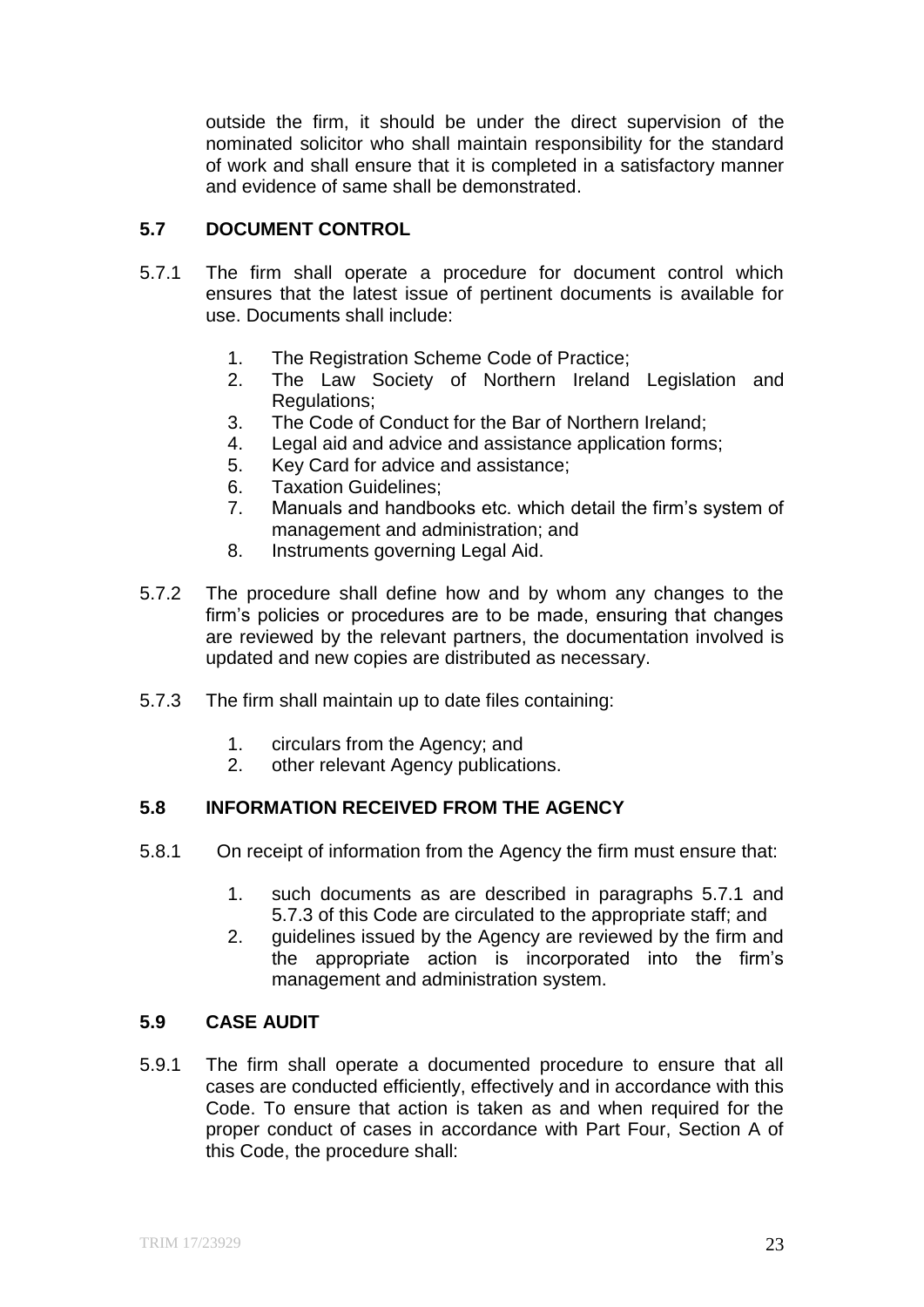- 1. provide for an effective diary and file-checking system; and
- 2. provide for the effective coordination of all staff, as defined in paragraph 5.1 above.
- 5.9.2 The procedure shall also provide for the audit of a cross-section of active and concluded cases to determine continued compliance with this Code by solicitors in the conduct of these cases.

# **5.10 CLIENT REPORTING**

- 5.10.1 The firm shall have a procedure in place to ensure that:
	- 1. the assisted party's instructions are recorded including the detail of any changes to instructions;
	- 2. the assisted party is given timely and accurate information, including information about the consequences of any decision they are being invited to take, and is kept adequately informed of progress;
	- 3. at the conclusion of a case, the outcome is reported in a timely manner to the Agency and the assisted party and any further action the assisted party is required to take is explained to them;
	- 4. original documents and other property held by the solicitor or firm and belonging to the assisted party are returned to the assisted party at the conclusion of the case to which they relate;
	- 5. the assisted party is advised whether the matter should be reviewed in future, and if so, when; and
	- 6. appropriate records should be maintained to demonstrate all of the above.

# **5.11 COMPLAINTS**

- 5.11.1 A firm shall have a procedure in place to ensure that appropriate action is taken to deal with any problems which are identified. Such problems may include:
	- 1. complaints to the solicitor by assisted parties;
	- 2. complaints to the Agency;
	- 3. Notices of Non-Compliance received from the Agency;
	- 4. failures of the firm's system of management and administration; and
	- 5. fraud.
- 5.11.2 The firm must have a written complaints procedure and maintain a complaints register for inspection by the Agency.
- 5.11.3 The written complaints procedure should provide as a minimum that: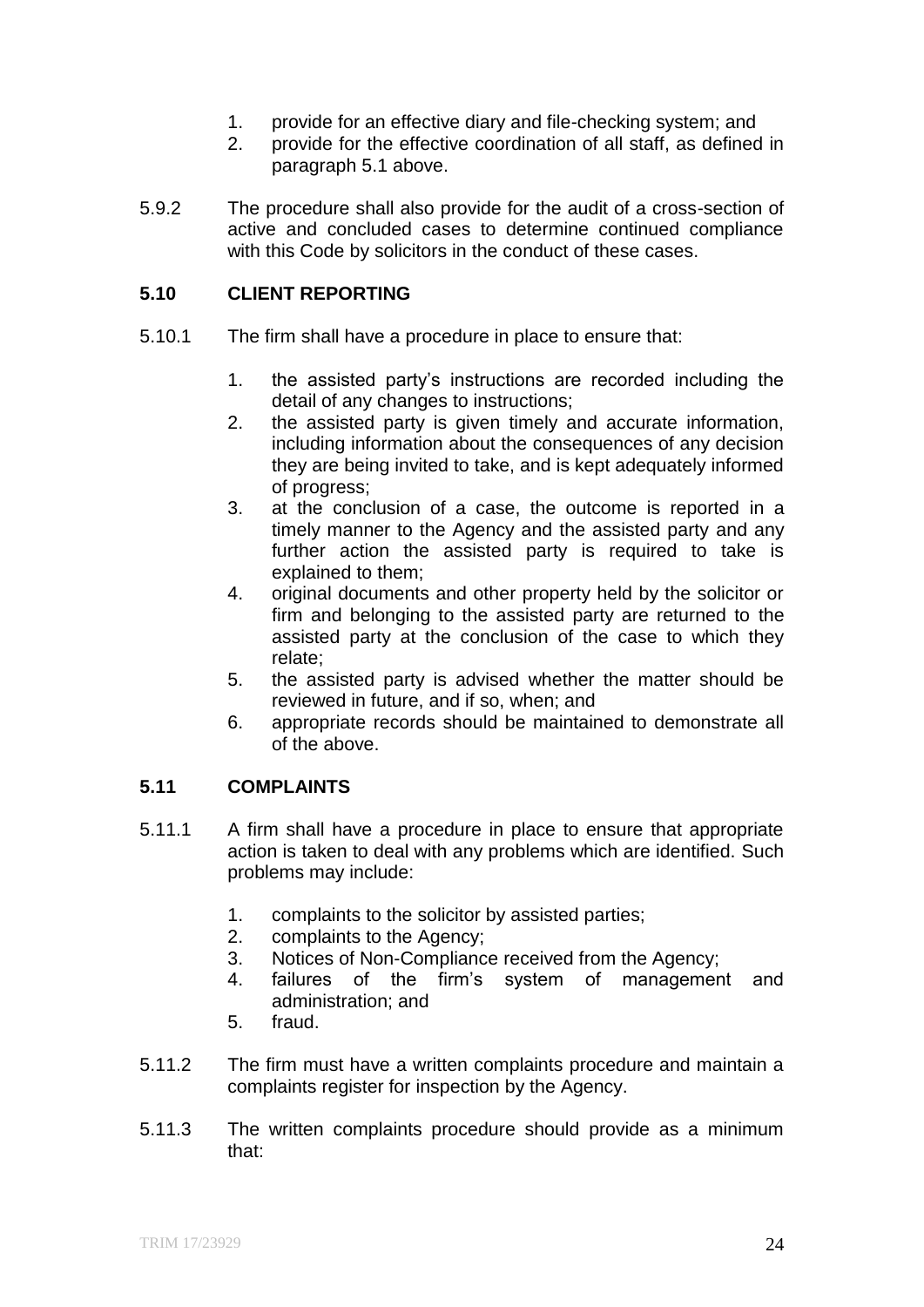- there is a designated person or competent body to handle complaints about the firm;
- all assisted party complaints should be made in writing and maintained separately by the firm;
- an acknowledgement of the complaint will be sent within 7 days;
- a written response will be sent to the assisted party within a reasonable time, usually within the next 28 days;
- in criminal legal aid and/or civil legal services the assisted party may complain within six months of the conclusion of the business, or within six months of discovery of the difficulty, whichever is the later;
- in publicly funded criminal and civil legal services cases, in the event of the assisted party being dissatisfied with the inhouse investigation, they must complain to the Law Society and the Agency within six months of conclusion of the inhouse procedure;
- the register should record at a minimum, the date the complaint was made, the name and address of the assisted party, the date the complaint was dealt with and the outcome.
- 5.11.4 After identification of any problem, the firm shall ensure that:
	- remedial action is taken on the specific problem raised;
	- appropriate long term action is taken to prevent, as far as is possible, a recurrence of the problem; such action will be appropriate to the severity of the problem;
	- timely responses are made to the complainant; and
	- a report on the remedial action is forwarded to the Agency.
- 5.11.5 If an assisted party makes a written complaint to the Agency about the conduct of a solicitor, a copy of this complaint shall be forwarded to the Compliance Manager to be investigated. The Agency shall consider the outcome of the complaint investigation in accordance with the Registration Scheme Complaints Procedure and also in accordance with the terms and conditions contained herein. The regulatory body may also be invited to investigate the complaint.
- 5.11.6 Procedures shall be in place to ensure that all identified problems are recorded, that appropriate action is taken and that records of such complaints are maintained.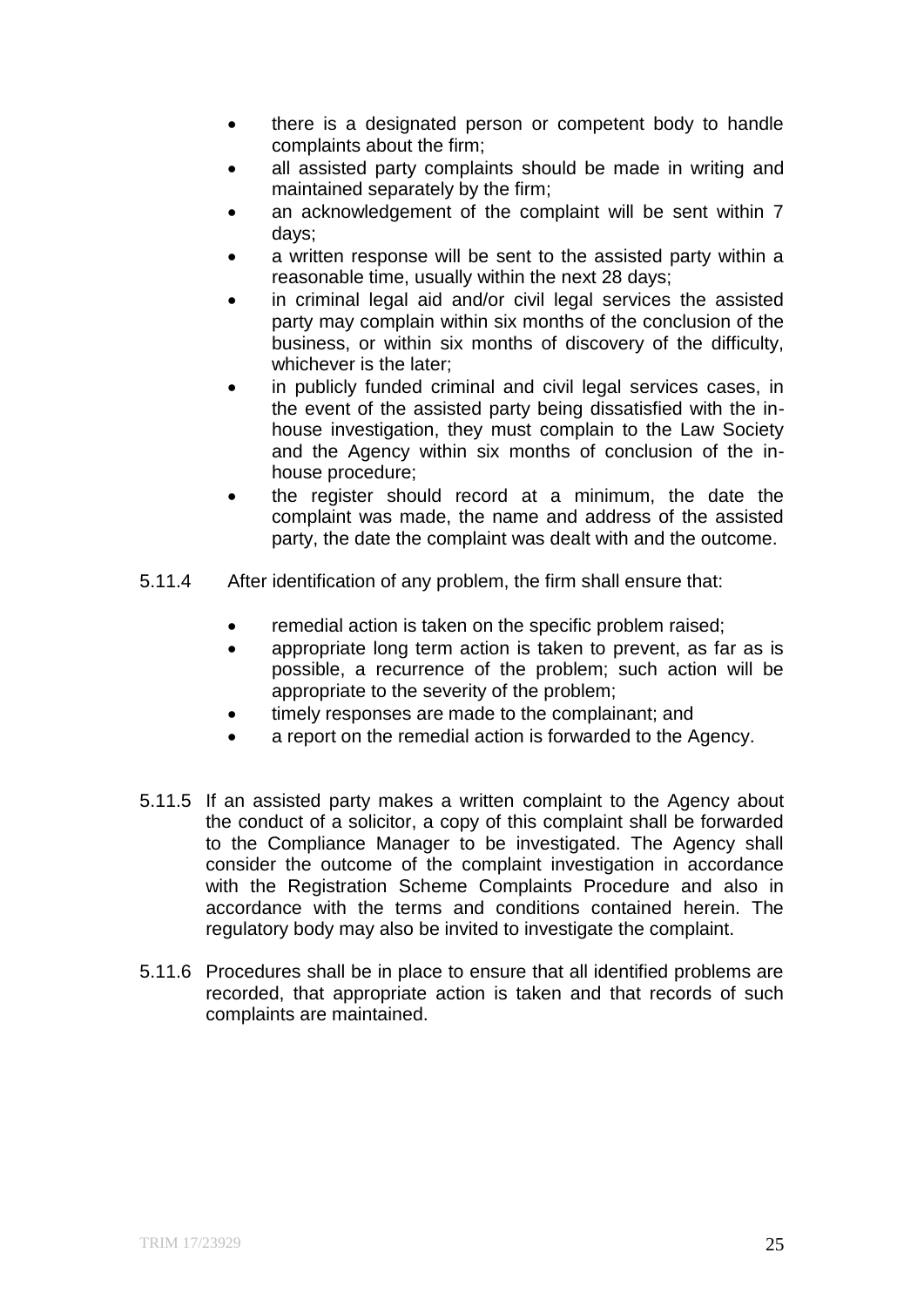# **Appendix 1 to the Code of Practice for Solicitors**

# **EXAMPLES RELATING TO THE SUBMISSION OF MATERIALS TO THE AGENCY**

This Appendix gives more detailed examples of how the requirements of Part Four, Section B of the Code should be met. The examples are not exhaustive but, where given, they must be followed.

#### **Civil Legal Services Validity of Applications**

Applications for, and in connection with, publicly funded civil legal services shall conform to the requirements of each of the sections below, in that they must be:

#### **1. Accurate**

Every effort should be made to provide full and accurate details of the assisted party, any person applying on behalf of the assisted party, any codefendant and the case particulars to enable the Agency to identify the assisted party and any previous application(s) made by the assisted party.

#### *Examples:*

- The assisted party's National Insurance Number should be correctly stated.
- The assisted party's name and designation should be correctly and precisely stated and show all forenames, previous names, maiden names and aliases and name at date of birth, if different.
- The name and designation of any person applying on behalf of the assisted party should be correctly and precisely stated and show all forenames.
- The assisted party's address and date of birth should be correctly stated.
- The names and designation of any co-defendant should be correctly stated.
- ICOS Court reference number should be correctly stated (where applicable)
- The court details should be accurately stated.
- Case details should be clearly described.
- Forms should not be submitted in which the assisted party's or the solicitor's signature is omitted or altered without appropriate authentication or in which the date of any signature is left blank or altered.
- Where any factor is adduced in support of an application, full information should be supplied.
- Where a factor does not apply, this should be stated.
- The overuse of stock phrases should be avoided, for example, "*good case" or "prima facie case".*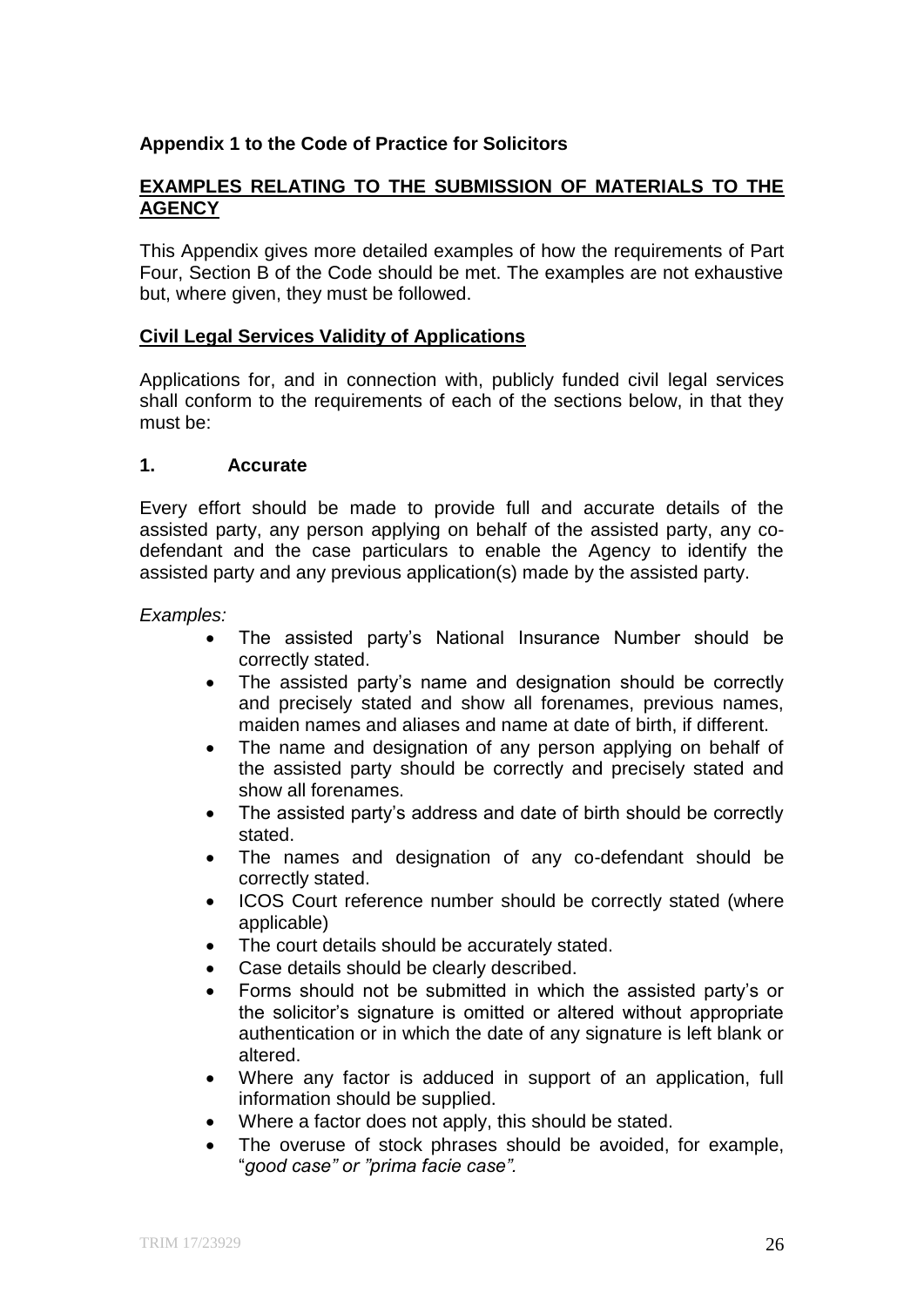# **2. Complete**

Applications shall be in the form required by the Agency and all information requested by the Agency shall be supplied. The only exception is:

where any form refers to information "if known".

If any other question is inapplicable, this must be clearly stated. On no account should a form be submitted with the response boxes left blank. Where appropriate, applications should be accompanied by supporting information and documentation.

*Examples:* 

 applications may be supported by wage slips, civil bills, reference numbers of previous applications, previous requests for increases in authorised expenditure, opinions of barrister etc.

# **3. Appropriate**

Applications shall be necessary and properly directed towards the appropriate form of legal assistance as provided in the Instruments governing Legal Aid.

*Example:* 

 Solicitors should appreciate what the limits for Advice & Assistance are and use them properly as described in the Regulations and the "Key Card".

# **Validity of Claims for Payment (Report on Case)**

The solicitor is responsible for authorising the claim being submitted for payment to the Agency, irrespective of by whom they were prepared. Firms shall also be responsible for ensuring that claims submitted by any of its offices comply with the requirements of this Code. Reports on case and relative documentation presented to the Agency shall conform to the requirements in each of the sections below in that they must be:

# **1. Accurate**

Claims shall be clearly, accurately and logically presented in a form approved by the Agency which enables the Agency to assess them.

*Examples:* 

- The report on case should contain the correct practitioner code and clearly identify any agents employed and show their status.
- Entries should consist of appropriately detailed narrative to explain the work done.
- Charges should be correct in accordance with the fees applicable.
- Any arithmetical calculations should be correct.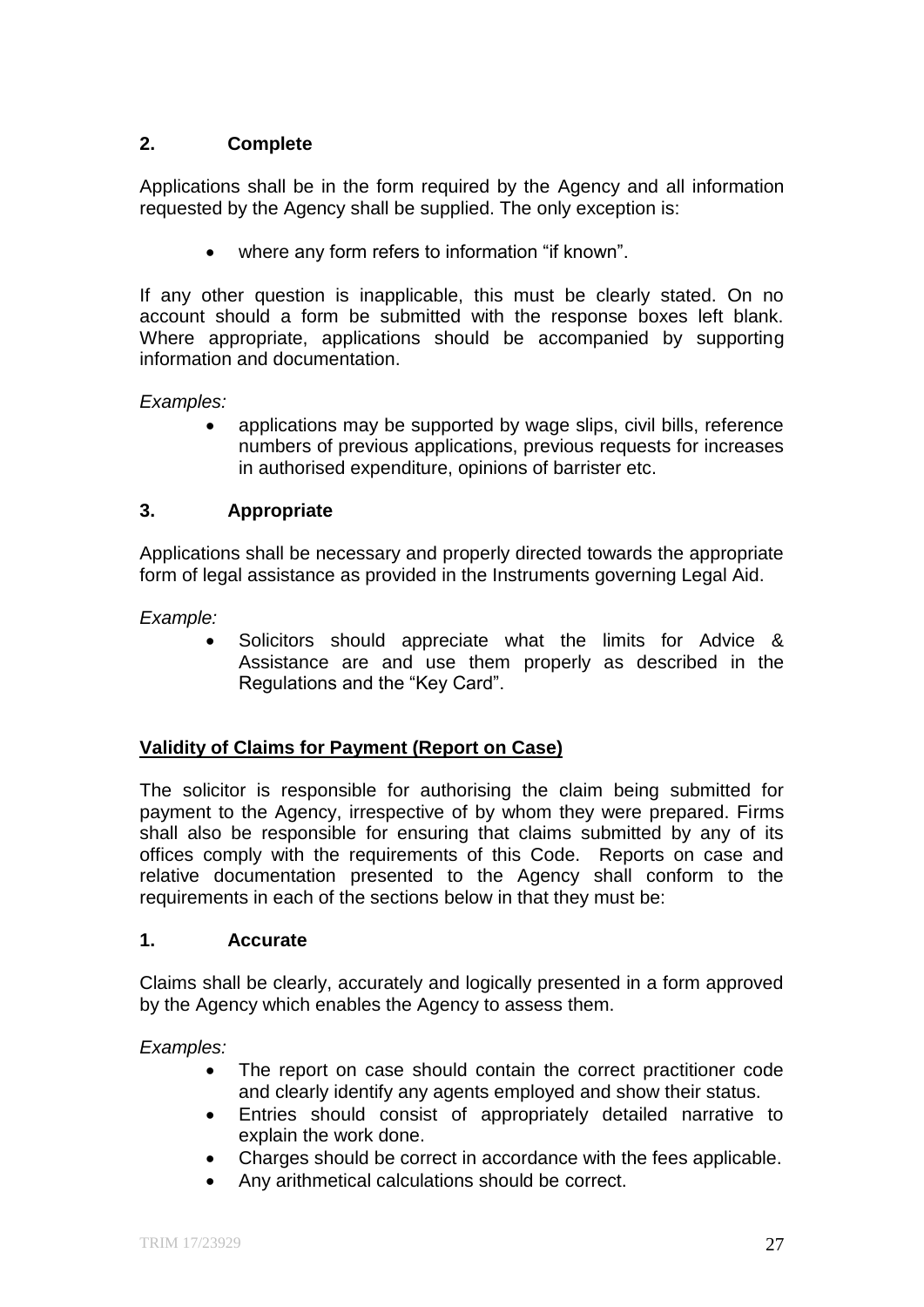# **2. Complete**

Claims shall be accompanied by such documents and information as the Agency has given notice to the firm or solicitor that it requires to see. All entries contained in reports on case shall be supported by entries on the file or by appropriate vouchers.

*Examples:*

- Claims for outlays should be submitted in conjunction with the claim and be accompanied by appropriate vouchers.
- If requested by the Agency, detailed file notes should be made available.
- A detailed explanation of the benefits of a locus visit should be given to justify why this was necessary. Any relevant sketches or photographs should be included.
- Waiting time and court time should be correctly and accurately apportioned and should be charged to the relevant case.
- ICOS Court reference number should be correctly stated (where applicable).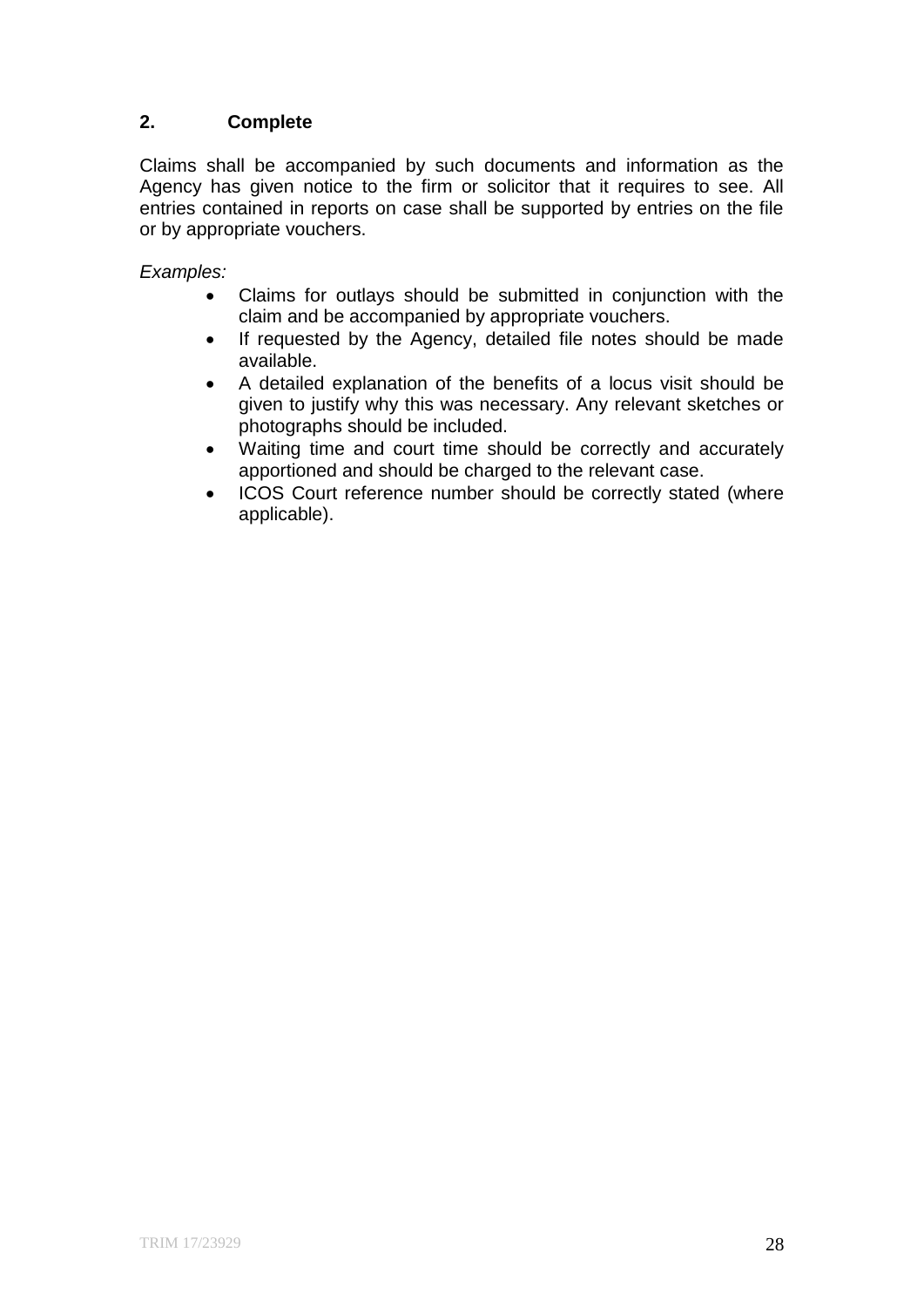# **BARRISTERS**

**Part 2: Conditions for Registration for Barristers**

# **2.1 APPLICATIONS AND CHANGES**

- 2.1.1 All barristers wishing to provide publicly funded criminal and civil legal services in Northern Ireland are required to register under the Registration Scheme. Applications for registration must be made in the format determined by the Agency and satisfy the conditions set down in this Code.
- 2.1.2 A barrister will be required to pay any prescribed fee as set by the Agency.
- 2.1.3 A barrister must notify the Agency of any material changes to any information or documentation which has been provided to the Agency, at any time, relevant to that barrister's registration (including the date of call to Queen's Counsel).

# **2.2 CONDITIONS FOR INDIVIDUAL BARRISTERS**

- 2.2.1 A barrister applying for registration shall forward a copy of his current Practising Certificate to the Agency and sign a declaration confirming that he has satisfied all the requirements laid down by the Bar Council of Northern Ireland under Section  $6<sup>1</sup>$  of the Bar Council's Code of Conduct.
- 2.2.2 A barrister applying for registration must disclose all details if they have previously been restricted or de-registered from the Scheme.
- 2.2.3 A barrister shall at all times be in possession of a valid Practising Certificate which does not have a restriction preventing the provision of publicly funded criminal and civil legal services. Any limitation must be notified to the Agency.
- 2.2.4 The Agency may refuse the application of any barrister if not satisfied that they are capable of discharging their responsibilities under the Scheme.
- 2.2.5 A barrister shall inform the Agency of the possibility of fraud and / or unethical behaviour by personnel and / or third parties in receipt of

**.** 

<sup>&</sup>lt;sup>1</sup> Section 6 of the Bar of NI Code of Conduct entitled 'Practising Certificates and Subscriptions to the Bar Library'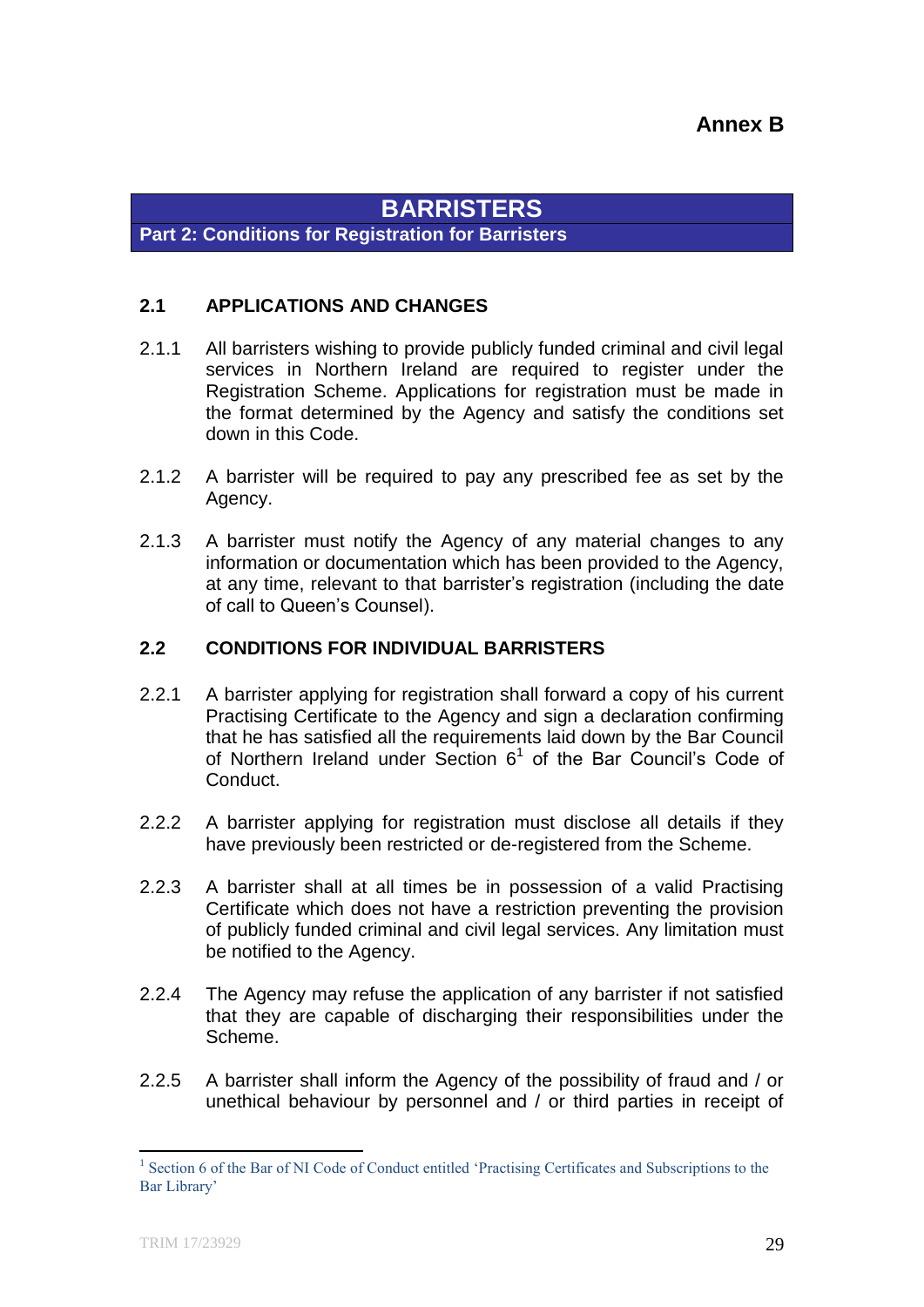publicly funded criminal and civil legal services or registered to provide publicly funded criminal and civil legal services.

2.2.6 A barrister wishing to claim VAT will be required to provide a valid VAT registration certificate.

# **2.3 COMPLIANCE WITH THE CODE OF PRACTICE**

- 2.3.1 A barrister applying for registration shall certify that they comply with the terms of this Code, and will be required to complete a selfassessment and re-certify on an annual basis.
- 2.3.2 A barrister applying for registration shall certify that they have access to email facilities and must have IT software that is compatible with the Agency in order to ensure the effective and efficient administration of the Scheme.

# **2.4 ATTENDANCE AT COURSES**

- 2.4.1 A barrister applying for registration shall attend or present, in the current practising year of application, the requisite number of Continuing Professional Development (CPD) points as specified by the CPD Committee of the Bar Council of Northern Ireland, or undertake to do so in the year of Registration.
- 2.4.2 A barrister applying for registration shall attend or present, in the current practising year of application, one or more courses relevant to the provision of publicly funded criminal and civil legal services. These courses shall amount to at least one hour's duration in total, and must be pre-accredited by the Agency.
- 2.4.3 Time spent in preparation for attending any course shall not be considered in addition to the actual duration of the course. For the avoidance of doubt, time spent in preparation for the purpose of presenting accredited courses will be considered in addition to the actual duration of the course.

# **2.5 RECORDS OF COURSE ATTENDANCE**

2.5.1 A barrister applying for registration shall maintain a record of accredited courses attended or presented relevant to the provision of publicly funded criminal and civil legal services. A copy of the barrister's record of CPD required by the Bar Council of Northern Ireland shall be supplied in support of the application.

# **2.6 MAINTENANCE OF RECORDS**

2.6.1 A barrister applying for registration shall maintain records as described in Part five of this Code.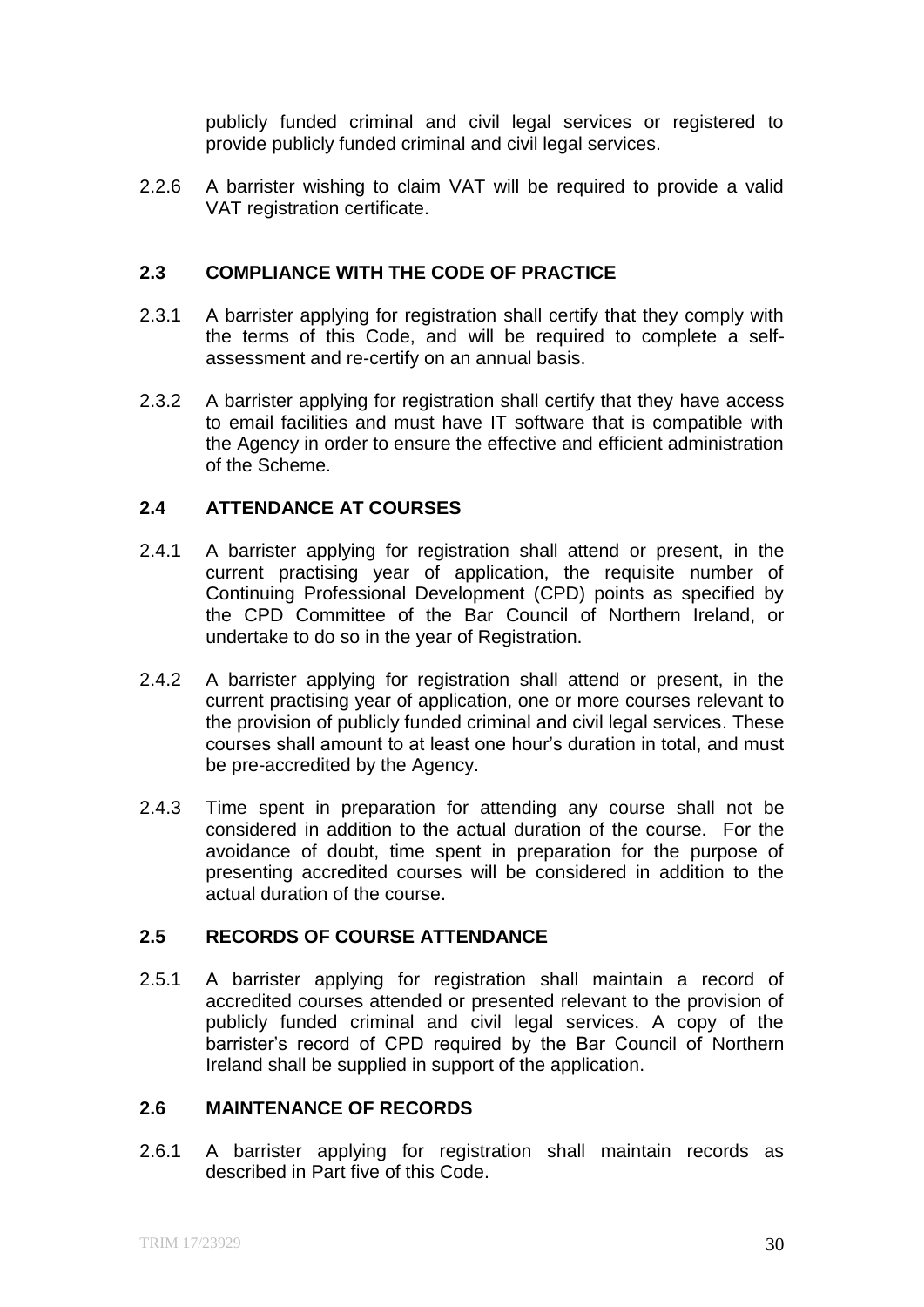#### **Part 3: Standards of Professional Conduct for Barristers**

- 3.1. A barrister shall act independently, honestly and in accordance with the standards of ethics and conduct defined in the Code and in any relevant practice rules and codes of conduct issued by the Bar Council of Northern Ireland for guidance in assessing whether a barrister's conduct meets the standard required of a member of the profession. A barrister is an officer of the Court and as such has obligations and duties to the Court. A barrister also has statutory obligations in relation to legally aided matters.
- 3.1.1 A barrister shall comply with all Instruments governing the provision of Legal Aid in Northern Ireland.

# **3.2 PROFESSIONAL CONDUCT**

- 3.2.1 A barrister shall be responsible for maintaining standards of professional conduct.
- 3.2.2 An individual barrister is responsible for familiarising themselves with their instructing solicitor's declared policy towards Standards of Professional Conduct<sup>2</sup>.
- 3.2.3 Appropriate corrective action shall be taken by the barrister when breaches of the instructing solicitor's standards are identified. Any breach identified is to be reported to the Agency immediately.
- 3.2.4 Barristers must not discriminate on grounds of persons of different religious belief, political opinion, racial group, age, marital status or sexual orientation, between men and women generally, between persons with a disability and persons without and between persons with dependents and persons without in their professional dealings with assisted parties or fellow barristers.
- 3.2.5 A barrister must be alive to the possibility of fraud and unethical behaviour by third parties, in respect of legal aid cases or by those registered to provide publicly funded criminal and civil legal services, must not tolerate it and must inform the Agency immediately.

# **3.3 KNOWLEDGE AND EXPERIENCE**

3.3.1 A barrister shall ensure that he has and that he deploys the relevant knowledge and experience necessary for each case which is accepted by them.

**.** 

<sup>&</sup>lt;sup>2</sup> See Solicitors' Code of Practice Part A: Part 3: Standards of Professional Conduct (3.2.1)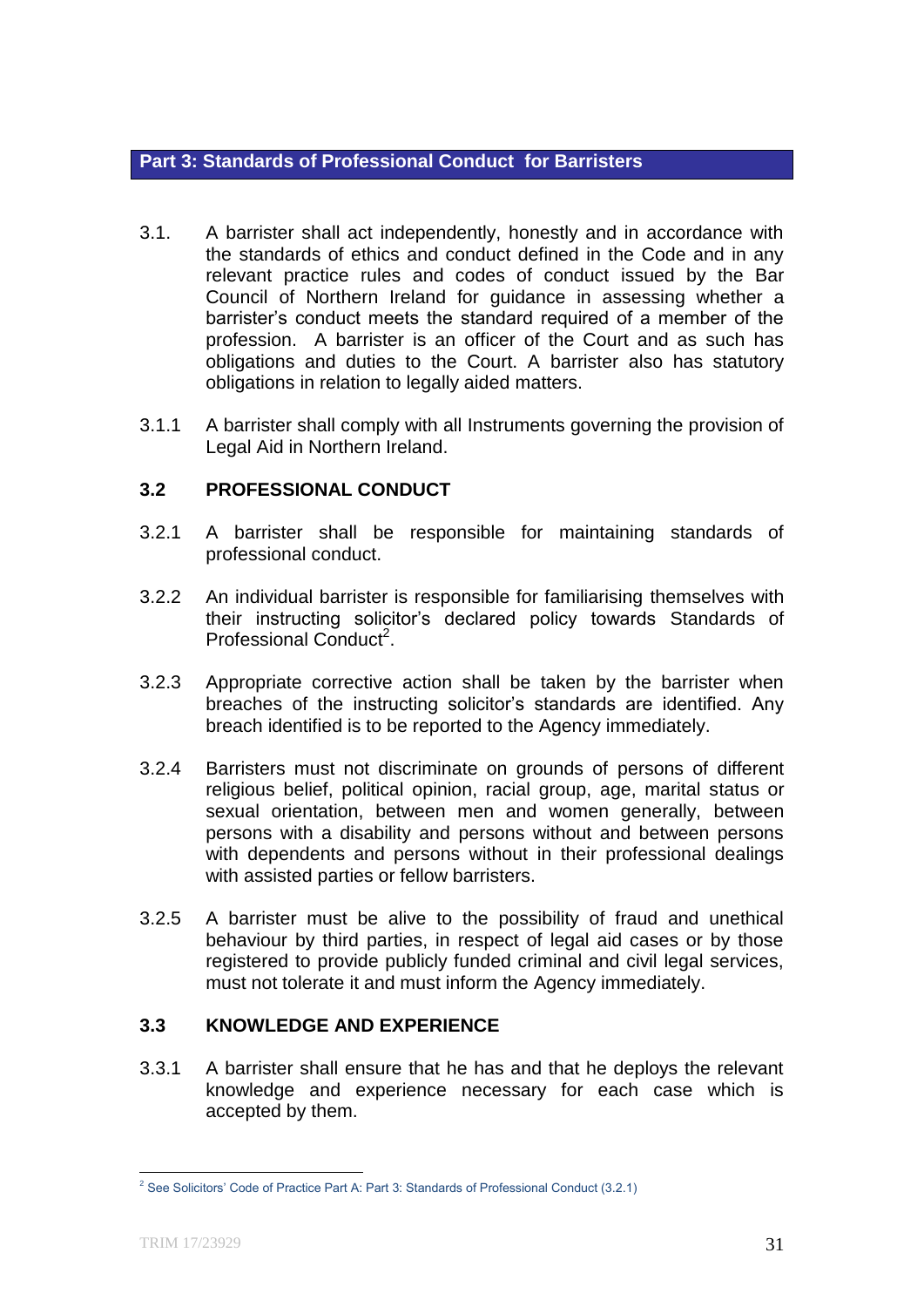- 3.3.2 A barrister shall attend courses for the requisite number of CPD points as specified by the CPD Committee of the Bar Council of Northern Ireland in each one year term and of those at least one hour must be relevant to the provision of publicly funded criminal and civil legal services as accredited by the Agency. Time spent in preparation for attending any course will not be considered in addition to the actual duration of the course. For the avoidance of doubt, time spent in preparation for the purpose of presenting accredited courses will be considered in addition to the actual duration of the course.
- 3.3.3 The Agency reserves the right to determine that where a barrister has provided evidence of having not had an opportunity to attend sufficient relevant courses within the period of twelve months preceding the application for registration (for example on first registration, or if newly qualified), whether they must undertake to do so within the remaining period of registration.
- 3.3.4 A barrister shall at all times be in possession of a valid Practising Certificate and must advise the Agency if any conditions have been imposed for a specified period on him by the Disciplinary Committee of the Bar Council of Northern Ireland.

# **3.4 INDUCEMENTS**

- 3.4.1 No barrister shall offer to any person any inducement to become or remain a client, such inducement involving the transfer, or promise to transfer, to any person of any consideration, financial or otherwise; nor shall they direct a legal aid application, on the basis of any such inducement or in response to any direct or indirect proposal which would involve the transfer of any financial or other consideration to any person.
- 3.4.2 No barrister shall accept instructions from any person whom they know to have received any consideration from a third party to become a client.

# **3.5 CO-OPERATION**

3.5.1 A barrister shall co-operate with the Agency in answering any relevant questions about barrister's claims for payment, compliance with this Code or performance on behalf of the assisted party (including questions relating to the measurement of that performance). Any documentation which may be requested shall be made available and, if requested, authorised officers of the Agency shall be allowed access to the barrister's records at a location to be agreed to assess compliance with this Code. Responses to any relevant requests for information shall be made within the time specified.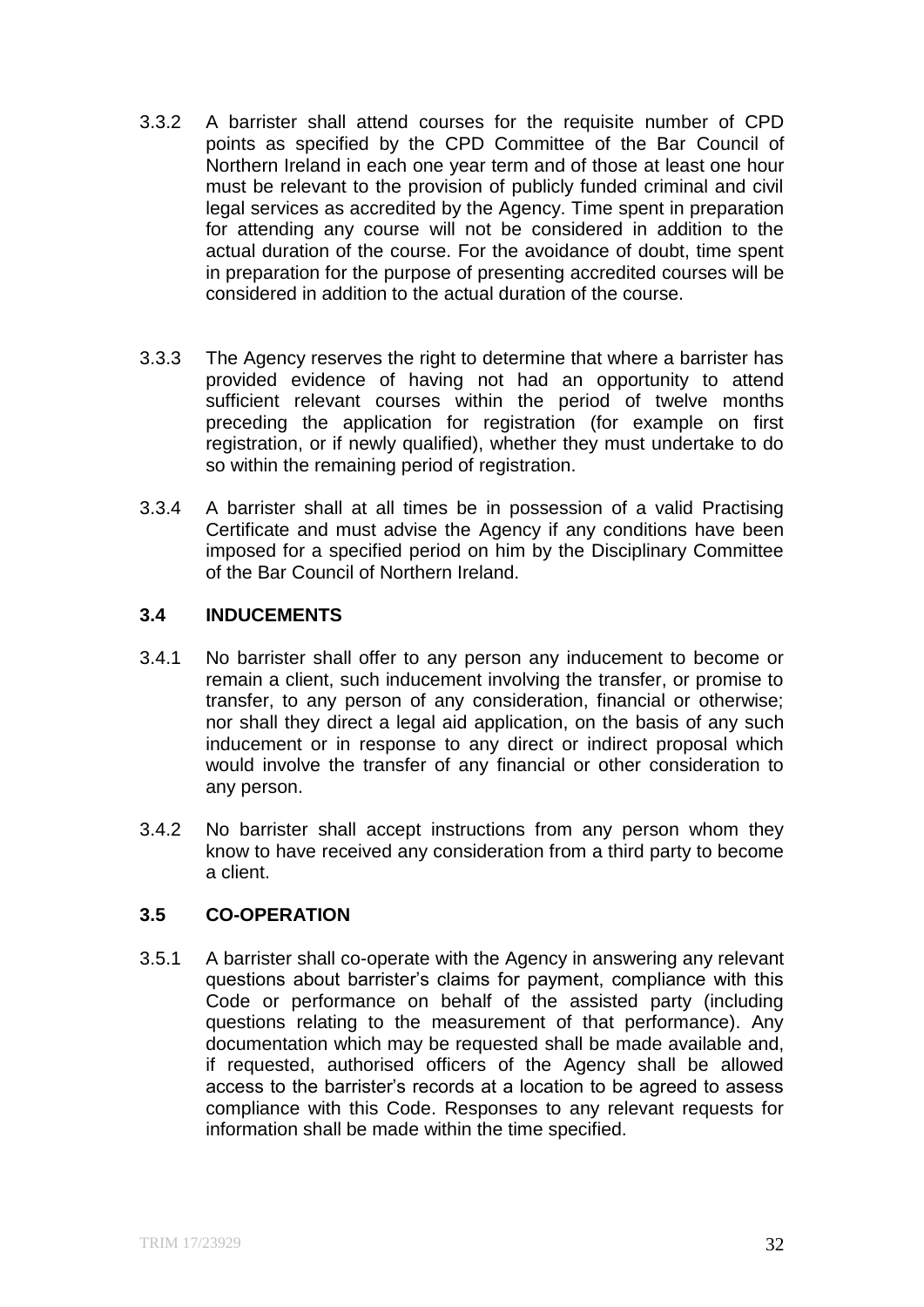- 3.5.2 In routine audits the Agency will seek to arrange an audit of barristers work from solicitor's files being forwarded to the Agency by the firm or by appointment to access their premises, equipment, documents, information and/or data in relation to the case file only.
- 3.5.3 As part of the Agency's assurance and risk analysis to ensure consistency in the reviewing of files, a selection of closed files will be retained for a period in order to quality assure the review i.e. another reviewer will independently review the files to ascertain whether there is consistency with the reviews carried out. In addition, if it is necessary to select files which relate to ongoing cases the Agency will retain a copy of the file, and return the original to the supplier. This copy will be retained and reviewed in the same manner as closed files.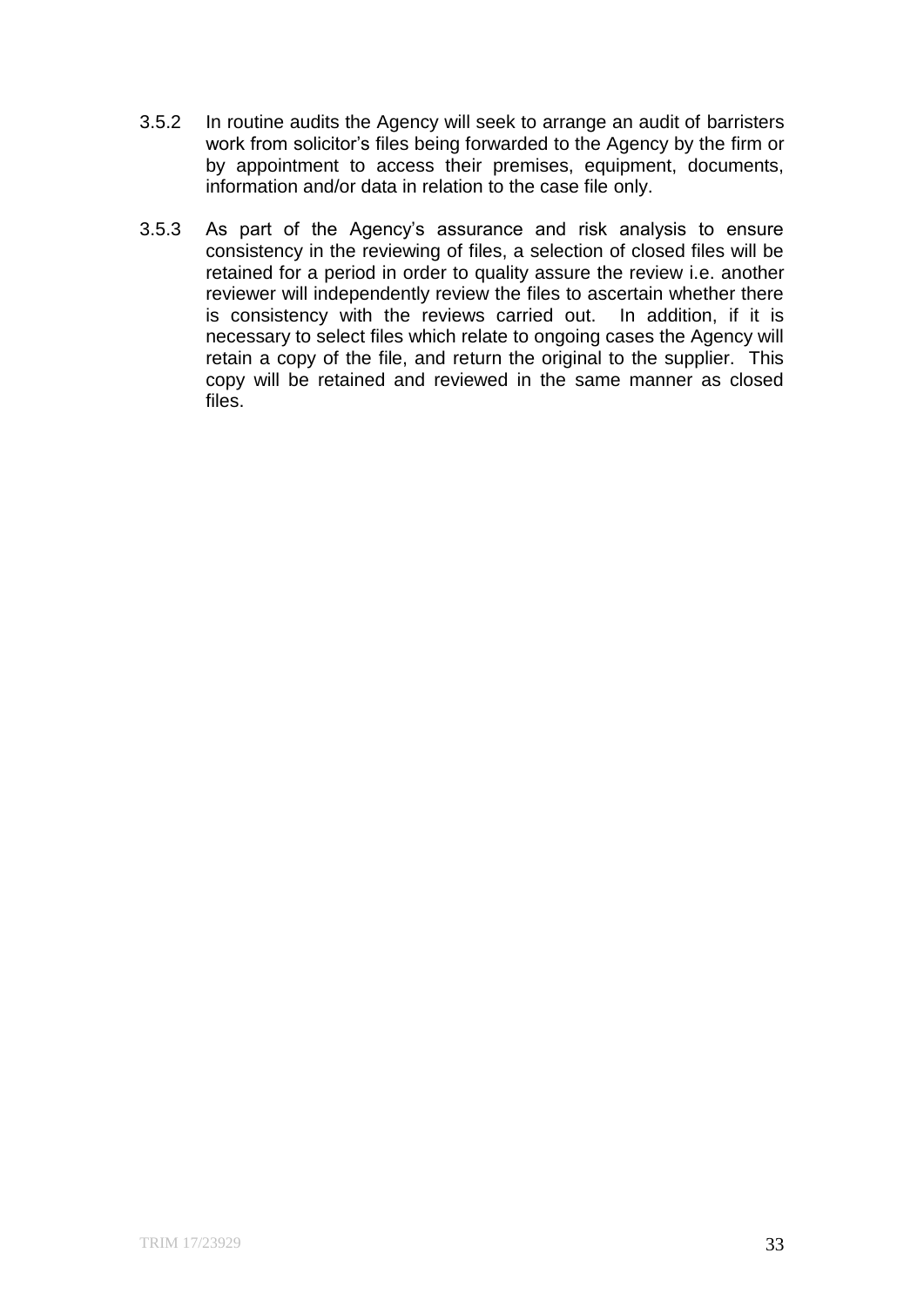# **Part 4: Standards of Service for Barristers**

# **4.1 STANDARD OF PROFESSIONAL SERVICE**

- 4.1.1 Barristers registered under this Code will be expected to deliver a standard of professional service which can be expected of barristers displaying professional competence.
- 4.1.2 In particular, without prejudice to the generality of the preceding paragraph, barristers will be expected to adhere to the Code of Conduct issued by the Bar Council of Northern Ireland.<sup>3</sup>

# **4.2 MEASUREMENT OF EXPECTATION**

- 4.2.1 Registered barristers will be expected to handle publicly funded criminal and civil legal services cases promptly and expeditiously, and with due regard for value for money.
- 4.2.2 Registered barristers will normally be expected to furnish draft pleadings, opinions and other documents within a period of six weeks of being briefed / requested to do so. In exceptional circumstances were this is not possible, the reasons should be clearly evidenced for consideration.

# **4.3 COURT ATTENDANCE**

- 4.3.1 Registered barristers will provide competent and responsible representation at any hearing for the assisted person.
- 4.3.2 Registered barristers will avoid unnecessary disruption of or delay to court business.

# **4.4 SUBMISSION OF BILLS**

4.4.1 Registered barristers will lodge an accurate and complete claim for payment, either through their instructing solicitor or to the Agency, where appropriate, in the Agency's standard form, containing all the information required for assessment; and will respond fully and within the time specified to further information required to assist the Agency in its functions.

#### **4.5 INSTRUMENTS GOVERNING LEGAL AID**

4.5.1 Registered barristers will comply with all Instruments governing the provision of Legal Aid in Northern Ireland.

1

<sup>3</sup> http://www.barofni.com/assets/files/Code\_of\_Conduct.pdf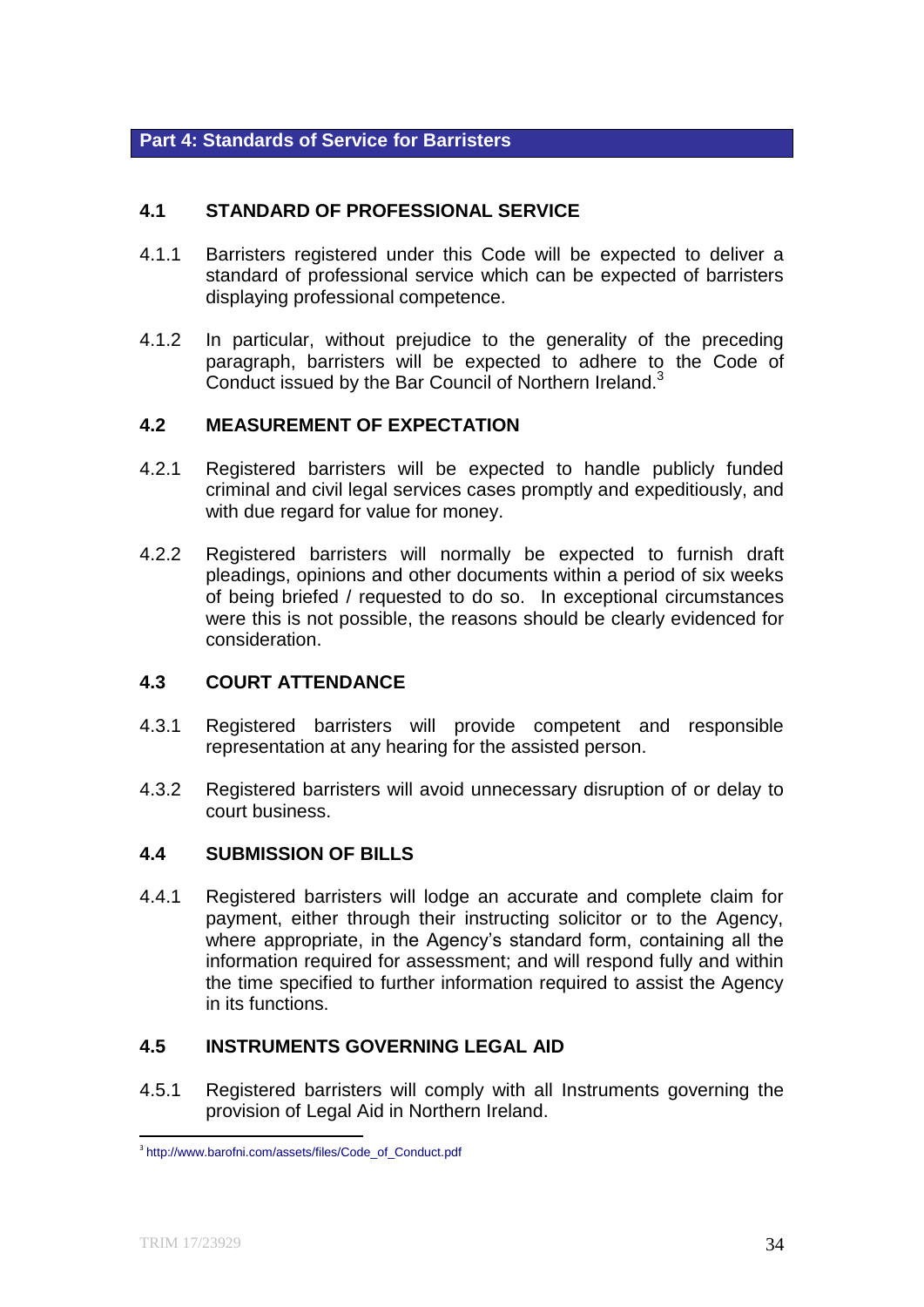# **4.6 MONITORING OF PERFORMANCE**

- 4.6.1 The Agency will monitor the standard of service provided by barristers, as defined in this Part. Barristers will be required to supply to the Agency any information which it considers necessary for the purposes of monitoring this performance.
- 4.6.2 Records relating to barristers' work will be monitored primarily through audits of their instructing solicitor's records. Where the case is still live it may be appropriate to obtain the information directly from the barrister.
- 4.6.3 In addition, solicitors / barristers shall give assisted parties copies of any questionnaire issued by the Agency for the purpose of measuring assisted party satisfaction, with a request that the completed questionnaires be returned direct to the Agency by the assisted party. These may include questions regarding the service delivered by barristers. The Agency may contact the assisted party directly for the purpose of this part.<sup>4</sup>
- 4.6.4 The Agency will maintain records of claims for payment submitted or information provided by barristers who fail to meet the requirements of this Part.
- 4.6.5 Where the barrister is deemed by the Agency not to have met the requirements after a solicitor's routine audit, the barrister may be subject to further audit, and be required to provide such further information as the Agency deems necessary which may include access to their diary.

# **4.7 VALIDITY OF CLAIMS FOR PAYMENT**

4.7.1 Claims and relevant documentation presented in connection with publicly funded criminal and civil legal services shall conform to the requirements in each of the sections below.

# **4.7.2 Accurate**

4.7.2.1 Claims for payment shall be clearly, accurately and logically presented in a form / format approved by the Agency which enables the Agency to assess them.

 4 See Solicitor's Code of Practice Part A: Part 4: Standards of Service 4.2 Monitoring of Service (4.2.2)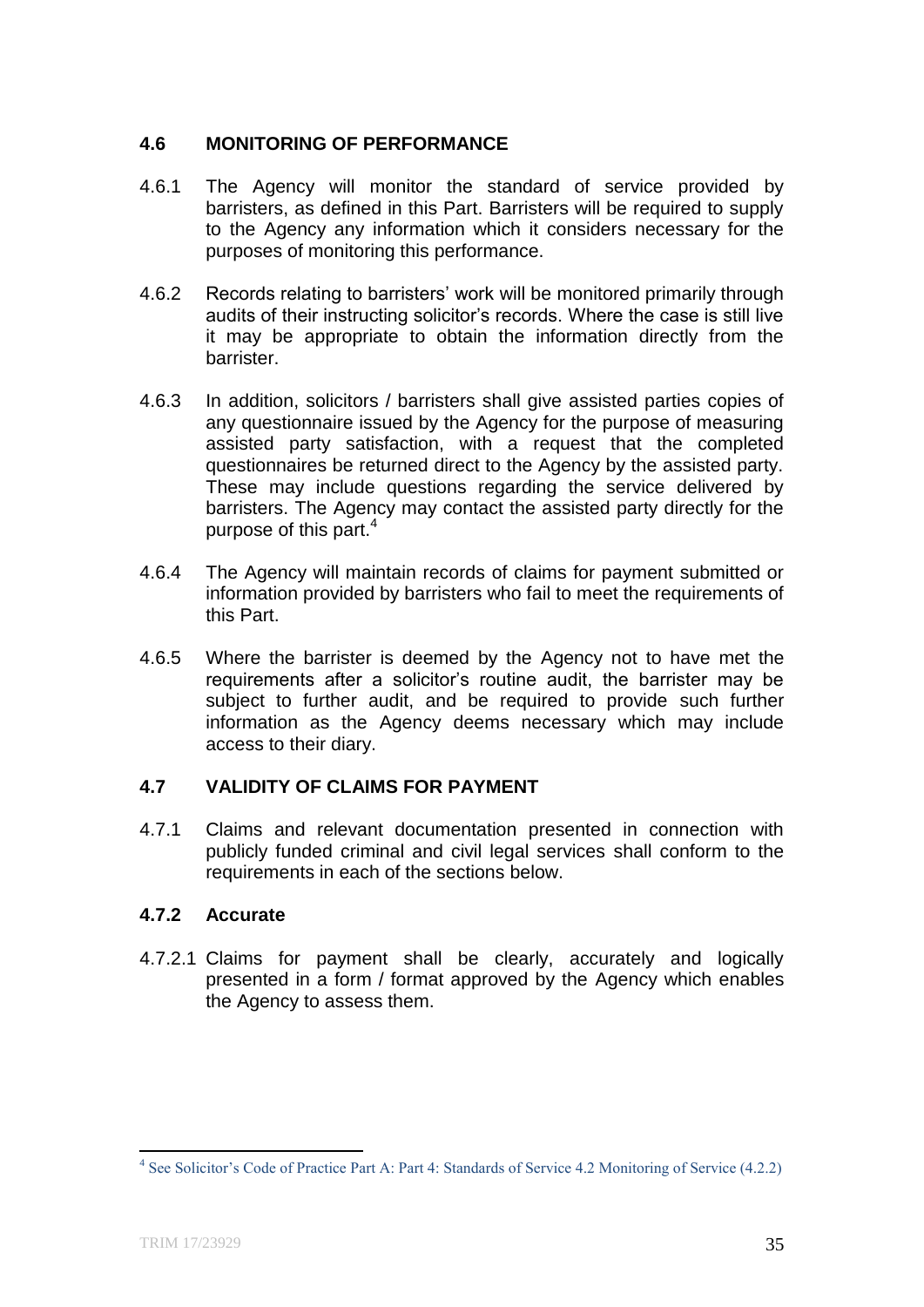# **4.7.3 Complete**

4.7.3.1 Claims for payment shall be accompanied by such documents and information as the Agency has given notice that it requires to be produced.

#### **4.7.4 Time Limits**

4.7.4.1 Claims for payment shall be submitted within the time limits specified in the Instruments governing Legal Aid.

# **4.7.5 Appropriate**

- 4.7.5.1 All entries in a claim for payment shall be for work actually and necessarily done with due regard to value for money.
- 4.7.5.2 The entries should form a proper charge against the Legal Aid Fund and be charged at the correct rate.
- 4.7.5.3 Responses to any queries raised by the Agency in relation to claims for payment submitted shall be within the time limit specified.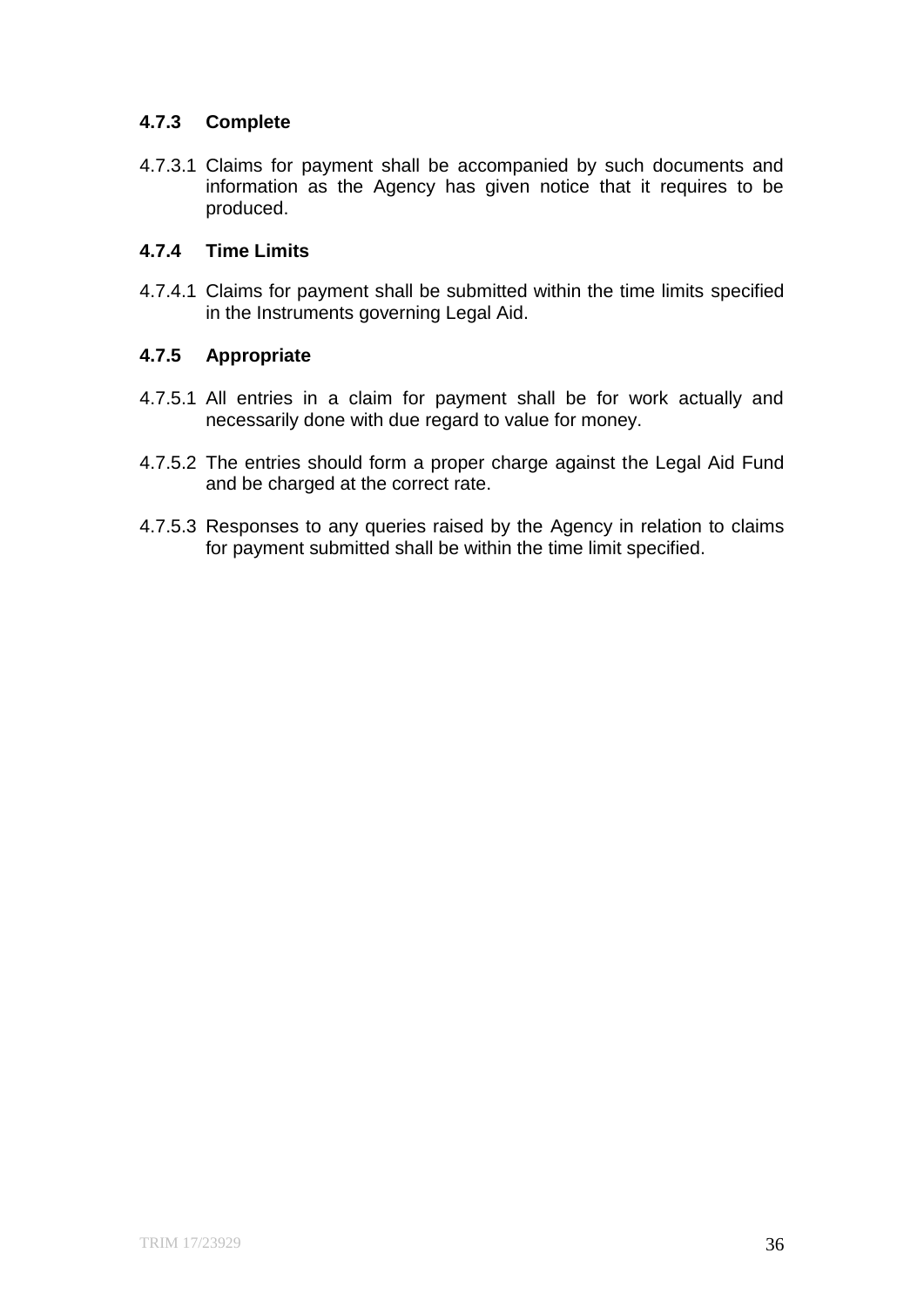# **Part 5: Systems of Administration for Barristers**

#### **5.1 I.T. FACILITIES**

5.1.1.1 A barrister applying for registration shall have access to email facilities and must have IT software that is compatible with the Agency in order to ensure the effective and efficient administration of the Registration Scheme.

#### **5.2 CASE RECORDING**

- 5.2.1 Every barrister who has been registered to provide publicly funded criminal and civil legal services shall quote the Agency's allocated unique identifier on all records and correspondence.
- 5.2.2 All cases and records shall be maintained and accessible to demonstrate work done and time spent on every aspect of each case. Such records shall include the following details:
	- 1. Date;
	- 2. Name of instructing solicitor;
	- 3. Name of barrister performing work;
	- 4. Detail of work done; and
	- 5. Start and finish times and duration of work done (where work is chargeable on time).
- 5.2.3 In order to avoid any uncertainty or lack of clarity in relation to the extent of the services which the Agency has authorised, a barrister shall satisfy themselves in relation to the extent of the services authorised.
- 5.2.4 This authority shall be determined by reference to a relevant legal aid certificate, and/or any amendments thereto, or written authority.
- 5.2.5 A copy of this authority shall accompany the instructions to the barrister and, if this is not done, the barrister shall request a copy of same prior to providing any services.
- 5.2.6 The Agency will be responsible for fees, costs or expenses incurred where they have been approved in writing in advance. The Agency will not be responsible for any fees, costs or expenses in the absence of such prior approval.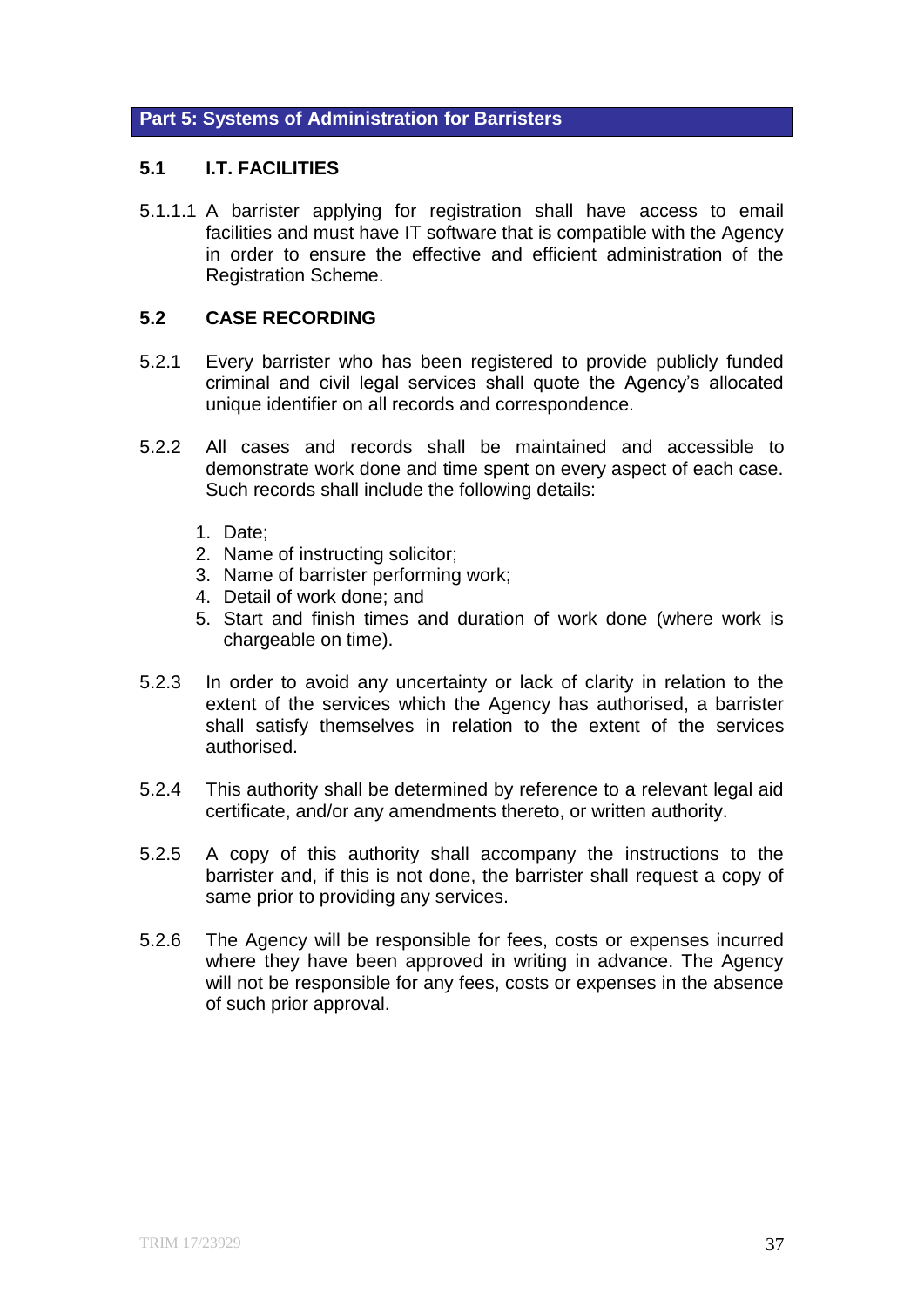# **5.3 FINANCIAL TRANSACTION RECORDING**

5.3.1 Every barrister shall state where and in what manner these records are held, for example, case files, computer systems, diaries etc. Legal aid records shall be maintained separately and accessible for at least six years from the date of the last date of final payment of the relevant account by the Agency.

# **5.4 INFORMATION RECEIVED FROM AGENCY**

5.4.1 On receipt of information from the Agency, registered barristers must ensure that the information is reviewed and any appropriate action is incorporated into their administration system.

# **5.5 CASE AUDIT**

5.5.1 Registered barristers shall operate an effective diary and file checking system, and shall provide access of same to the Agency for audit purposes when requested.

# **5.6 COMPLAINTS**

- 5.6.1 If an assisted party makes a written complaint to the Agency about the conduct of a barrister a copy of this complaint shall be forwarded to the barrister for their observations. The Agency shall consider the complaint in accordance with the Registration Scheme complaints procedure and also in accordance with the terms and conditions contained herein. The regulatory body may also be invited to investigate the complaint.
- 5.6.2 Registered barristers should also be aware of the Guidance Notes for Complaints process issued by the Bar Council of Northern Ireland.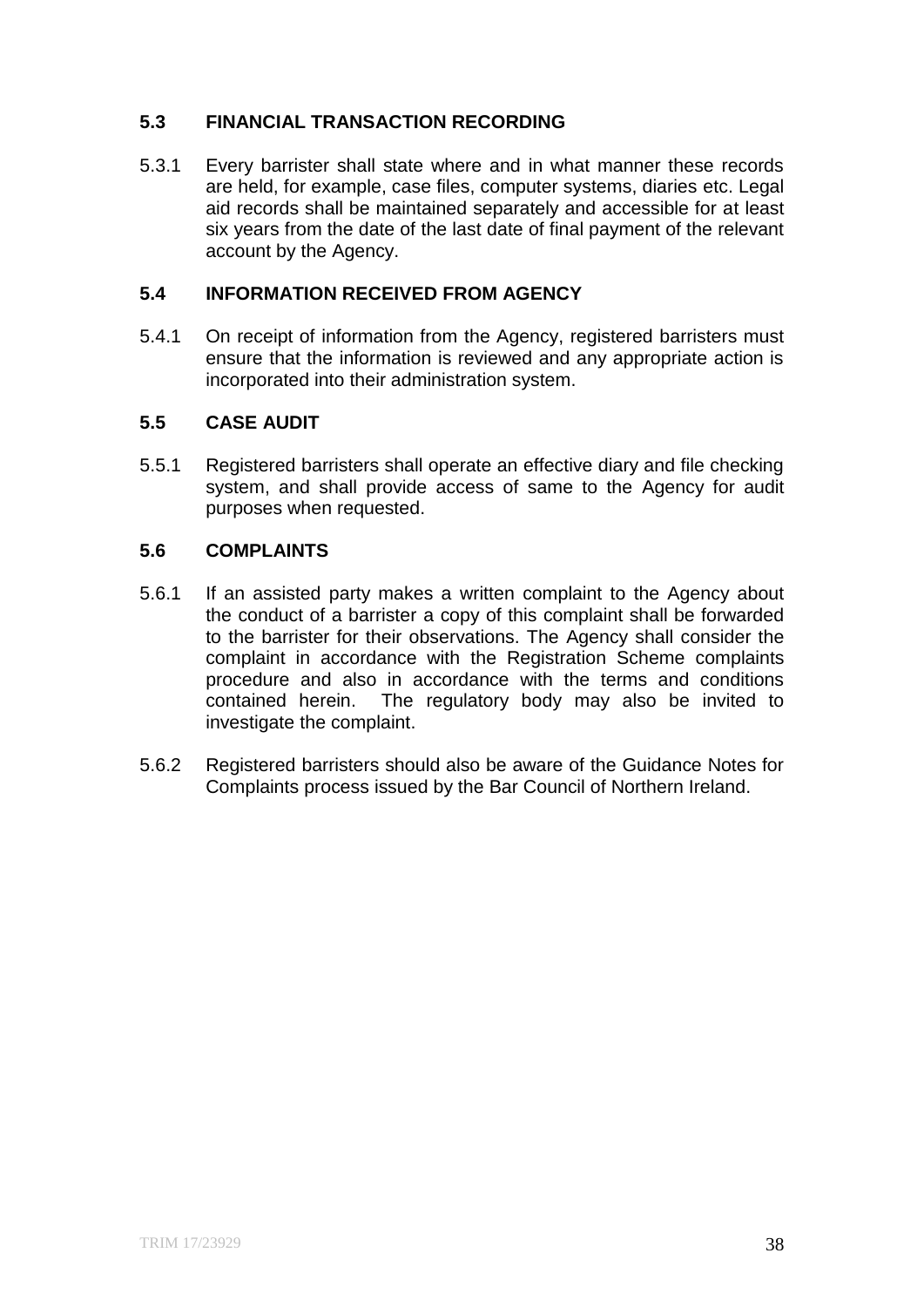# **AUDIT AND COMPLIANCE FRAMEWORK**

#### **TO BE READ IN CONJUNCTION WITH Annexes A and B of CODE OF PRACTICE FOR SOLICITORS AND BARRISTERS**

**This Audit and Compliance Framework details operational processes to support The Access to Justice (Registration) Regulations (Northern Ireland) 2017 and The Criminal Legal Aid (Registration) Rules (Northern Ireland) 2017 – hereinafter referred to as 'Registration legislation'.**

**The Agency will monitor the standard of service provided by all registered publicly funded legal service suppliers through this audit and compliance framework. Compliance Managers<sup>5</sup> and Barristers will be required to supply to the Agency any information which it considers necessary for the purposes of monitoring this performance.** 

**A Grade 7 within the Agency will be appointed as Scheme Administrator.** 

**Requests to review sanction decisions can be made to the Scheme Panel**.

**The term 'supplier' shall refer to a registered firm, registered voluntary sector organisation, individual solicitor or barrister throughout this document.**

**The audit and compliance framework will be conducted with full adherence to both legal professional privilege and the Data Protection Act 1998.**

**.** 

 $<sup>5</sup>$  The Compliance Manager will be accountable for the firm's compliance with the Scheme and as such</sup> must be a registered solicitor.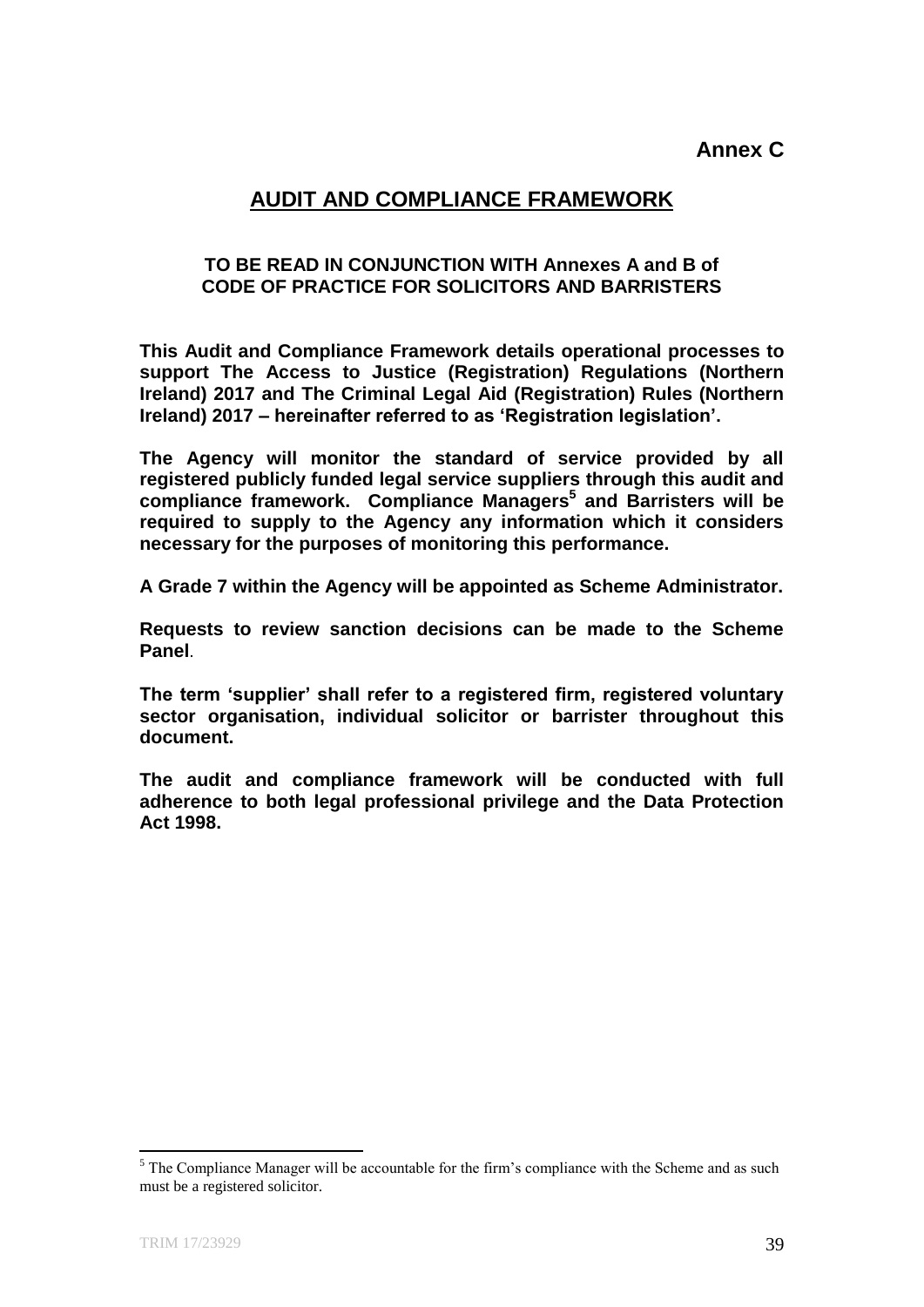# **1. FILE AUDIT PROCESS**

- 1.1. Files for review will be selected randomly by the Agency, but in a manner which will provide a representative cross-section of the files held by a supplier. Information relating to, and provided by, barristers will be monitored primarily through audits of their instructing solicitor's records but may be supplemented on occasion by the Agency seeking further documentation from barristers directly.
- 1.1.1 However, where the Agency has specific concerns over a case, which it has not been possible to resolve through the normal processes, it will ask the supplier for the file in respect of that case to be included in the sample for review.
- 1.1.2 Where 1.1.2 applies, any such file requested shall be in addition to the randomly selected files.
- 1.1.3 Where possible both legal aid and advice and assistance files will be reviewed, for example, where a civil legal aid reference number is selected the associated advice and assistance file will be included and vice versa.
- 1.1.4 The files chosen will generally be from records held by the Agency paid cases will be selected from payments (interim or full bill) processed since the last audit.
- 1.1.5 A proportionate number of randomly selected files per firm will be reviewed. This arrangement will be kept under review by the Agency and this will be developed to ensure that the sample in the future includes a proportionate number of files for all registered solicitors in that firm.
- 1.1.6 The barrister associated with the selected files will be reviewed on a continuous basis. As each solicitor's file is audited, findings will be collated for any barrister involved until an acceptable sample size has been reached on which conclusions can be reported for that individual.
- 1.1.7 The final decision about when each supplier is to be reviewed shall lie with the Agency's Scheme Administrator (the Administrator) and subject to paragraph 1.1.1 which of the supplier's files are to be reviewed.
- 1.1.8 Details about files to be reviewed shall be communicated by the Administrator to the supplier in a sufficiently detailed manner to allow the easy identification of the files in question.
- 1.1.9 The Agency's Compliance Auditors will conduct their compliance audits on dates and times agreed with the Compliance Manager. This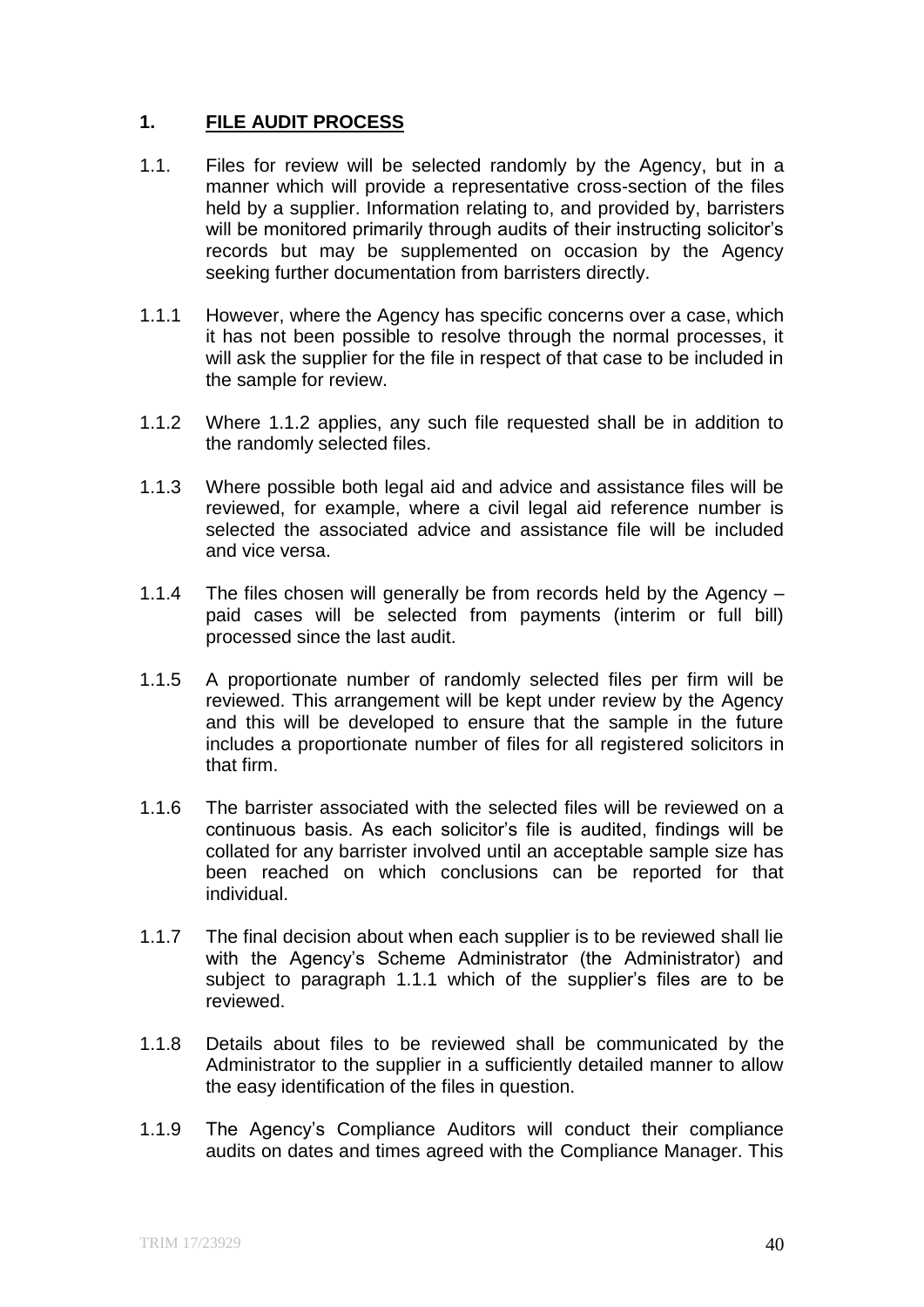may be at the firm's premises or the compliance auditors may ask for the files to be delivered to the Administrator.

- 1.1.10 Subject to paragraph 1.1.9, should an unannounced visit be necessary, it will not be possible for the Agency to provide prior notice.
- 1.1.11 The Agency reserves the right to remain flexible in the timing or venue of the audits.
- 1.1.12 When allocating a compliance auditor, the Administrator shall take into account all known relevant matters. Auditors will be placed under an obligation to disclose any reason why it may be inappropriate that they audit a particular supplier or file. Any supplier may make representations to the Administrator regarding the suitability of any compliance auditor to carry out an audit of the supplier.
- 1.1.13 Where a Compliance Manager objects to a particular compliance auditor, any representations, to include the reason(s) for the objection, must be sent to the Administrator within five working days of the visit having been notified to the supplier.
- 1.1.14 The Administrator may determine that, in the event of such a declaration of interest or representation, the audit is to be carried out by another compliance auditor. Equally, they may determine that there are no grounds for change and communicate this accordingly.
- 1.1.15 Where the supplier does not make the files available by the date specified, the compliance auditor shall report this to the Administrator who may fail the review of that supplier. All attempts will be made to ensure that any issues will be resolved prior to the production of the final report.
- 1.1.16 The Administrator shall provide the supplier with the completed audit report within 28 days of the completion of the audit. The Compliance Manager will have 28 days from the date of receipt of report to comment on the findings.
- 1.1.17 Where the compliance auditor has minor concerns only, these shall be drawn to the attention of the supplier by letter which shall include recommendations thought appropriate to resolve such concerns.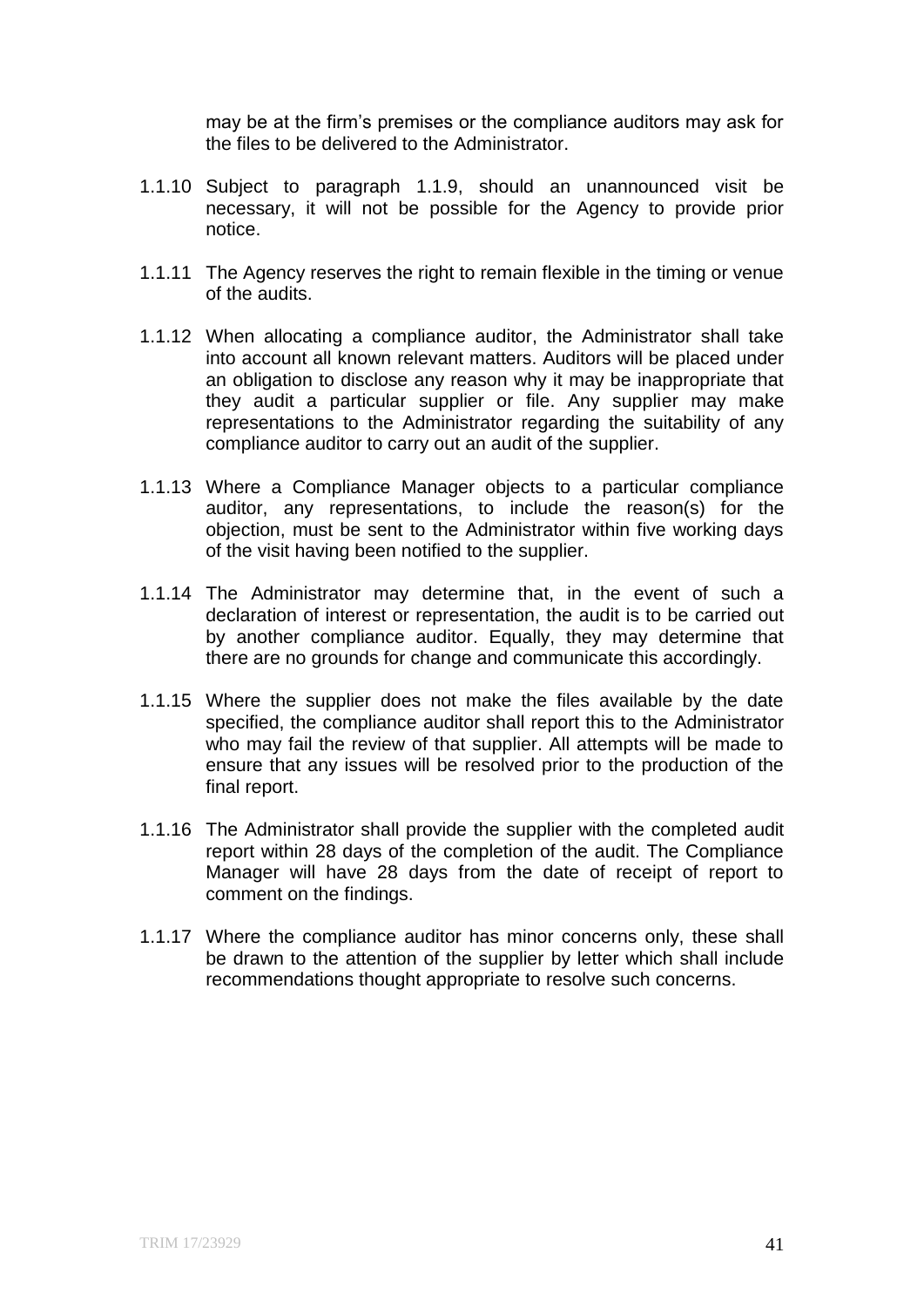# **1.2 ASSURANCE RATING**

- 1.2.1 In line with the Registration Scheme Audit and Compliance Framework, the compliance verification visit will focus on gathering evidence in respect of the requirements in the Code.
- 1.2.2 The audit will be conducted in accordance with the 'Public Sector Internal Audit Standards' (PSIAS) and will include an examination of transactions processed in accordance with the supplier's system of internal control. The aim of the compliance visit is to determine a level of assurance from the suppliers of publicly funded legal services against the requirements of the Code. The levels of assurance will be provided as follows:
	- **Satisfactory:** Overall there is satisfactory evidence that the supplier is complying with the Code of Practice. While there may be some residual risk identified this should not significantly impact on the supplier's continued registration to provide publicly funded legal services.
	- **Limited:** There are significant weaknesses levidenced that the supplier is not in compliance with] the Code of Practice. If the supplier continues to not comply with the Code, this could lead to the supplier being de-registered from providing publicly funded legal services.
	- **Unacceptable:** There is very clear evidence of failure to comply with the Code of Practice. There is a real and substantial risk that an appropriate service is not being delivered. Urgent action will be required as the findings may lead to the de-registration of the Supplier.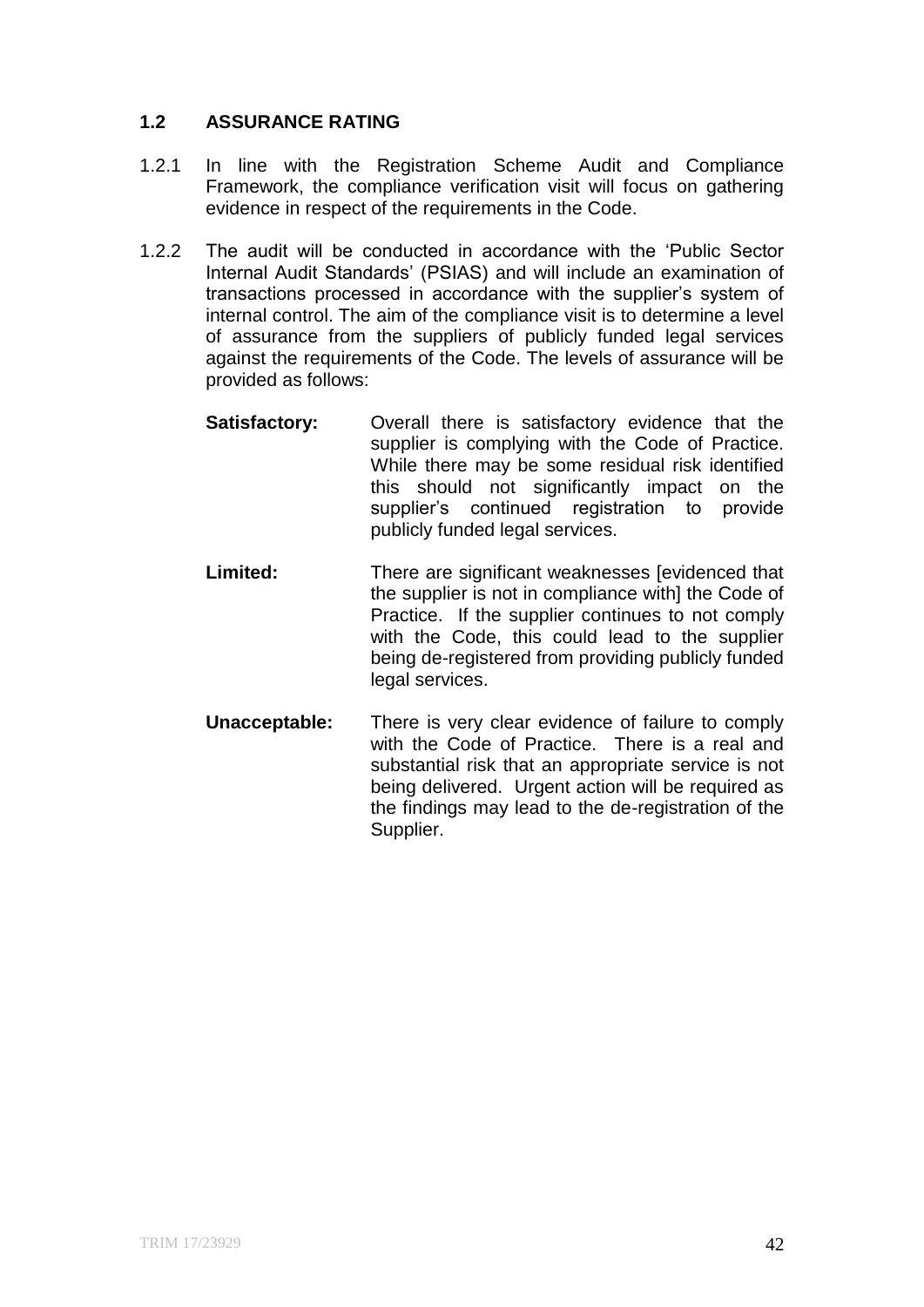# **1.3 RECOMMENDATION PRIORITIES**

1.3.1 In line with the levels of assurance, a number of recommendation priorities may also be made and numbered as follows:

| <b>Priority</b> |                                                                                                                                                                                                                                                                                                                                                                                                 |
|-----------------|-------------------------------------------------------------------------------------------------------------------------------------------------------------------------------------------------------------------------------------------------------------------------------------------------------------------------------------------------------------------------------------------------|
| 1               | Failure to implement the recommendation<br>may be an indication that the supplier is<br>fundamentally failing to adhere to the<br>Regulations/Code of Practice. This could<br>lead to a final audit being invoked or<br>immediate suspension or de-registration of<br>the supplier from the Scheme. This could<br>also have a significant impact on the audit<br>opinion of the legal aid fund. |
| 2               | Failure to implement the recommendation<br>could result in further evidence of significant<br>non-compliance with the Code of Practice<br>and could lead to further audits being<br>conducted, or sanctions and conditions<br>being imposed by the Department.                                                                                                                                  |
| 3               | Failure to implement the recommendation<br>could raise further concerns in relation to the<br>suppliers' compliance with the Code of<br>Practice. This could lead to a warning being<br>issued by the Department.                                                                                                                                                                               |

1.3.2 Where recommendations to achieve compliance are made, the supplier will be asked to respond in writing within 28 days to identify what steps have been, or will be, taken to act upon such recommendations arising from these concerns, or explain why no steps are considered to be necessary. Depending on the priority of the recommendations, the Administrator may stipulate the period within which these must be addressed. If the supplier responds indicating that steps will be taken, the supplier will also set out the timetable for the implementation of these actions, which should be completed within any period stipulated, but no more than three months from the date of the supplier's response. The response shall be brought to the attention of the compliance auditor to agree the actions and review upon completion, or at the next audit, whether the necessary action has been taken. If any shortcomings are identified in a subsequent audit; the compliance auditor may take this into account in their overall assessment of the supplier at that audit.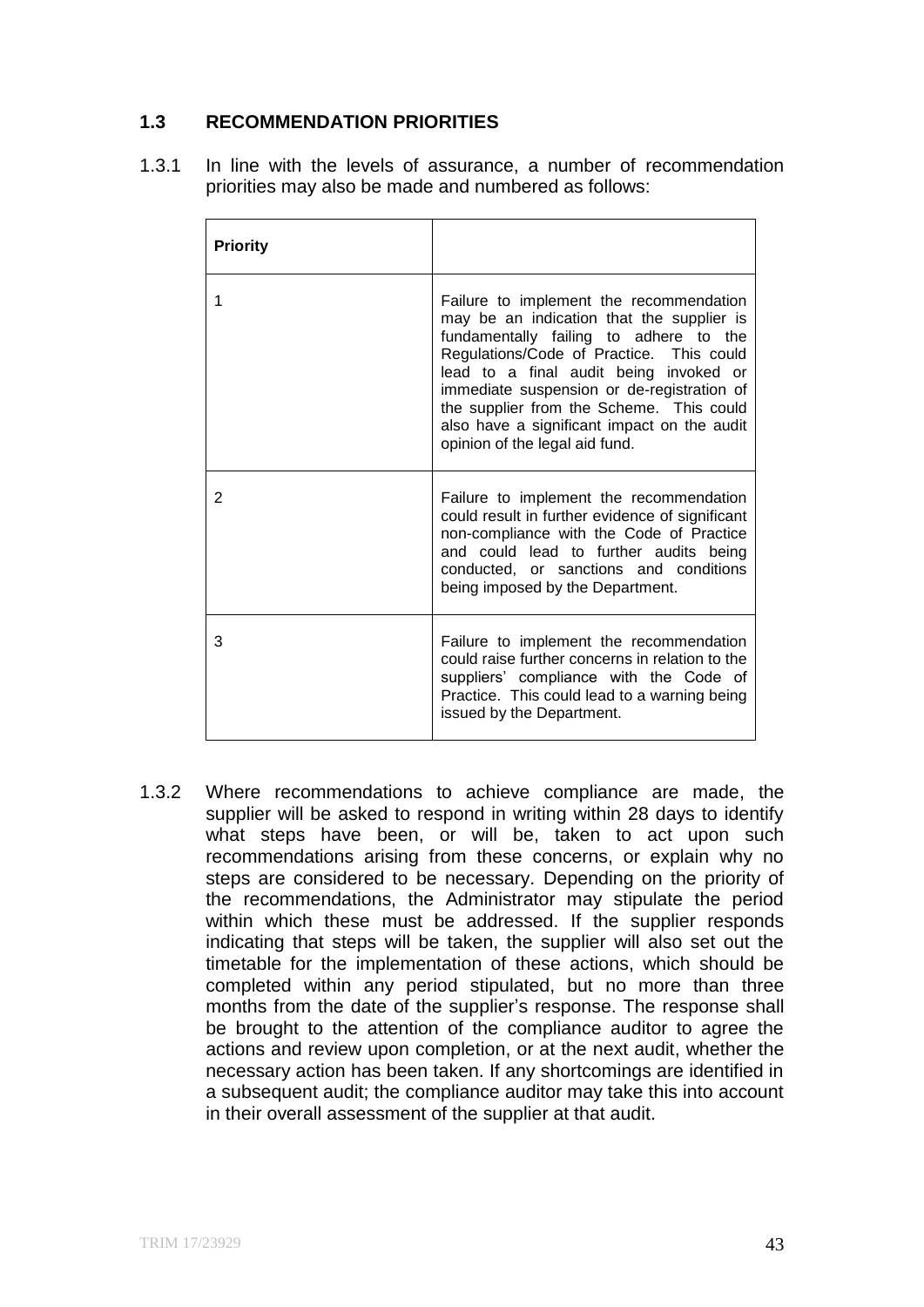# **1. 4 INTERPRETATION**

1.4.1 For the purpose of the assurance ratings within this framework, a pass is considered to be Satisfactory as defined above (but may still include recommendations with a timescale for implementation). A failed audit is considered as Limited or Unacceptable (which will include recommendations with a timescale for implementation).

# **2.1 ROUTINE AUDIT**

- 2.1.1 The audit of the selected files, as described at 1.1., (the Routine Audit) will normally be conducted within the firm's premises. The Administrator may, however, request that the audit is conducted within the Agency's premises. If the Agency needs to review additional files in respect of a barrister, see para 1.1.6, it is anticipated that the additional files will be reviewed in the Agency's premises.
- 2.1.2 The Administrator shall make the necessary arrangements.
- 2.1.3 The Administrator shall issue the completed written report to the Compliance Manager / barrister within 28 days of audit visit. The Compliance Manager / barrister will have 28 days from the date of receipt of completed final report to comment on the findings.
- 2.1.4 The Administrator will consider the findings of the compliance auditor. Where the Administrator does not agree with the assurance ratings or recommendations within the report the Administrator shall record their reason for that decision.
- 2.1.5 Where the circumstances at 2.1.4 arise, the Administrator may decide to:
	- 1. amend the assurance rating, recommendations or priorities;
	- 2. order the files to be quality assured (reviewed by different compliance auditors), or
	- 3. order an extended or special audit.
- 2.1.6 Where a supplier is deemed to have passed the routine audit it will be issued with a Compliance Certificate and its compliance record noted accordingly. The supplier may be part of a cross-cutting review at any time.
- 2.1.7 Fraud is taken very seriously and the Agency has a duty to investigate all suspicious, suspected or detected fraudulent activities. While it is not the role of the Registration Scheme compliance auditors to undertake investigations regarding fraud, they will pass information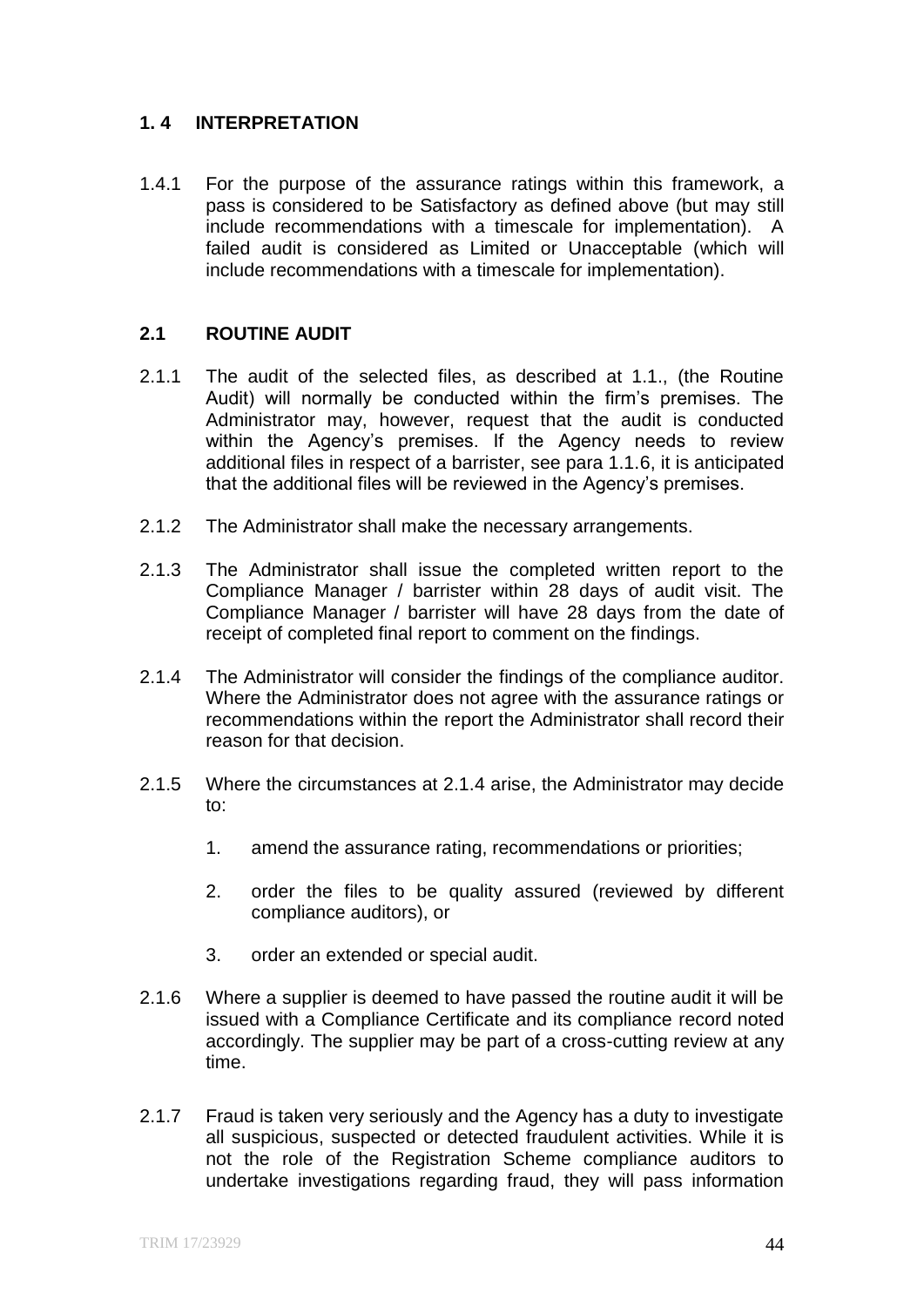identified during the course of an audit or notified to them, to officials within the Agency to investigate thoroughly.

2.1.8 When the Agency is in a position to inform those who are being investigated it will do so. If appropriate to do so, they will also be advised if, as a result of the investigation, the matter has been referred to the Registration Scheme Administrator for consideration of their continued provision of publicly funded legal services (see 3.2).

# **2.2 EXTENDED AUDIT**

- 2.2.1 Where the Administrator orders an extended audit, a further audit across selected or all categories of work undertaken by the supplier will be arranged. The Compliance Manager / barrister will be informed in writing and arrangements will be made for the extended audit to be carried out as soon as practicable. Extended audits will involve at least two compliance auditors.
- 2.2.2 The consent of the supplier to conduct such an audit at the firm's premises is not required. If the extended audit is in respect of a barrister the Administrator may have to contact a number of firms.
- 2.2.3 The Administrator shall issue the completed written report to the Compliance Manager / barrister within 28 days. The Compliance Manager / barrister will have 28 days from the date of receipt of completed final report to comment on the findings.
- 2.2.4 Where, following an extended audit, the compliance auditors' report indicates an overall failure to meet requirements, the supplier may be permitted to continue to provide publicly funded legal services pending the outcome of the final or special audit which will be arranged by the Administrator.
- 2.2.5 The Administrator will consider the findings of the compliance auditor. Where the Administrator does not agree with the assurance ratings or recommendations within the report the Administrator shall record their reason for that decision.
- 2.2.6 Where the circumstances at 2.2.5 arise, the Administrator may decide to:
	- 1. amend the assurance rating, recommendations or priorities;
	- 2. order the files to be quality assured (reviewed by different compliance auditors), or
	- 3. order a final or special audit.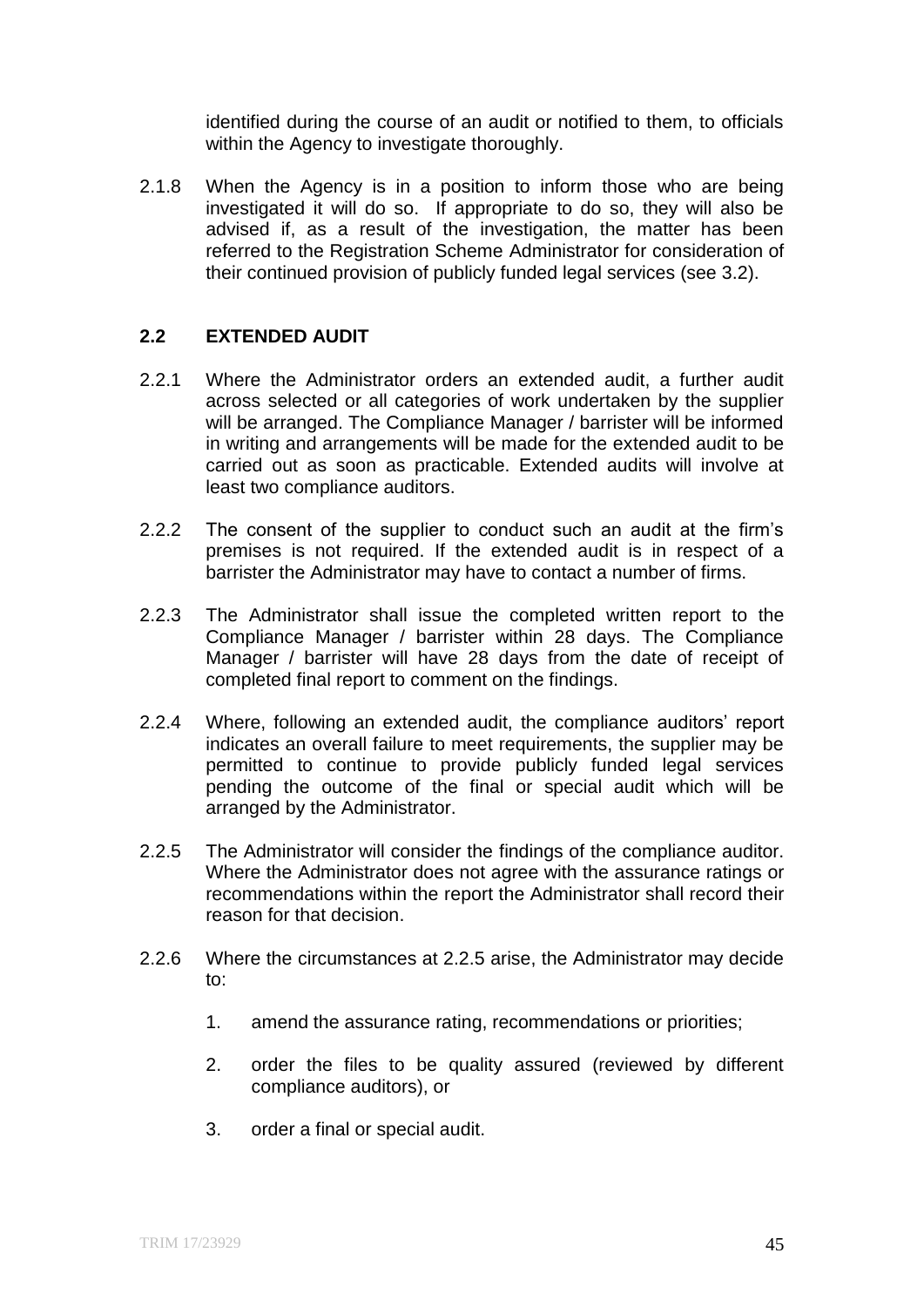2.2.7 Where a supplier is deemed to have passed the extended audit, it will be issued with a Compliance Certificate and its compliance record noted accordingly. The supplier may be part of a cross-cutting review or special audit at any time.

#### **2.3 FINAL AUDIT**

- 2.3.1 Where the Administrator determines that a supplier shall be subject to a final audit the Administrator shall advise the Compliance Manager / barrister and make the appropriate arrangements. The supplier will be advised of the costs of this audit and that they will be required to pay these costs. The cost to be charged will be determined by the Agency, but shall not exceed the actual cost to the Agency.
- 2.3.2 Where a supplier does not agree to pay, or subsequently fails to pay, such costs of the final audit, that supplier will be de-registered.
- 2.3.3 A final audit must be carried out not more than six months from the date of the supplier being notified that they are to undergo such an audit - thereby allowing the supplier time to remedy the issues identified.
- 2.3.4 In the period before the final audit, support and guidance will be available to the supplier to assist in addressing the issues and problems arising from the routine and extended audits.
- 2.3.5 Two or more compliance auditors will carry out the audit. Although they can audit any file they are likely to concentrate on files not previously reviewed including live files opened since the extended audit, looking for signs of progress and steps taken to remedy deficiencies previously identified.
- 2.3.6 The Administrator will consider the findings of the compliance auditors. Where the Administrator does not agree with the assurance ratings or recommendations within the report the Administrator shall record their reason for that decision.
- 2.3.7 The Administrator shall provide the supplier with the completed written report.
- 2.3.8 Where a supplier is deemed to have passed a final audit it will be issued with a Compliance Certificate and its compliance record noted accordingly. The supplier may however be part of a cross-cutting review or special audit at any time.
- 2.3.9 The sanctions for a failed (final) audit are detailed in section 3.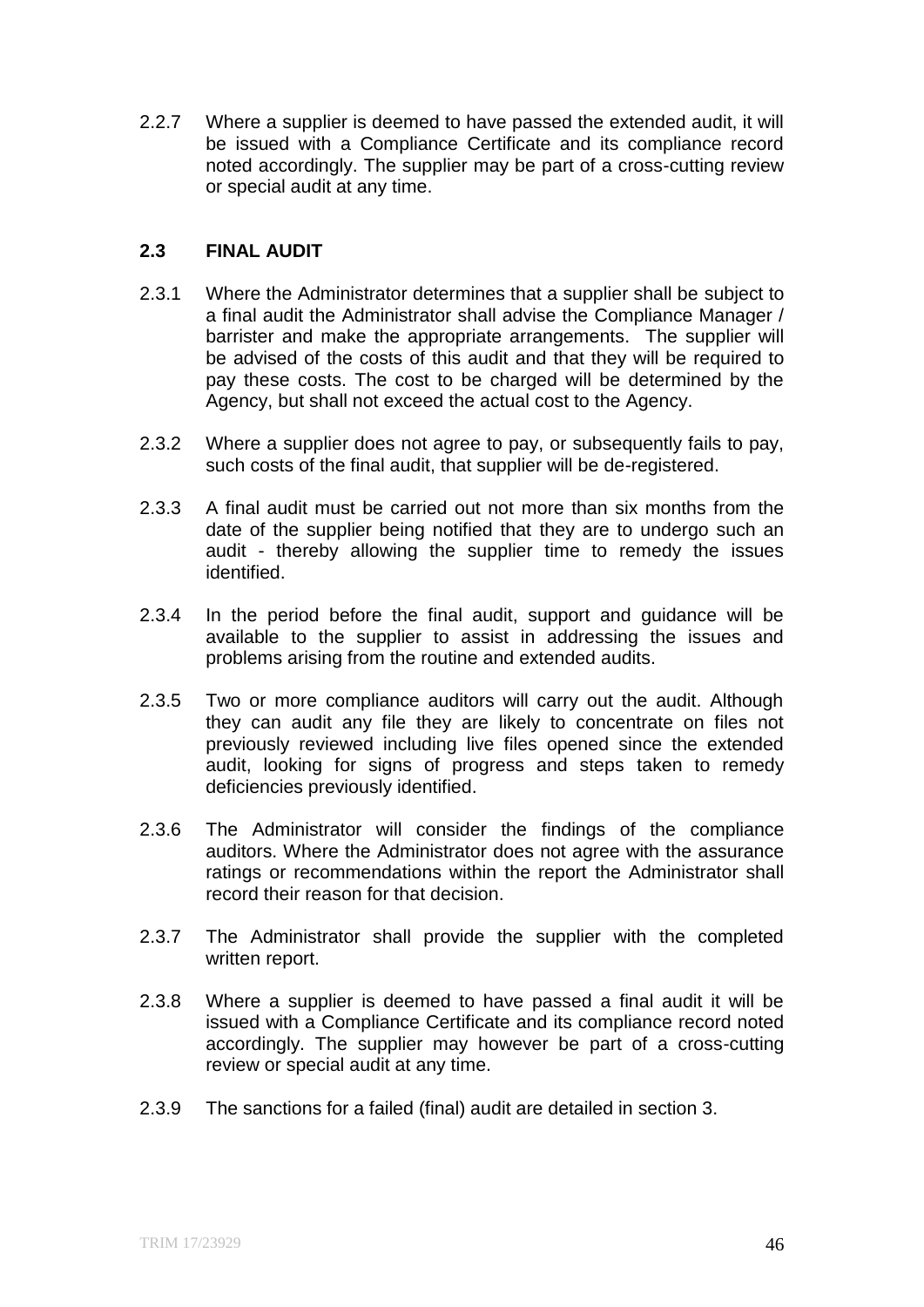# **2.4 SPECIAL AUDIT**

- 2.4.1 The Administrator, either on their own volition or on the basis of a request and/or information received, will have the power to instruct a special audit of a supplier at any time. Reasons for conducting a special audit may be notified in advance. The reasons for conducting the special audit will not be notified in advance, if this is considered necessary in the circumstances which gave rise to the audit.
- 2.4.2 Where the Administrator instructs a special audit the consent of the supplier to conduct such an audit is not required. This audit will normally be conducted at the supplier's premises. If the special audit is in respect of a barrister the Administrator may have to contact a number of firms.
- 2.4.3 The compliance auditor(s) shall provide their written report with findings to the supplier and the Administrator.
- 2.4.4 The Administrator will consider the findings of the compliance auditor. Where the Administrator does not agree with the assurance ratings or recommendations within the report the Administrator shall record their reason for that decision.
- 2.4.5 Where the circumstances at 2.4.4 arise, the Administrator may decide to order the files to be quality assured (audited by a different compliance auditor).
- 2.4.6 Where a supplier is deemed to have passed a special audit a Compliance Certificate will be issued, and its compliance record noted accordingly.
- 2.4.7 The supplier may be part of a cross-cutting audit at any time.
- 2.4.8 The sanctions for a failed audit are detailed in section 3.

# **3. SANCTIONS**

3.1 The Agency may impose sanctions available as set out in the Registration legislation.

These include:

- Refusal of Application for Registration (R 8)
- Suspension of registration (R 14)
- Warnings (R 15)
- Conditions and restrictions (R 16)
- De- registration (R 17)
- Excluding Directions (R 18)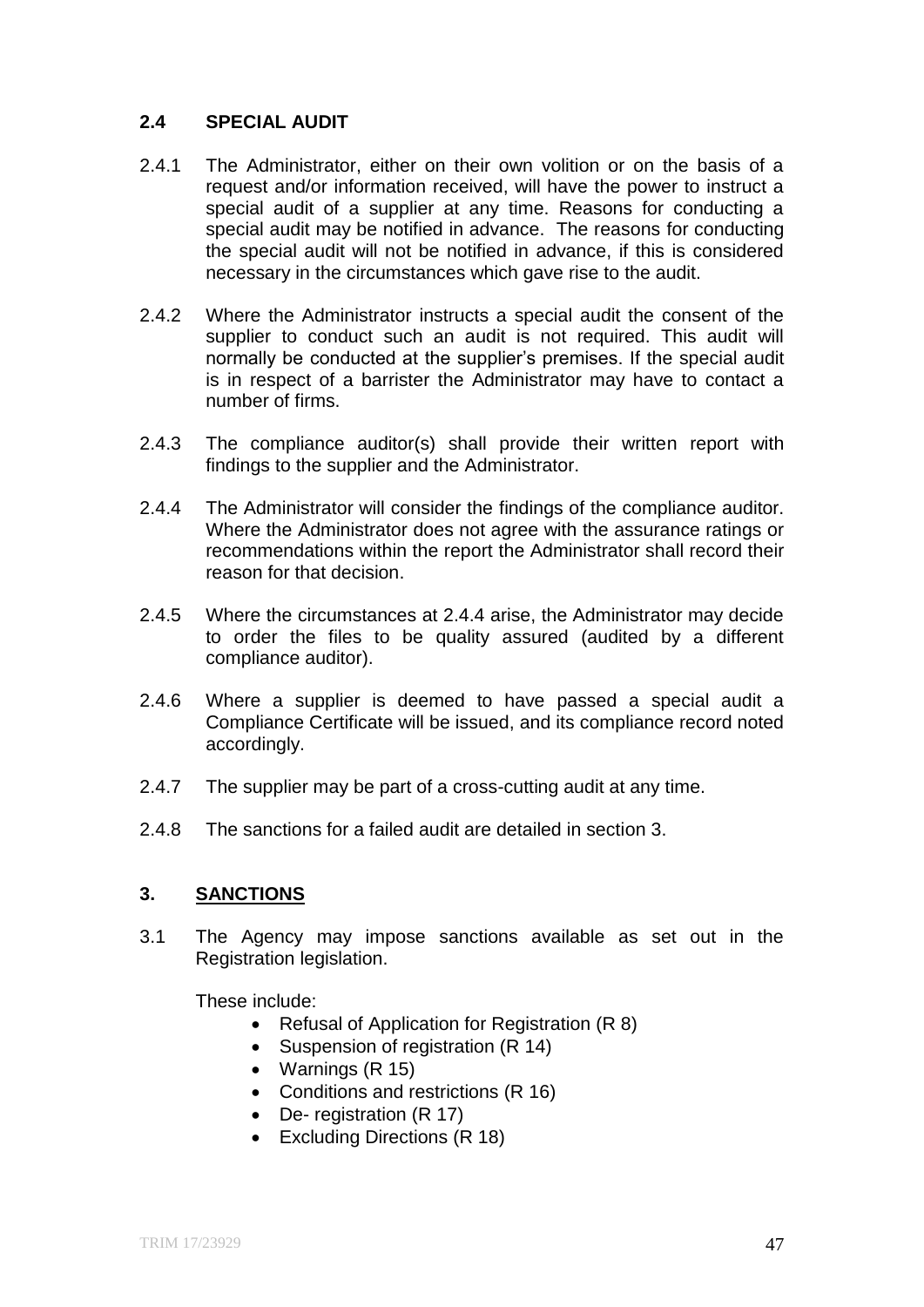- 3.1.1 Any terms affecting a supplier's practising certificate issued by their Regulatory Body will automatically apply to their registration on the Scheme to provide publicly funded legal services.
- 3.1.2 Where the Agency is not satisfied that an application for registration meets the statutory requirements, it shall refuse the application and notify the applicant of the reasons for this decision and of their right to request a review of the decision.
- 3.1.3 At registration, all applicants must certify that they will comply with the Code of Practice. Following each audit where compliance has found to be less than satisfactory, a draft report will be issued to the Compliance Manager or barrister concerned giving them an opportunity to comment before the report is finalised. The final report issued will detail the findings and assurance rating, and set out recommendations and priorities of what is required in order to evidence compliance.
- 3.1.4 The Agency may also at its discretion issue a Warning to the supplier advising of further sanctions which may be imposed should they fail to rectify the matters identified in the report.
- 3.1.5 The Agency reserves the right to refuse any future application for registration if not satisfied that the applicant is capable of discharging the responsibilities under the Scheme, or where the application is made within any period of an Excluding direction.

# **3.2 DETECTED IRREGULARITY**

- 3.2.1 Where, in the course of any audit, a compliance auditor identifies circumstances which fall within the scope of fraud, they shall inform the Administrator. The investigation of fraud or suspected fraud will be the responsibility of the individuals appointed by the Department.
- 3.2.2 Where fraud has been detected or is suspected, the Agency will notify the appropriate authorities without delay and take action as necessary to protect legal aid funds (the Fund). The Agency will also, at an appropriate point, notify the Law Society of Northern Ireland or Bar of Northern Ireland as the case may be.
- 3.2.3 In protecting the Fund the Agency may impose such sanctions as it deems appropriate to withhold payment, limit, suspend, or withdraw any supplier from providing publicly funded legal services, as described in rules and regulations 14, 16, 17 or 18 of the Registration legislation.
- 3.2.4 Within 28 days of receipt of notification under rule or regulation 14, 16, 17 or 18 a supplier may request that the Agency reviews the decision and may include representations supporting the request for review.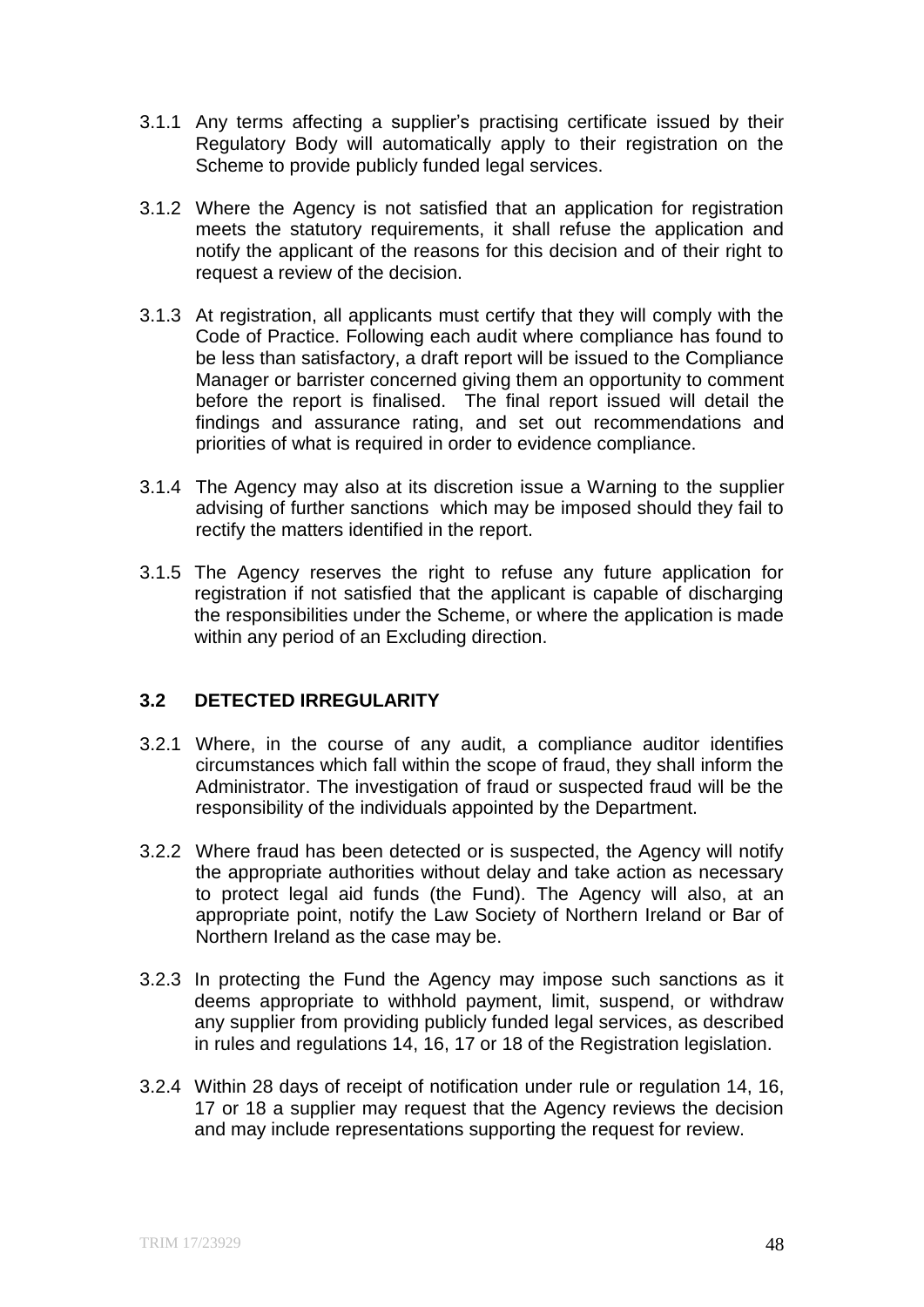# **3.3 FAILED FINAL AUDIT**

- 3.3.1 Where, following a final audit, the report indicates an overall failure to meet requirements, and consideration is being given to failing the supplier, the Compliance Manager (and individual solicitor or barrister, if applicable) will be informed in writing and may make written representations, on the findings within the report, and the sanctions to be considered.
- 3.3.2 The Scheme Administrator shall consider the report completed by the compliance auditor(s), and any written representations received from the Compliance Manager / barrister, before determining the appropriate sanction.
- 3.3.3 The sanction recommended by the Scheme Administrator will be subject to internal quality assurance by a Director within the Legal Services Agency.
- 3.3.4 The sanction decision will be notified in writing to the supplier giving them 28 days within which they may request a review of that decision in accordance with the Registration legislation.
- 3.3.5 If the decision is to de-register for an overall failure, the firm's / solicitor's / barrister's Registration Certificate (as applicable) will be withdrawn and their details will be removed from the published Register.
- 3.3.6 Where the firm / solicitor / barrister is to be de-registered (which may be accompanied by Excluding Directions), or where the decision is to suspend registration or impose conditions or restrictions, the Administrator shall inform the appropriate regulatory bodies forthwith in writing of the decision. Where a supplier is de-registered, any legal aid certificates outstanding must be referred to another registered provider.

# **3.4. REVIEW PANEL**

- 3.4.1 Where, in accordance with the Registration legislation, the supplier requests a review of the Agency's decision to sanction within the 28 days period, the Administrator will convene the Review Panel and invite the supplier to make written or oral representations.
- 3.4.2 The panel will consist of the following membership:
	- a senior officer within the Agency (at Director level or above) who has not been previously involved in the decision making process regarding the supplier in question;
	- a senior officer of the Department (at Senior Civil Service level); and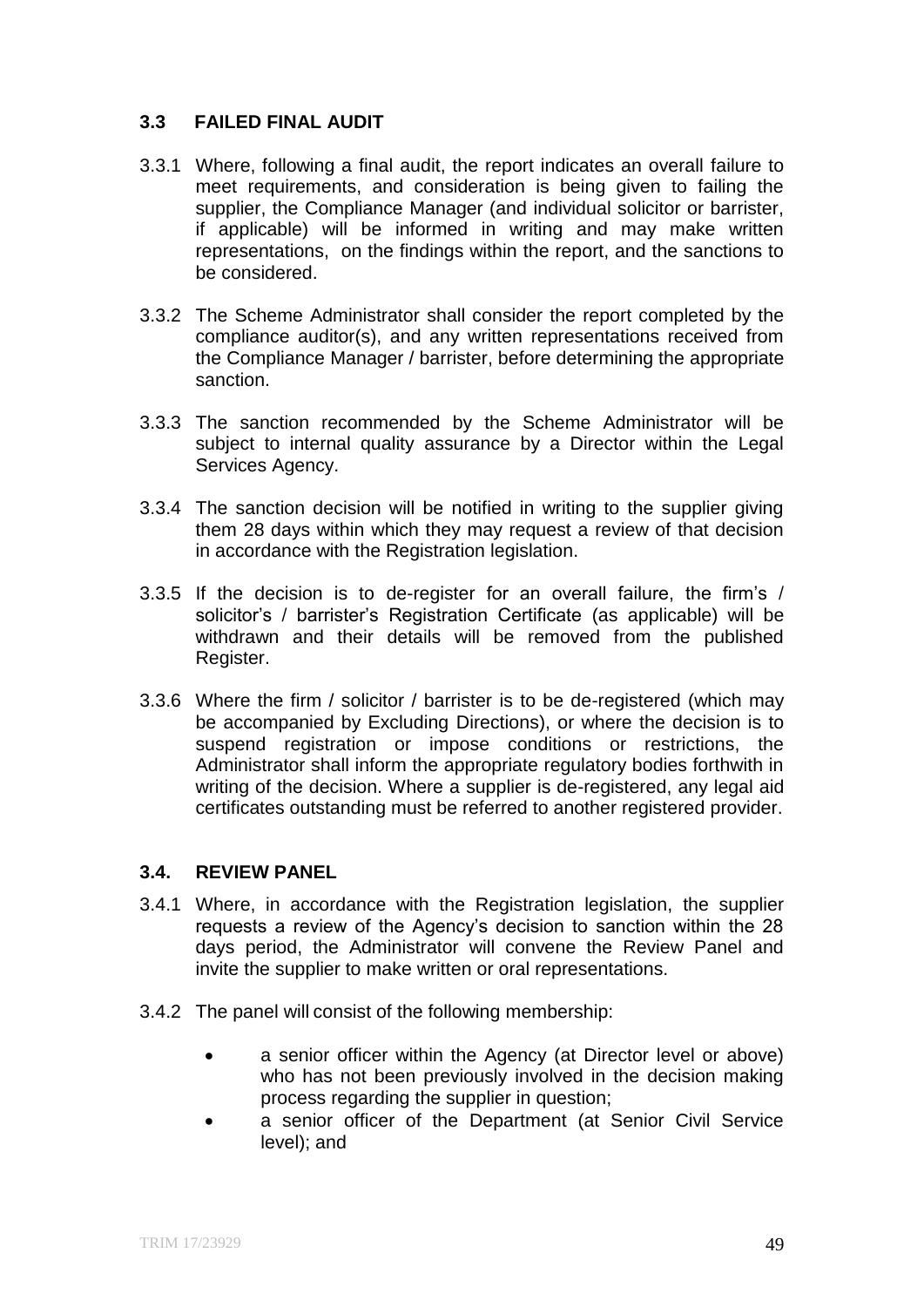- a senior officer within the Government Legal Services Department (at Senior Civil Service level).
- 3.4.3 Other Government officials with specific expertise relevant to the issue at hand, for example accountancy or fraud, may be asked to provide advice to the Panel as necessary.
- 3.4.4 The Panel shall consider each report and any written or oral representations, and decide whether to affirm, amend or substitute the decision of the Administrator.
- 3.4.5 The Panel's decision, together with reasons for this decision, will be notified to the supplier following review.
- 3.4.6 The decision of this Panel will be final.
- 3.4.7 Where the supplier is sanctioned, the Administrator shall inform the appropriate regulatory bodies in writing of the decision.
- 3.4.8 If the Panel decides to ratify the recommendation for an overall failure, the supplier's Registration Certificate will be withdrawn and their details will be removed from the published Register.
- 3.4.9 Where a Registration Certificate is withdrawn, the Administrator shall inform the appropriate regulatory bodies in writing of the decision and any legal aid certificates outstanding will be referred to another registered supplier (if not already transferred at 3.3.6).

# **4. MAINTAINING THE REGISTER**

- 4.1 A Register of suppliers registered to provide publicly funded legal services shall be maintained by the Agency ("the Register").
- 4.2 The Register shall be published and publicly available. The Register shall be updated to include the firm name, solicitors' names within that firm, the barrister name and the date and result of last compliance audit, together with such other information as is considered appropriate to publish.
- 4.3 Following the initial registration phase, a supplier's registration shall run for a maximum of twelve months from the date of re-registration.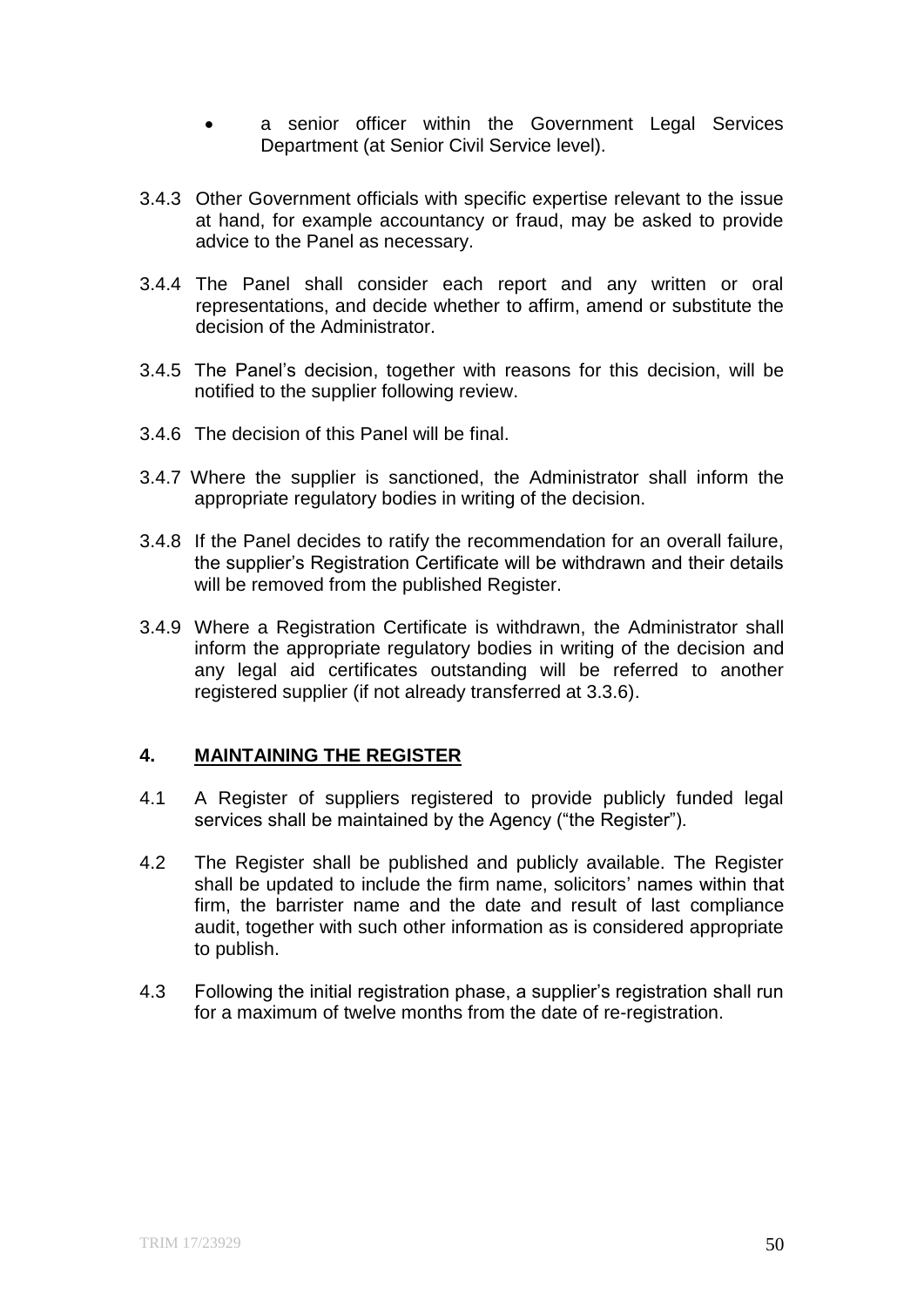# **FEE CHARGING METHODOLOGY**

# **1. Requirement for Full Cost Recovery**

- 1.1 Managing Public Money Northern Ireland (MPMNI) Chapter 6<sup>6</sup> deals with fees, charges and levies, and details specific rules about how the charge for access to public goods or services should be determined. It clearly states the requirement for full cost recovery therefore, the Registration Scheme must be self-financing.
- 1.2 To ensure the Scheme remains compliant with the MPMNI guidelines the Agency has provided Year 1 costings necessary to enable the Scheme to be implemented and deliver the necessary audits going forward.
- 1.3 The costs include the staff team, running costs and overheads directly attributable to the Scheme, as shown in the table at 1.4 below, and will be reviewed in advance of each registration period to ensure these are still valid and up-to-date.

| <b>Cost Centre</b>          | <b>Annual Cost</b><br>(£) | One-Off<br>Cost<br>(E) | <b>Total Year</b><br>1 Cost $(E)$ |
|-----------------------------|---------------------------|------------------------|-----------------------------------|
| Salary                      | 514,529                   | 0                      | 514,529                           |
| <b>General Overheads</b>    | 109,630                   | 0                      | 109,630                           |
| Professional<br>Memberships | 1,555                     | 0                      | 1,555                             |
| <b>Training Costs</b>       | 4,200                     | 0                      | 4,200                             |
| <b>IT Costs</b>             | 22,508                    | 1,044                  | 23,552                            |
| <b>Travel Costs</b>         | 9,358                     | 0                      | 9,358                             |
| <b>Subsistence Costs</b>    | 757                       | 0                      | 757                               |
| <b>Transactional Costs</b>  | 11,280                    | 18                     | 11,299                            |
| Cost of Capital             | 23,584                    | 37                     | 23,621                            |
| Total                       | 697,401                   | 1,099                  | 698,500                           |

1.4 Table showing Full Costs of Scheme to be recovered:

**<sup>.</sup>** 6 <https://www.finance-ni.gov.uk/publications/managing-public-money-ni-chapter-6-and-associated-annexes>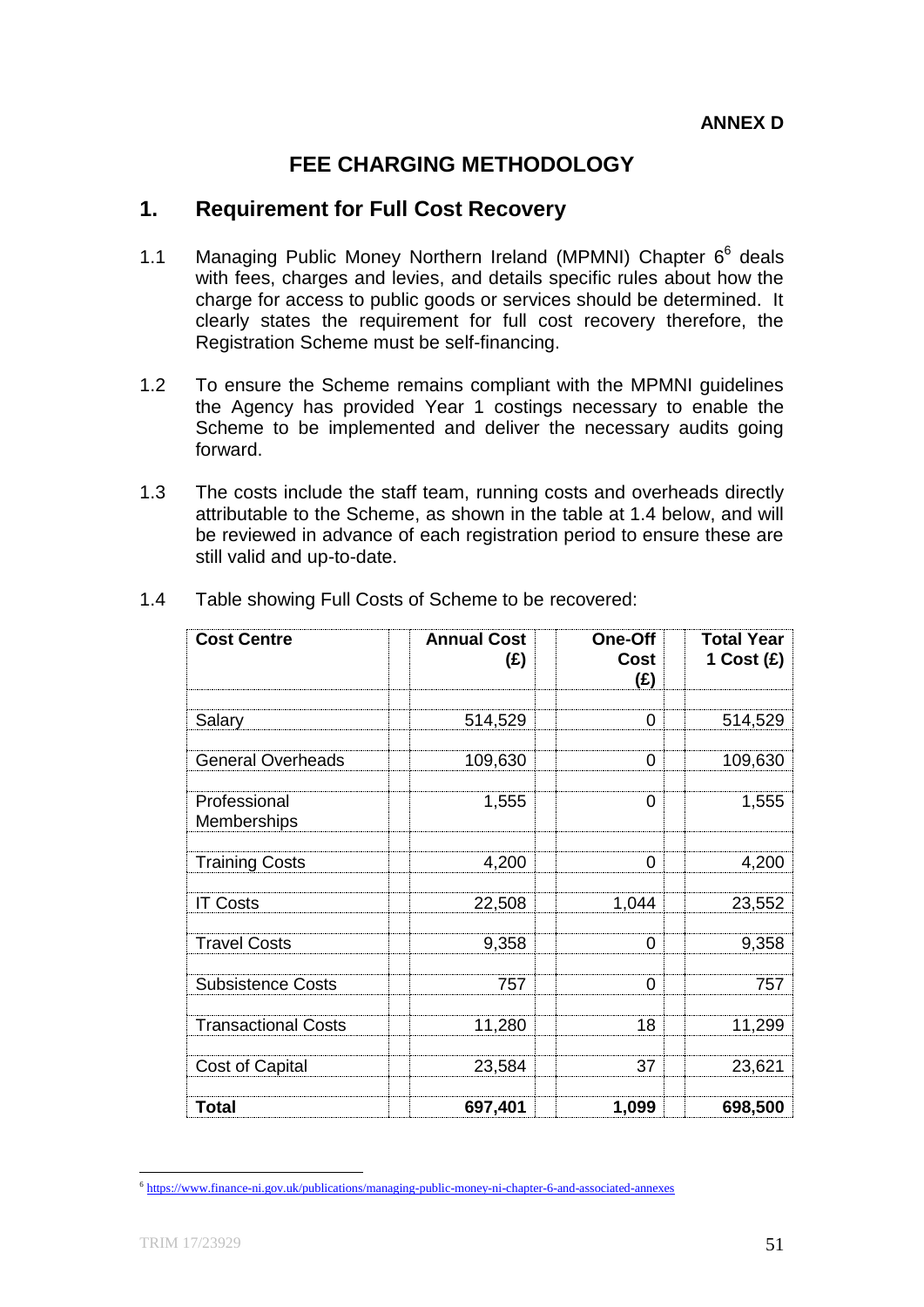1.5 It should be noted that the actual costs in any given year may fluctuate and therefore the estimate above provides for a fully staffed team of 12 staff operating at full capacity in delivering audits over a 12 month period.

# **2. Assumptions**

- 2.1 Registration will normally last for 12 months and the current proposal is that providers will (re-)register in June each year.
- 2.2 All providers will be informed in April of the registration fee for the incoming year.
- 2.3 The fee will be paid at the point of registration each year and, when the Agency's digitalisation platform is fully operational, will be based on the total legal aid payments in the preceding financial year.
- 2.4 For an initial period the costs will be based on the most recently available financial information which is likely to be the total payments of the financial year two years prior, for example, to register in September 2017, the fee will be based on the 2015/16 payments.
- 2.5 The information used to develop the Fee relates to net **profits costs only**; disbursements and VAT have been excluded.
- 2.6 The audit and compliance resource and fees are based on volume of suppliers within each payment range expected to apply for Registration for the year; this should be more accurate following the initial registration phase.
- 2.7 It is possible that if more than the estimated suppliers register the Department may re-coup more than is required to cover the actual annual costs; the Department has discussed this scenario with the DoF and steps will be taken to even out any surplus of deficit across financial years.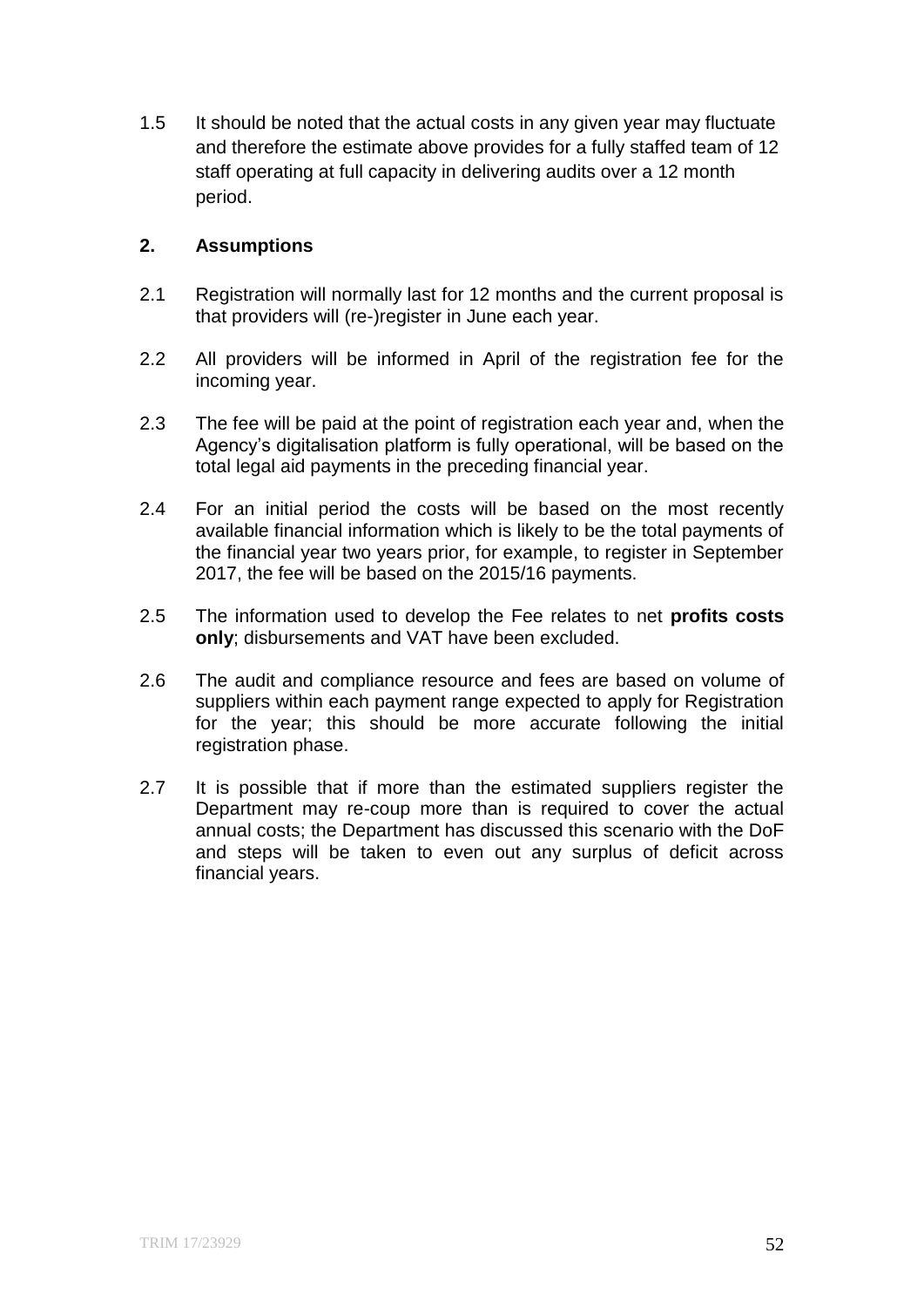# **3. Fee Calculation Methodology**

- 3.1 The methodology to recover the annual Scheme costs introduces fees across a number of bands based on income brackets. The structure is split across 16 bands which range from payments below £10,000 to payments over £2million per annum; these bands reflect the current, and historic, levels of legal aid expenditure.
- 3.2 For each band, a fee will be calculated based on the midpoint of that band, and will apply to each supplier falling within boundaries of that band.
- 3.3 The fee to achieve full cost recovery is calculated using a percentage which is derived by multiplying the expected supplier uptake in each band by the mid-point of the expenditure range in that band and taken as a proportion of the full costs to be recovered.
- 3.4 This percentage figure is then applied to the mid-point of each band to calculate the fee applicable to all suppliers falling within that band.
- 3.5 The fee will change each year as the percentage rate to be applied will be dependent on the overall total profit costs paid in any given year, the costs to be recovered and the assumptions, and experience, of uptake of suppliers registering to the Scheme.
- 3.6 Table 2 below shows the full range of fees using net payments from 2015/16 financial year. As can be seen from these tables the percentage to be recovered would be in the region of 1%.
- 3.7 When the digital transformation project is complete suppliers will be informed how much they have received in legal aid payments at the beginning of April each year and also indicate the fee to be paid if the supplier chooses to register for the incoming year.